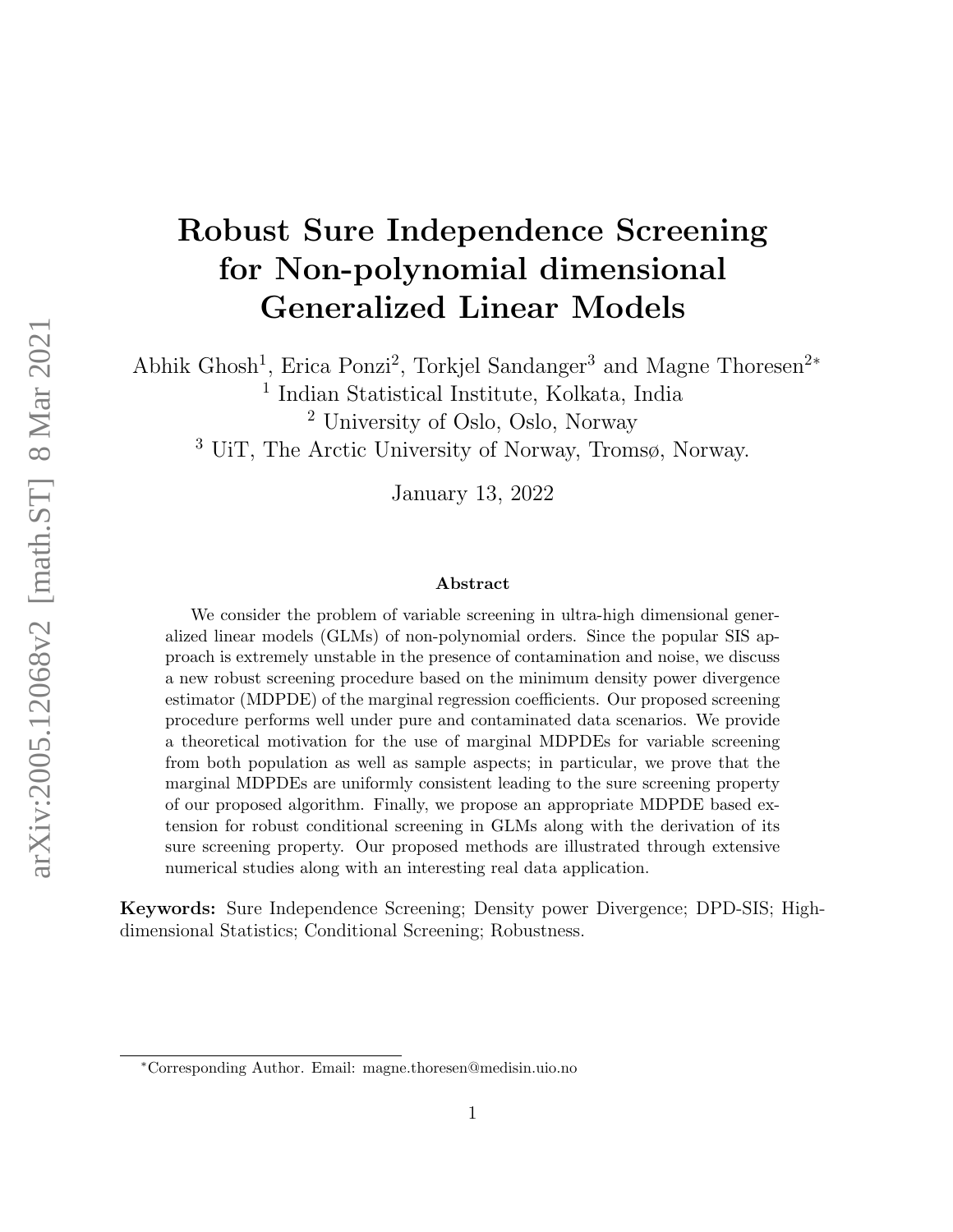### 1 Introduction

The class of generalized linear models (GLMs) is a rich class of parametric regression models that allows to study a wide range of relationship structures for different types of response data, which makes the GLMs one of the most popular statistical tools for real-life applications across many disciplines. Let us consider the GLM in its canonical form: given a set of p predictor variables  $X_1, X_2, \ldots, X_p$ , the scalar response variable Y follows a distribution from the exponential family having density

$$
f(y; \theta) = \exp\{y\theta - b(\theta) + c(y)\},\tag{1}
$$

for some appropriate (known) functions  $b(\cdot)$  and  $c(\cdot)$  and the unknown canonical parameter θ. For simplicity, we do not consider a dispersion parameter in the model (e.g., logistic or Poison regression) although it can easily be incorporated in all our methodological discussions and the theories derived throughout the paper with slight modifications. We concentrate on the mean regression model for  $\theta$  given by

$$
E[Y|\mathbf{X}=\mathbf{x}] = b'(\theta) = g^{-1}(\mathbf{x}^T\boldsymbol{\beta}), \qquad (2)
$$

where  $\boldsymbol{X} = (X_0 = 1, X_1, \dots, X_p)^T$ ,  $\boldsymbol{\beta} = (\beta_0, \beta_1, \dots, \beta_p)^T \in \mathbb{R}^{p+1}$  is the vector of unknown regression coefficients and  $g$  is a monotone differentiable link function. Given independent and identically distributed (IID) data  $(y_i, x_i)$ ,  $i = 1, \ldots, n$ , our objective is to fit a GLM by efficiently estimating  $\beta$  and use it for subsequent inference.

Commonly, the regression coefficient  $\beta$  is estimated through likelihood based approaches (or suitable extensions) under the classical low dimensional set-up  $(n < p)$ . However, recent advancements of technologies across disciplines generates data on a large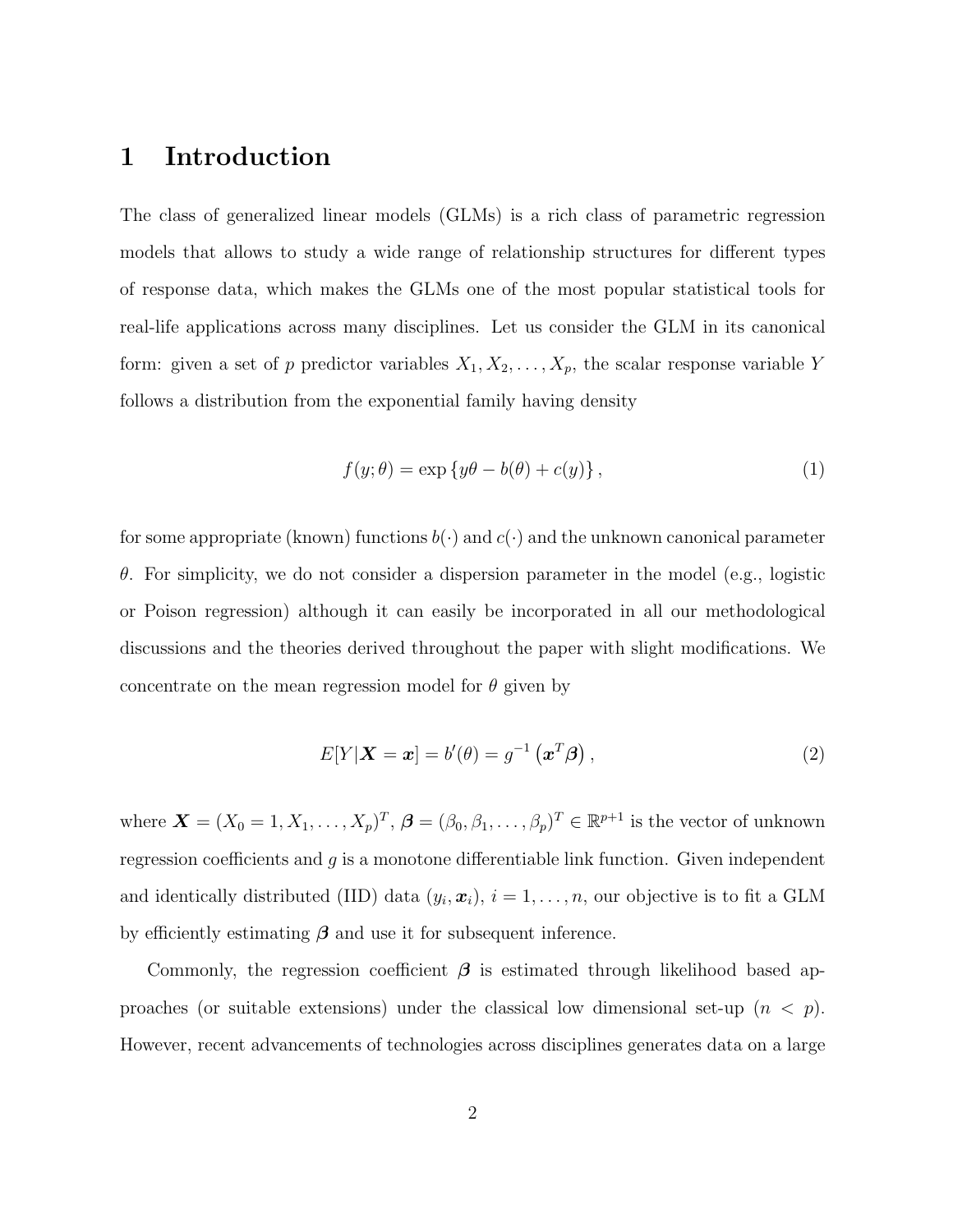number of possible covariates with limited observations leading to  $p \gg n$ , known as the high-dimensional set-up. In this paper, we consider ultra-high dimensional GLMs with the number of covariates being of non-polynomial (NP) order of n, i.e.,  $log(p) = O(n^l)$ for some  $0 < l < 1$ . However, to perform meaningful inference in such situations, we need to assume sparsity of the model — only  $s \ll n$  covariates (out of the vast pool of p covariates) are actually important to explain the variability in the response. There are several statistical procedures like LASSO or other regularized approaches (Fan and Li, 2001; Buhlmann and Van De Geer, 2011; Hastie et al., 2015; Giraud, 2014; Ghosh and Majumdar, 2020) to simultaneously select these important variables and estimate the corresponding (non-zero) regression coefficients. Although they often work reasonably well in moderately high dimensions, their computation becomes highly extensive in ultra-high dimensional set-ups. Therefore, it is more efficient to first reduce the set of all covariates to a sufficiently small size (maybe  $\langle n \rangle$ ) through some initial screening procedure. Among these, the most popular is the sure independence screening (SIS) proposed by Fan and Lv (2008) for the linear regression model and later extended to GLMs by Fan and Song (2010). The SIS has become extremely popular for its simplicity, elegance, computational speed as well as the theoretical guarantees for sure screening of the true model, asymptotically with probability tending to one. Subsequently, SIS has been extended to different types of data and associated statistical problems; see, e.g., Barut et al. (2016); Zhao and Li (2012); Luo et al. (2014); Saldana and Feng (2018) among many others.

The SIS is commonly applied, besides other applications, in the context of omics data which generally include different types of noise and outliers; the same issue of data contamination also often arises in other real-life applications involving extremely large number of features. However, the SIS procedure and its extensions are mainly based on the Pearson correlation or the maximum likelihood estimator (MLE) of the marginal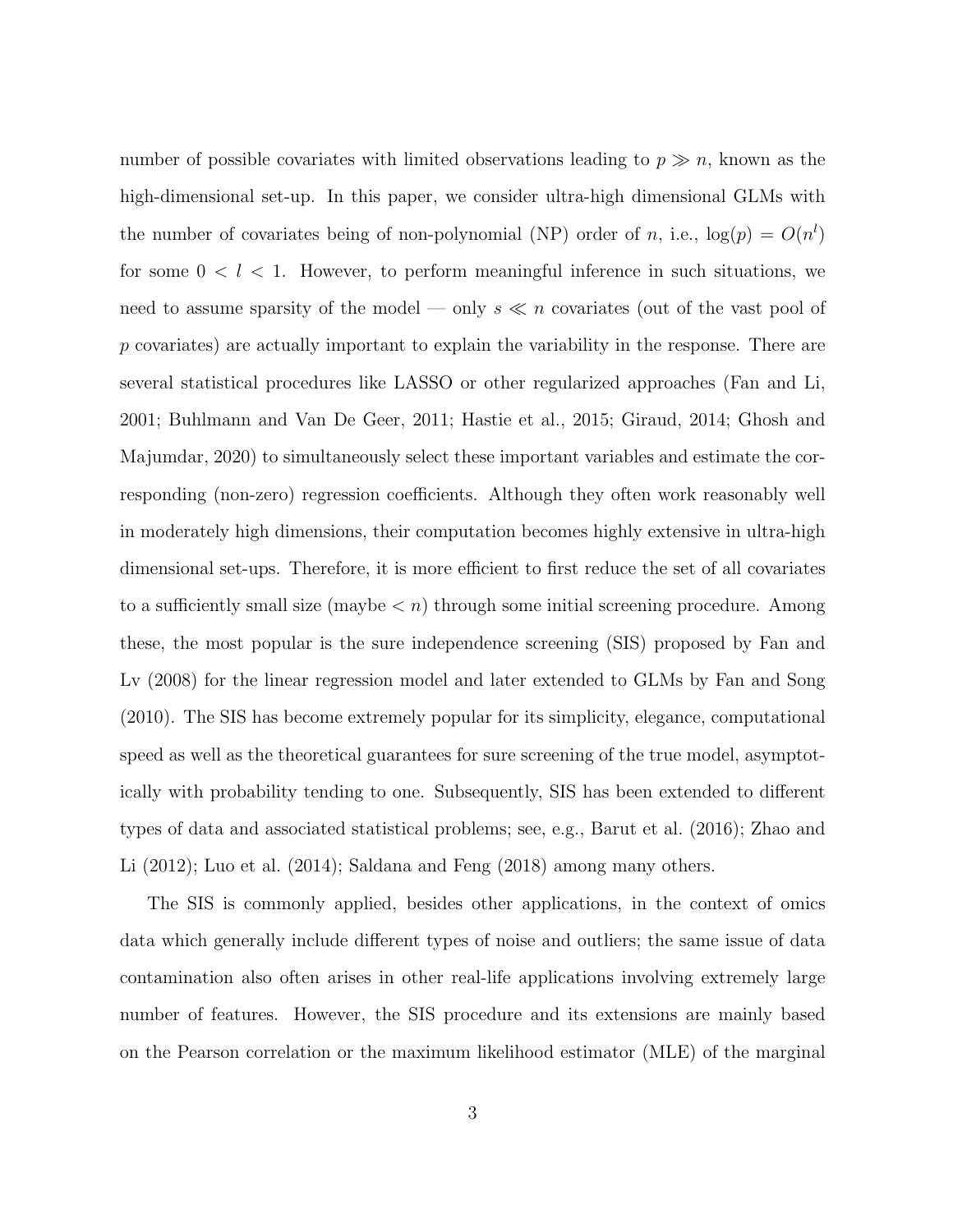regression coefficients, both of which are non-robust against possible outliers in the data. This non-robustness of SIS was, in fact, first noted in the discussion of the original paper itself by Gather and Guddat (2008). They proposed an alternative robust SIS using the Gnanadesikan-Kettenring correlation in place of the usual correlation while ranking the covariates in a linear regression model. Subsequently, several other robust versions of SIS, mostly non-parametric in nature, were proposed for the high-dimensional linear regression model only (Hall and Miller, 2009; Li et al., 2012a,b; Mu and Xiong, 2014; Wang et al., 2017). Although these non-parametric versions of SIS can potentially be applied to the GLMs as well (possibly with appropriate modulation), they were never theoretically studied in the literature. Thus, there is a need for a robust variable screening procedure for the ultra-high dimensional GLM with proper theoretical guarantees of its sure screening property. We aim to fill this gap in the literature by developing a robust sure screening procedure for the general class of GLMs.

Compared to any non-parametric robust procedure, a parametric robust approach is known to provide significantly higher efficiency when the assumed model is valid for a majority of the data except for the noise/contamination part (e.g., Hampel et al., 1986). Recently, a robust parametric version of SIS, namely the DPD-SIS, has been proposed for ultra-high dimensional linear regression models by Ghosh and Thoresen (2020). This DPD-SIS is empirically studied and found to have significantly improved performance compared to the other existing non-parametric SIS procedures under data contamination, although no theoretical guarantees are provided in Ghosh and Thoresen (2020). They have proposed to use the marginal regression approach as in Fan and Song (2010) but to estimate the marginal regression slopes by the robust minimum density power divergence estimator (MDPDE) instead of the MLE. These MDPDEs were first proposed by Basu et al. (1998) as a robust generalization of the MLE for simple IID problems. Due to their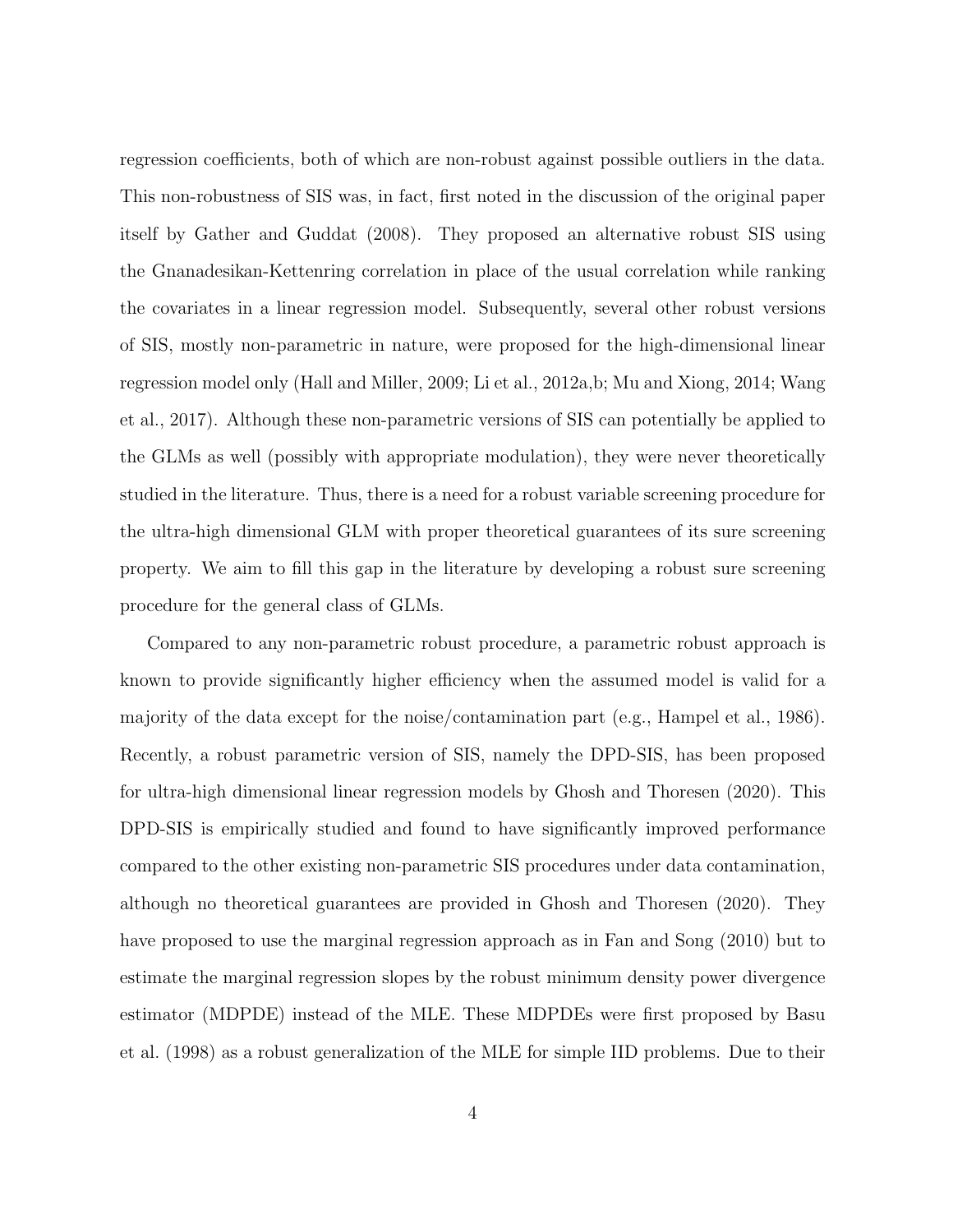high robustness along with their high efficiency and simple computation, the MDPDEs are subsequently extended to more complex statistical models. For linear regression models, the MDPDEs are studied by, e.g., Ghosh and Basu (2013). For different GLMs as well, the MDPDEs are seen to provide highly efficient and robust parameter estimates under the classical low dimensional set-ups (Basu et al., 2011; Ghosh and Basu, 2016; Basu et al., 2017, 2018; Ghosh, 2019). In this paper, we utilize the MDPDEs under the marginal regression approach to develop a robust variable screening procedure for ultra-high dimensional GLMs, as an extension of the robust DPD-SIS of Ghosh and Thoresen (2020). Additionally, we prove that the proposed procedure satisfies the sure screening property and can also control the selection of false positive under appropriate assumptions.

Further, we also extend our proposed DPD-SIS to develop a robust conditional screening procedure under NP-dimensional GLMs, which we will refer to as the conditional DPD-SIS. The conditional SIS (CSIS), proposed by Barut et al. (2016), has been a natural extension of the usual SIS that can take care of additional information (whenever available) about some previously chosen important variables. Among several advantages, most importantly, CSIS helps to select the hidden important variables. However, just like usual SIS, the CSIS is also extremely non-robust under data contamination, and there is no literature available on its (parametric) robust version. Our proposed conditional DPD-SIS serves this purpose. Its population-level justifications as well as the sample-level sure screening property are also derived rigorously under reasonably practical assumptions.

We illustrate the proposed DPD-SIS through appropriate simulation studies of ultrahigh dimensional logistic regression models, in addition to an interesting real data application involving the search for biomarkers in lung cancer. For simplicity in presentation, all proofs are deferred to the Online Supplement.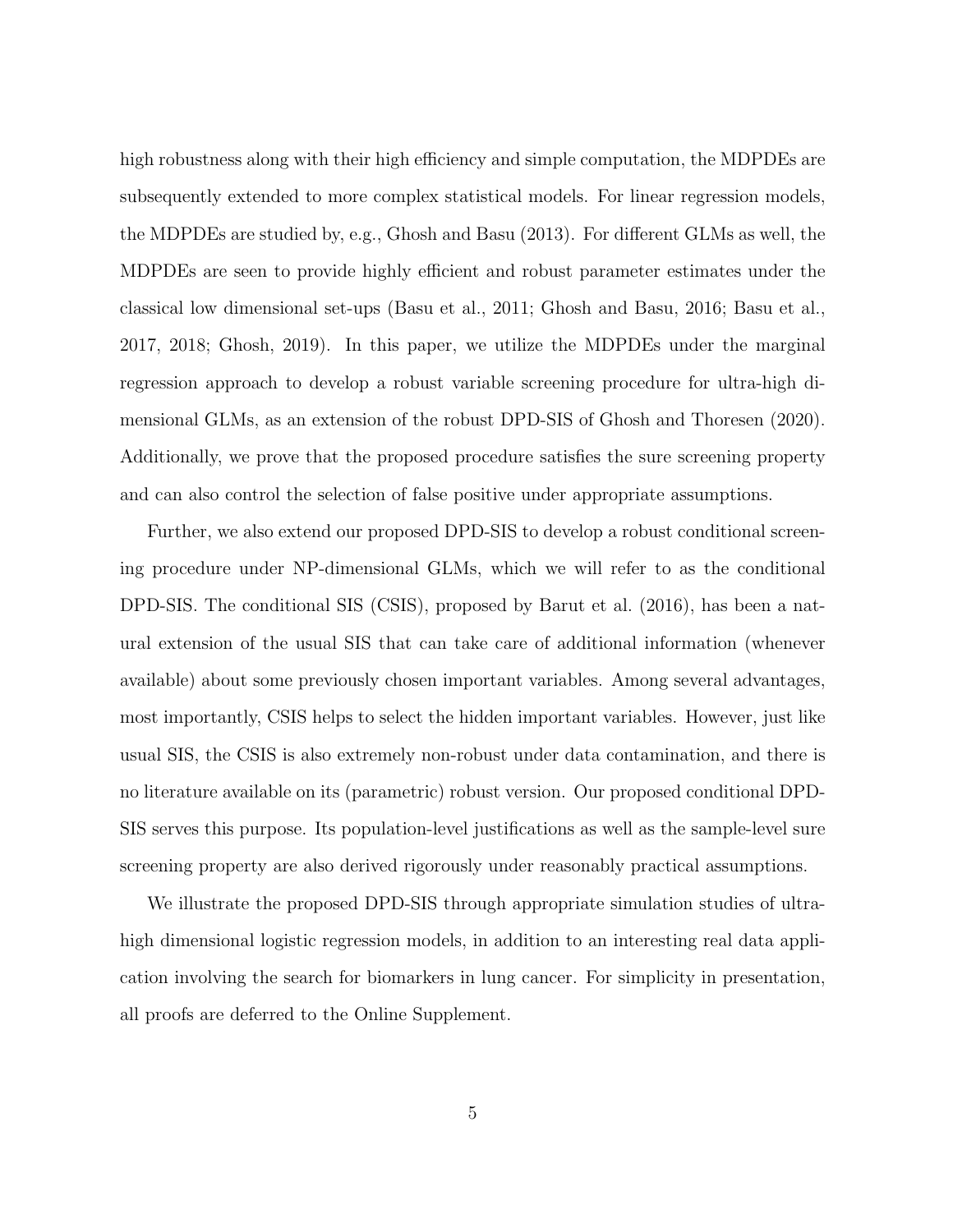# 2 The Proposed DPD-SIS for NP-dimensional GLMs

Let us consider the GLM described in  $(1)-(2)$  with ultra-high dimensional covariates; for simplicity in presentation, throughout the rest of the paper we will assume canonical link function so that  $b' = g^{-1}$  and hence  $\theta = \mathbf{x}^T \boldsymbol{\beta}$  in (2). Suppose that the true value of the regression coefficient  $\beta$  is denoted by  $\beta_0 = (\beta_{00}, \beta_{01}, \dots, \beta_{0p})^T$ . We assume that the true model, denoted as  $\mathcal{M}_0 = \{1 \le j \le p : \beta_{0j} \neq 0\}$ , is sparse with model size  $s = |\mathcal{M}_0| < n$ . Our aim is to perform an initial screening of the covariates in a robust manner such that it includes all the truly important variables corresponding to  $\mathcal{M}_0$ ; this property is referred to as the sure screening property in the literature.

We follow the marginal regression approach of Fan and Song (2010) to consider the GLM for Y based on  $X_j$  (plus an intercept term) separately for each  $j = 1, \ldots, p$ ; let us denote the associated regression coefficients for these marginal models by  $\boldsymbol{\beta}_j^M = (\beta_{j0}^M, \beta_j^M)$ , respectively. In this context, we also assume that the covariates are standardized so that  $E(X_j) = 0$  and  $E(X_j^2) = 1$  for all  $j = 1, ..., p$ . However, instead of using the MLE of  $\boldsymbol{\beta}_j^M$ j as in Fan and Song (2010), we propose to use their MDPDEs. Note that each marginal GLM is of low dimension, having only two parameters in  $\beta_i^M$  $_j^M$ . Hence, we can follow Ghosh and Basu (2016) to define their MDPDE as the minimizer of an appropriately defined average DPD measure between the observed data  $(y_i, x_i)$ ,  $i = 1, \ldots, n$ , and the assumed GLM density (1). After simplifications, the MDPDE of  $\beta_j^M$  with (given) tuning parameter  $\alpha > 0$  is defined as

$$
\widehat{\boldsymbol{\beta}}_{j}^{M\alpha} = \left(\widehat{\beta}_{j0}^{M\alpha}, \widehat{\beta}_{j}^{M\alpha}\right) = \arg\min_{\beta_{j0}, \beta_{j}} \frac{1}{n} \sum_{i=1}^{n} l_{\alpha} \left(y_{i}, \beta_{j0} + \beta_{j} x_{ij}\right),\tag{3}
$$

where  $\mathbf{x}_i = (1, x_{i1}, \dots, x_{ip})^T$  for each  $i = 1, \dots, n$ , and  $l_\alpha(y, \theta) = \int f(s; \theta)^{1+\alpha} ds$  $\left(1+\frac{1}{\alpha}\right)f(y;\theta)^{\alpha}+\frac{1}{\alpha}$  $\frac{1}{\alpha}$ . The tuning parameter  $\alpha$  in the definition of the MDPDE is known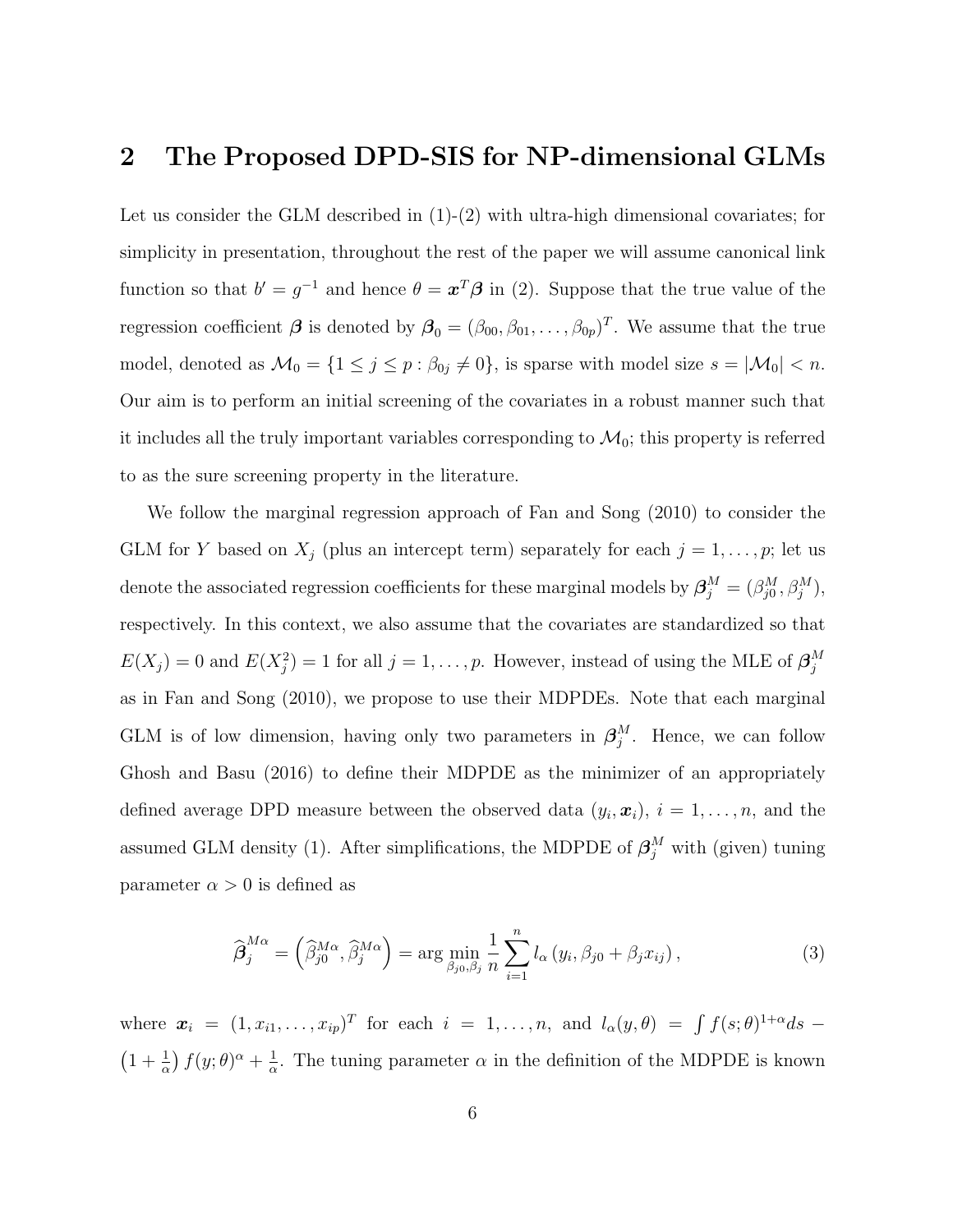to control the trade-off between the efficiency under pure data and the robustness against data contamination. In fact,  $l_0(y, \theta) := \lim_{\alpha \to 0} l_\alpha(y, \theta) = -\log f(y, \theta)$  so that the MDPDE at  $\alpha = 0$  (in a limiting sense) is nothing but the most efficient and highly non-robust MLE. For  $\alpha > 0$ , the MDPDE provides a robust extension of the MLE having increasing robustness with a slight loss in efficiency as  $\alpha$  increases (Ghosh and Basu, 2016). For any given  $\alpha \geq 0$ , each MDPDE  $\widehat{\beta}_j^{M\alpha}$  $j$ <sup>na</sup> can also be obtained by solving the corresponding estimating equation  $\sum_{n=1}^{\infty}$  $i=1$  $\psi_{\alpha}(y_i,\beta_0+\beta_jx_{ij})[1,x_{ij}]^T=\mathbf{0}_2$ , and

$$
\psi_{\alpha}(y,\theta) = (y - b'(\theta))f(y;\theta)^{\alpha} - \xi_{\alpha}(\theta), \tag{4}
$$

where  $\xi_{\alpha}(\theta) = \int (y - b'(\theta)) f(y; \theta)^{1+\alpha} dy$ . Note that  $\xi_0(\theta) = 0$  and hence  $\psi_0(y, \theta) =$  $(y - b'(\theta))$ , the usual score function, which again leads to the MLE.

Based on the MDPDEs  $\widehat{\beta}_j^{M\alpha}$  $j$  for the marginal regression coefficients, for each  $j =$  $1, \ldots, p$ , and a given  $\alpha > 0$ , we choose a suitable pre-defined threshold  $\gamma_n$  and select the variables in the set

$$
\widehat{M}_{\alpha}(\gamma_n) = \left\{ 1 \le j \le p : \left| \widehat{\beta}_j^{M\alpha} \right| \ge \gamma_n \right\}. \tag{5}
$$

By choosing  $\gamma_n$  appropriately, we can reduce the number of covariates from a large p to any smaller target, say  $d < n$ , so that the subsequent computation becomes feasible. With these d variables selected in  $\widehat{M}_{\alpha}(\gamma_n)$ , we can then fit any appropriate low-dimensional estimation procedure or regularized approach to get the estimated coefficient vector, say  $\widehat{\beta}_d = (\widehat{\beta}_{d0}, \widehat{\beta}_{d1}, \dots, \widehat{\beta}_{dd})^T$  and subsequently the final model  $\widehat{\mathcal{M}} = \left\{1 \leq j \leq p : \widehat{\beta}_{dj} \neq 0\right\}$ .

In our DPD-SIS, we suggest to choose  $\gamma_n$  from the target of attaining a fixed model size. However, in practice, it may be chosen in several other ways, e.g., controlling the false positives, or prediction error, etc. (see Section 3 for an optimal rate of  $\gamma_n$ ). Note that the case  $\alpha = 0$  reduces to the ordinary SIS. Along the same lines, we will show the sure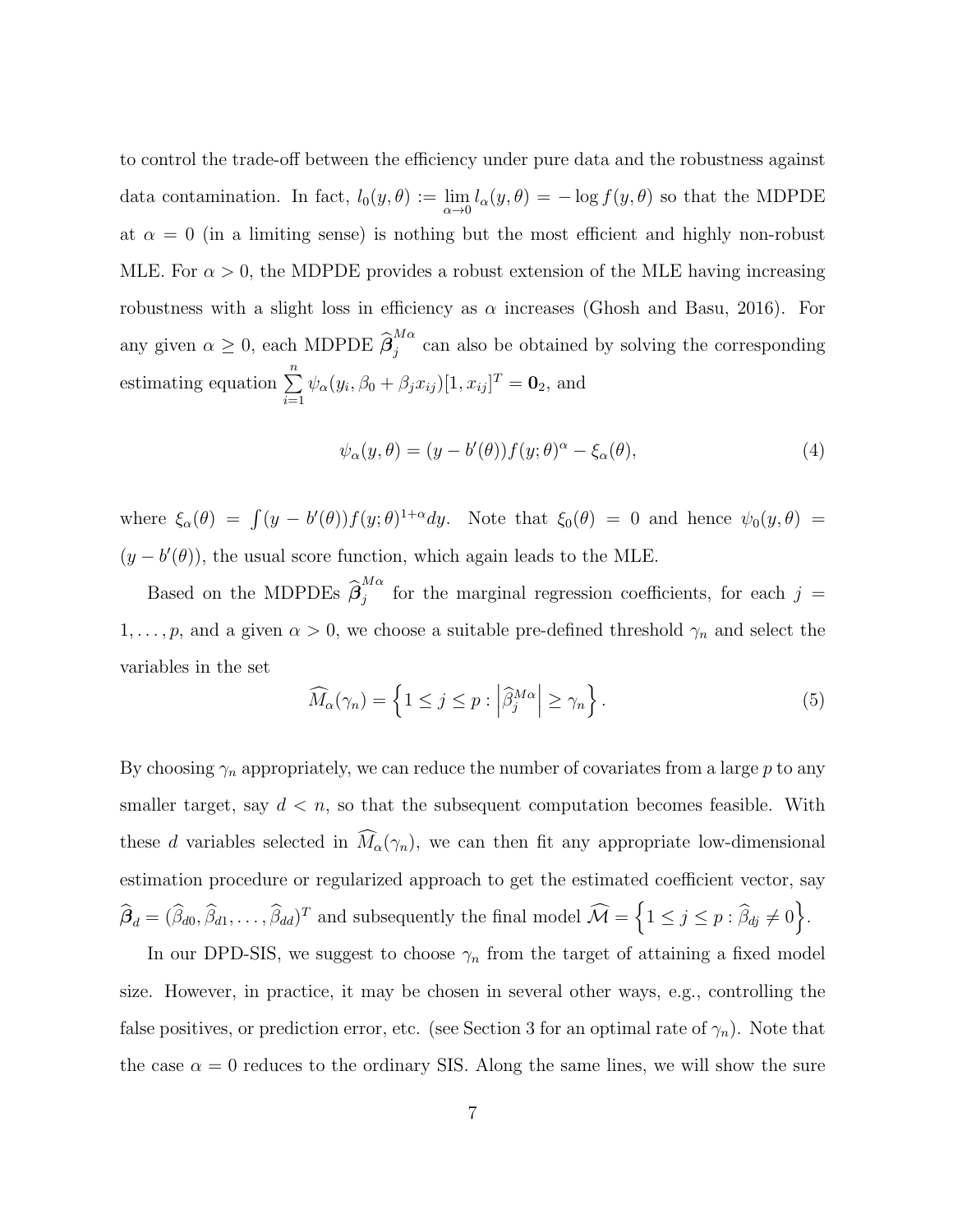screening property of our proposed DPD-SIS, so that asymptotically  $\widehat{M}_{\alpha}(\gamma_n)$  contains the true model  $\mathcal{M}_0$  with probability tending to one, for any given  $\alpha > 0$ .

Remark 2.1. The robustness of the proposed DPD-SIS procedure under data contamination follows directly from those of the marginal MDPDEs  $\widehat{\boldsymbol{\beta}}_j^{M\alpha}$  $\int_{j}^{n}$ . Since the existing theory of MDPDE (Basu et al., 2011; Ghosh and Basu, 2016) yields their increasing robustness for the increasing value of  $\alpha > 0$ , the same is also expected for the proposed DPD-SIS with any  $\alpha > 0$ . See similar discussions for linear regressions in Ghosh and Thoresen (2020).

### 3 Sure Screening property of the DPD-SIS

We are considering the GLM in  $(1)-(2)$  with the canonical link function and the true sparse parameter value  $\beta_0$  having support  $\mathcal{M}_0$  of size  $s = |\mathcal{M}_0| < n$ , as described in previous sections. Recall that, under the ultra-high dimensional set-up considered here, the number of covariates  $p = p_n$  is assumed to grow exponentially with the sample size n; we also allow the true model size  $s = s_n$  to depend on n. Further we assume that the data  $(y_i, x_i)$ , for  $i = 1, \ldots, n$ , are IID from a true joint distribution  $\Pi(dy, dx) = F_{\beta_0}(dy|\mathbf{x})Q(d\mathbf{x}),$ where  $F_{\beta_0}$  is the (conditional) distribution corresponding to the GLM in (1)–(2) and Q is the marginal distribution of the covariates (for which no model is assumed). Then, it is straightforward from the definition of  $\psi_{\alpha}$  in (4) that, for any  $\alpha \geq 0$ ,

$$
E[\psi_{\alpha}(Y, \boldsymbol{x}^{T}\boldsymbol{\beta}_{0})|\boldsymbol{X}=\boldsymbol{x}] = E[\psi_{\alpha}(Y, \boldsymbol{x}_{1}^{T}\boldsymbol{\beta}_{01})|\boldsymbol{X}=\boldsymbol{x}] = \mathbf{0}, \tag{6}
$$

where we have used the notation  $\boldsymbol{x}_1 = (x_j : j \in \mathcal{M}_0)^T$  and  $\boldsymbol{\beta}_{01} = (\beta_{0j} : j \in \mathcal{M}_0)^T$ . Without loss of generality, let us assume  $\mathcal{M}_0 = \{1, 2, \ldots, s\}$  and consider the partitions  $\bm{x}^T\ =\ (\bm{x}_1,\bm{x}_2),\ \bm{\beta}_0^T\ =\ (\bm{\beta}_{01}^T,\bm{\beta}_{02}^T)^T,\ \bm{x}_i^T\ =\ (\bm{x}_{i1},\bm{x}_{i2}),\ \bm{\beta}^T\ =\ (\bm{\beta}_1,\bm{\beta}_2)\ \ \text{and so on for any}$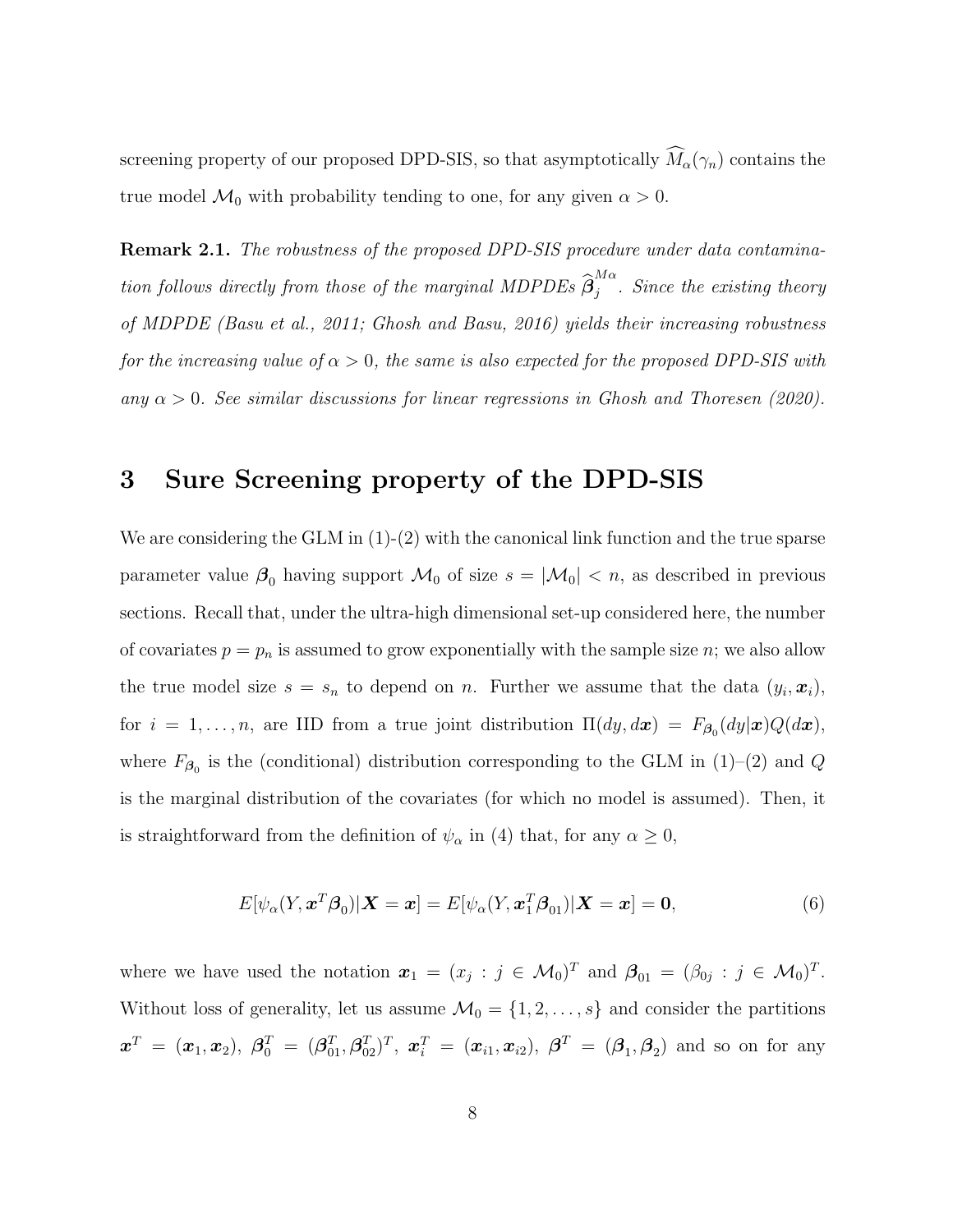*p*-vectors, where the first partitions (e.g.,  $x_1$ ,  $\beta_{01}$ ,  $x_{i1}$ ,  $\beta_1$ , etc.) are of length s.

#### 3.1 Population level results

We first investigate the proposed DPD-SIS at population level. The population version (functional) of the marginal MDPDE  $\widehat{\boldsymbol{\beta}}_{j}^{M\alpha}$  $j^{max}$ , defined in (3), is given by

$$
\beta_j^{M\alpha} = (\beta_{j0}^{M\alpha}, \beta_j^{M\alpha}) = \arg\min_{\beta_{j0}, \beta_j} E\left[l_{\alpha}\left(Y, \beta_{j0} + \beta_j X_j\right)\right].\tag{7}
$$

This marginal MDPDE functional  $\beta_i^{M\alpha}$  $j^{\text{M}\alpha}$  then satisfies the estimating equations

$$
E\left[\psi_{\alpha}\left(Y,\beta_{0}+\beta_{j}X_{j}\right)\right]=0, \qquad E\left[\psi_{\alpha}\left(Y,\beta_{0}+\beta_{j}X_{j}\right)X_{j}\right]=0. \tag{8}
$$

Let us denote  $B_\alpha(v(\bm x)) = b'(\bm x^T\bm\beta_0) - E[\psi_\alpha(Y,v(\bm x))|\bm X = \bm x]$ . Clearly  $B_\alpha(\bm x^T\bm\beta_0) =$  $b'(\boldsymbol{x}^T\boldsymbol{\beta}_0)$  but  $B_{\alpha}(\beta_{j0}^{M\alpha} + \beta_j^{M\alpha}x_j)$  do not necessarily equal  $b'(\beta_{j0}^{M\alpha} + \beta_j^{M\alpha}x_j)$ . However, at  $\alpha = 0$  we always have  $B_0(v(\boldsymbol{x})) = b'(v(\boldsymbol{x}))$  for any  $v(\boldsymbol{x})$ . Using equations (6) and (8), we have proved the following two theorems. They show why the proposed DPD-SIS is expected to have the targeted sure screening property, at population level.

**Theorem 3.1.** For a given  $\alpha \geq 0$ , and for any  $j = 1, \ldots, p$ , the marginal MDPDE functional  $\beta_j^{M\alpha} = 0$  if and only if  $Cov(b'(\boldsymbol{X}^T\boldsymbol{\beta}_0), X_j) = Cov(Y, X_j) = 0$ .

**Theorem 3.2.** Given any  $\alpha \geq 0$ , along with the assumptions of Theorem 3.1 on  $B_{\alpha}(\cdot)$ , let us additionally assume that either  $B'_\alpha(\cdot)$  is bounded or  $G_\alpha(|x|) = \sup_{|u| \leq |x|} |B_\alpha(u)|$  satisfies

$$
E[G(a|X_j|)|X_j|I(|X_j| \ge n^{\eta})] \le dn^{-\kappa},\tag{9}
$$

for all  $j \in \mathcal{M}_0$  and constants  $a, d > 0, \eta \in (0, \kappa)$ . If there exists a constant  $c_1 > 0$  such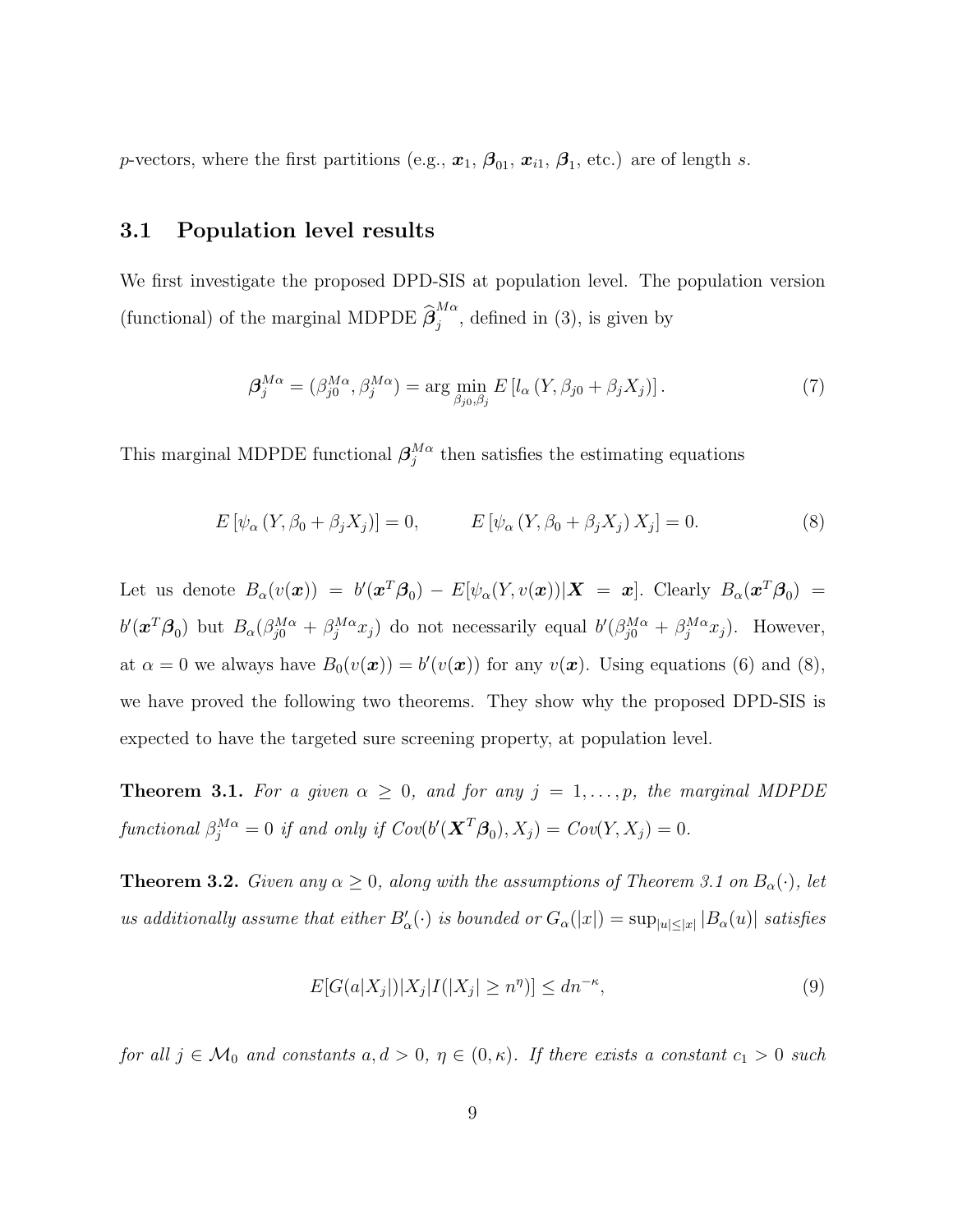that  $|Cov(b'(\mathbf{X}^T\mathcal{B}_0), X_j)| \geq c_1 n^{-\kappa}$  for all  $j \in \mathcal{M}_0$ , then we have  $\min_{j \in \mathcal{M}_0} |\beta_j^{M\alpha}| \geq c_2 n^{-\kappa}$ , for some constant  $c_2 > 0$ .

The above two theorems are similar to Theorems 2 and 3 of Fan and Song (2010) from the context of SIS, although the assumptions in our Theorem 3.2 are required on the quantity  $B_{\alpha}(\cdot)$  instead of  $b'(\cdot)$  which coincide at  $\alpha = 0$ . For any  $\alpha \geq 0$ , one can indeed show that  $B'_{\alpha}(\cdot)$  is bounded for the normal and the logistic regression models.

In the same spirit of Fan and Song (2010), Theorem 3.1 implies that if the set of unimportant covariates  $\{X_j : j \notin \mathcal{M}_0\}$  is independent of the set of important covariates  $\{X_j : j \in \mathcal{M}_0\}$  then  $\beta_j^{M\alpha} = 0$  for all  $j \notin \mathcal{M}_0$  and all  $\alpha \geq 0$ . Further, note that, an important covariate  $X_j$  having non-zero correlation with the response has a marginal regression coefficient  $\beta_j^{M\alpha} \neq 0$ . These together indicate the existence of a threshold  $\gamma_n$ satisfying  $\min_{j \in \mathcal{M}_0} |\beta_j^{M\alpha}| \ge \gamma_n$  and  $\max_{j \notin \mathcal{M}_0} |\beta_j^{M\alpha}| = 0$ . This forms the theoretical basis for the model selection consistency of the proposed DPD-SIS with any  $\alpha \geq 0$  and justifies our proposal as an authenticate screening criterion.

On the other hand, Theorem 3.2 provides the conditions to yield  $\min_{j \in \mathcal{M}_0} |\beta_j^{M\alpha}| \geq$  $O(n^{-\kappa})$  for some  $\kappa < 1/2$ , which can be interpreted as the marginal signals being stronger than the maximum stochastic noise level. It is an intuitive necessity for the proposed DPD-SIS, the sample version (5), to have the sure screening property. Other than the  $\alpha$ -dependent assumption, one crucial condition in Theorem 3.2 is  $|Cov(b'(\mathbf{X}^T\boldsymbol{\beta}_0), X_j)| \geq$  $c_1n^{-\kappa}$  which is the same as required by the usual SIS in Fan and Song (2010); it can be further simplified for jointly Gaussian covariates following Proposition 1 of Fan and Song (2010) and the discussion thereafter. This theorem also provides the necessary framework to achieve the sparsity in the final selected model (5).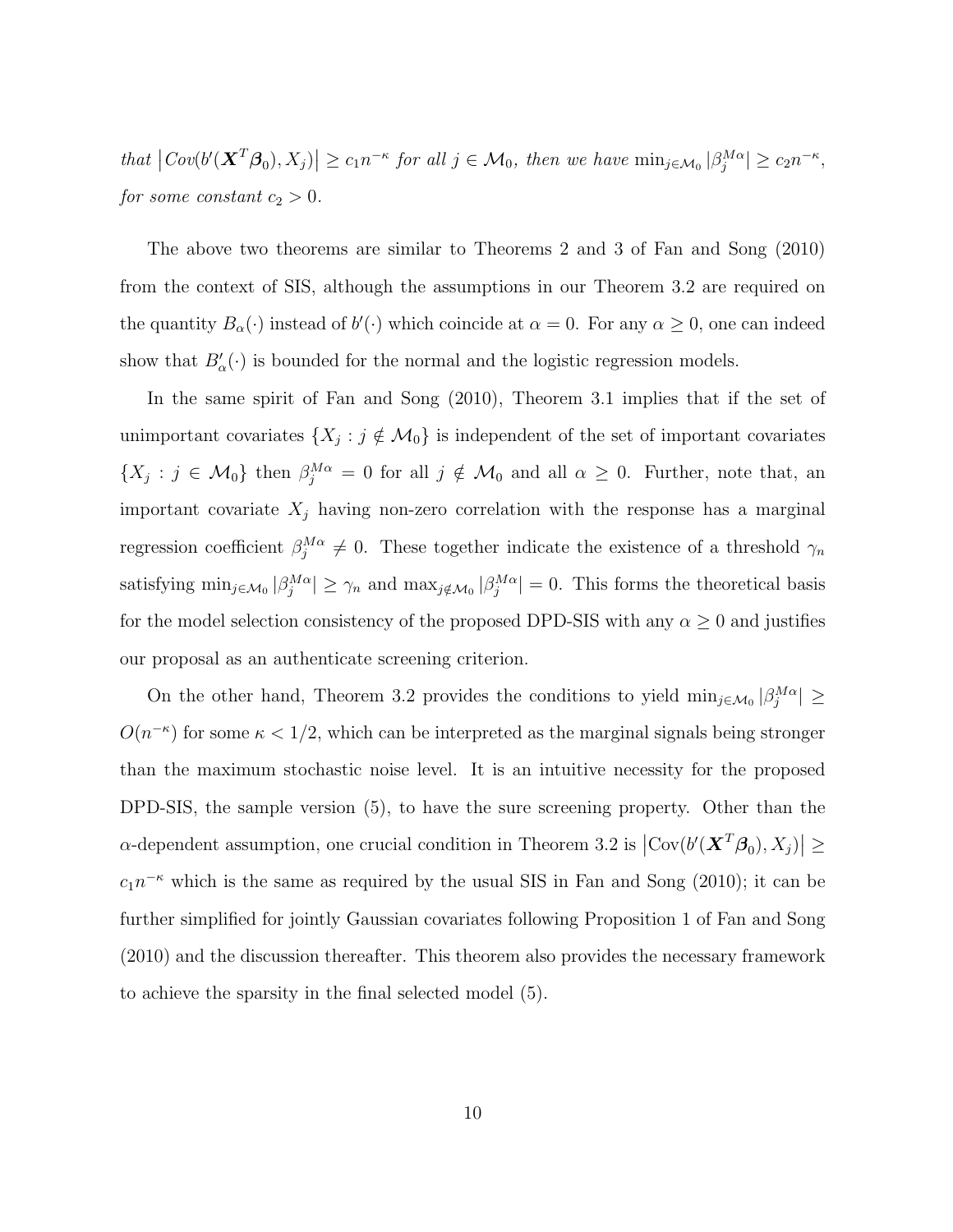#### 3.2 Sample level results

We first show that the marginal MDPDEs  $\widehat{\beta}_j^{M\alpha}$  $j, j = 1, \ldots, p$ , are uniformly consistent at an exponential rate which leads to the sure screening property (sample level) of our proposed DPD-SIS. In this regard, let us note that the marginal MDPDE functional  $\beta_i^{M\alpha}$ j is unique and is an interior point of the parameter space by convexity of the DPD loss function  $l_{\alpha}(Y,\beta_0+\beta_jX_j)$  in  $\boldsymbol{\beta}_j=(\beta_{0j},\beta_j)$  for each j. So, we can restrict the minimization of the marginal DPD loss function over the compact set  $\mathcal{B} = \{|\beta_{j0}| \leq B, |\beta_j| \leq B\}$  for some large enough constant  $B > 0$  such that  $\beta_i^{M\alpha}$  $_j^{M\alpha}$  is also an interior point of  $\beta$ . For each  $j = 1, \ldots, p$ , let  $\boldsymbol{X}_j = (1, X_j)^T$  and define the matrices

$$
\mathbf{J}_{j,\alpha}(\boldsymbol{\beta}_{j}) = E\left[\nabla^{2}l_{\alpha}\left(Y,\beta_{0}+\beta_{j}X_{j}\right)\right] = (1+\alpha)E\left[\Gamma_{\alpha}\left(\mathbf{X}_{j}^{T}\boldsymbol{\beta}_{j}\right)\mathbf{X}_{j}\mathbf{X}_{j}^{T}\right],\qquad(10)
$$
\n
$$
\mathbf{K}_{j,\alpha}(\boldsymbol{\beta}_{j}) = E\left[\left(\nabla l_{\alpha}\left(Y,\beta_{0}+\beta_{j}X_{j}\right)\right)\left(\nabla l_{\alpha}\left(Y,\beta_{0}+\beta_{j}X_{j}\right)\right)^{T}\right]
$$
\n
$$
= (1+\alpha)^{2}E\left[\left\{\Gamma_{2\alpha}\left(\mathbf{X}_{j}^{T}\boldsymbol{\beta}_{j}\right)-\xi_{\alpha}^{2}\left(\mathbf{X}_{j}^{T}\boldsymbol{\beta}_{j}\right)\right\}\mathbf{X}_{j}\mathbf{X}_{j}^{T}\right],\qquad(11)
$$

where  $\Gamma_{\alpha}(\theta) = \int (y - b'(\theta))^2 f(y; \theta)^{1+\alpha} dy$ . Then, the following assumptions are needed for our subsequent theoretical investigation of the DPD-SIS; here  $\alpha \geq 0$  is a fixed given tuning parameter and  $\Lambda_{\min}[\cdot]$  and  $\Lambda_{\max}[\cdot],$  respectively, denote the minimum and maximum eigenvalues of its argument matrix.

- (A1) The GLM is such that the density  $f^{\alpha}$  in (1) is bounded (say, by  $L_{\alpha} > 0$ ) and the function  $b''(\cdot)$  is continuous and positive. Also,  $|\xi_{\alpha}(\cdot)|$  is non-decreasing.
- (A2) For all  $\beta_j \in \mathcal{B}$ , there exists some constant  $V > 0$  such that  $\Lambda_{\min} \left[ J_{j,\alpha}(\beta_j) \right] \geq V$ uniformly over  $j = 1, \ldots, p$ .
- (A3)  $\mathbf{K}_{j,\alpha}(\boldsymbol{\beta}_{j}^{M\alpha})$  $_j^{M\alpha}$ ) is finite and positive definite for each  $j = 1, \ldots, p$ . Also, the norm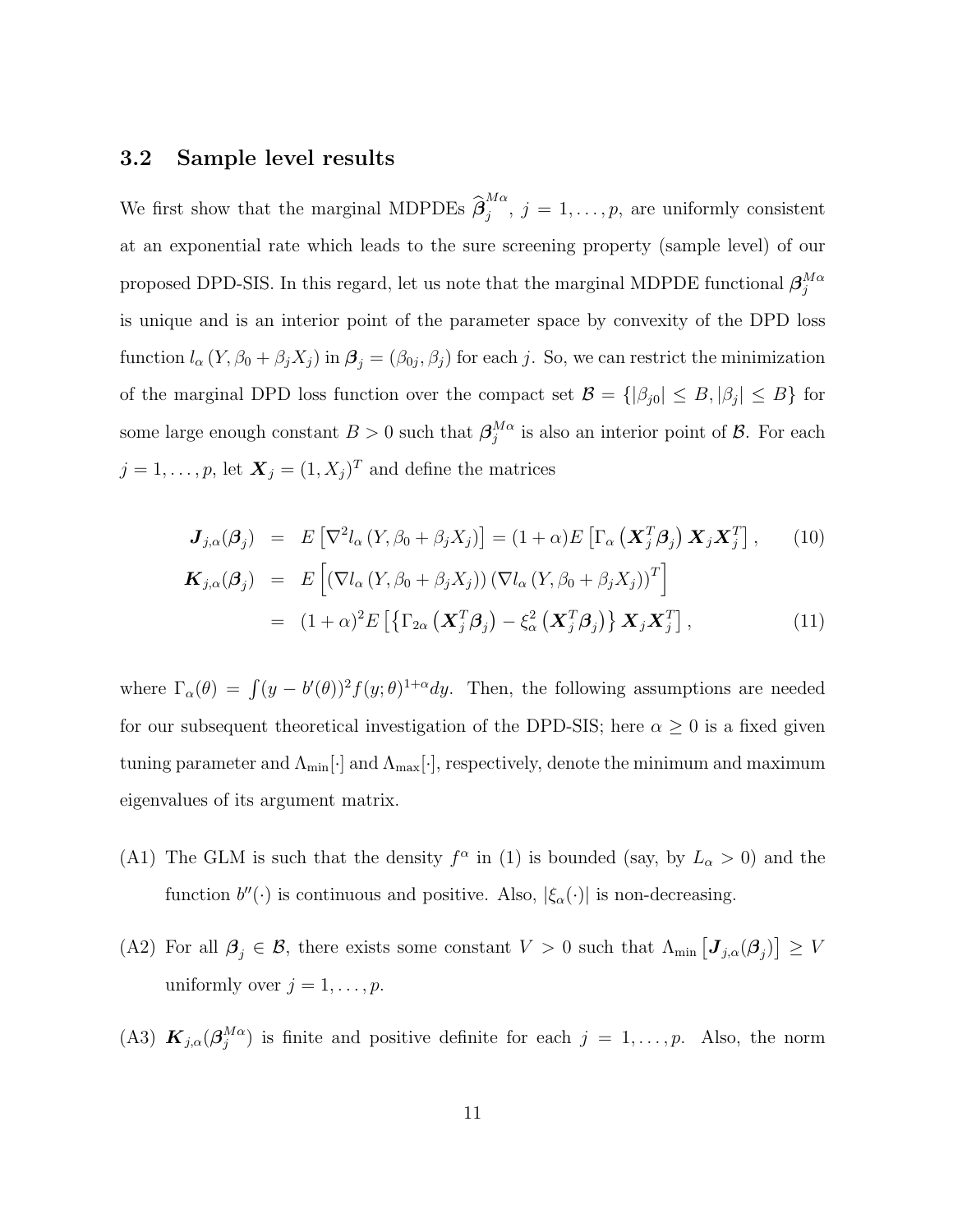$$
||\mathbf{K}_{j,\alpha}(\boldsymbol{\beta}_j)||_{\mathcal{B}} = \sup_{\boldsymbol{\beta}_j \in \mathcal{B}, ||\mathbf{u}|| = 1} ||\mathbf{K}_{j,\alpha}(\boldsymbol{\beta}_j)^{1/2} \mathbf{u}||
$$
 is bounded from above for each  $j$ .

(A4) There exist an  $\epsilon_1 > 0$  and a large constant  $K_n > 0$ , such that

$$
\sup_{\boldsymbol{\beta}_j\in\mathcal{B}:||\boldsymbol{\beta}_j-\boldsymbol{\beta}_j^{M\alpha}||\leq\epsilon_1}E\left[|B_{\alpha}(\boldsymbol{X}_j^T\boldsymbol{\beta}_j)||\|\boldsymbol{X}_j\|_2I(|X_j|>K_n)\right]\leq o\left(\frac{1}{n}\right),\quad \text{ for all }j=1,2,\ldots,p.
$$

(A5) The distribution of the covariate  $X_j$  is such that, for sufficiently large  $t > 0$  and some positive constants  $m_0, m_1, m_2, m_3$  and  $\tau$ , we have  $P(|X_j| > t) = (m_1 - m_2)e^{-m_0 t^{\tau}}$ , for  $j = 1, 2, ..., p$ , and

$$
E\left[\exp\left(b(\mathbf{X}^T\boldsymbol{\beta}_0+m_3)-b(\mathbf{X}^T\boldsymbol{\beta}_0)\right)\right]+E\left[\exp\left(b(\mathbf{X}^T\boldsymbol{\beta}_0-m_3)-b(\mathbf{X}^T\boldsymbol{\beta}_0)\right)\right]\leq m_2.
$$

- (A6)  $Var(\mathbf{X}^T \boldsymbol{\beta}_0)$  is bounded both from below and above by finite positive constants.
- (A7) Either  $b''(\cdot)$  is bounded or  $\mathbf{X} = (X_1, \ldots, X_p)^T$  follows an elliptically contoured distribution with variance  $\Sigma_1$  and  $\left|E\left[b'(\boldsymbol{X}^T\boldsymbol{\beta}_0)(\boldsymbol{X}^T\boldsymbol{\beta}_0 - \beta_{00})\right]\right|$  is bounded.

Note that Assumptions  $(A1)$ – $(A6)$  are appropriate extensions of the assumptions made by Fan and Song (2010) to prove the sure screening property of the usual SIS; they coincide at  $\alpha = 0$  since  $L_0 = 1$ ,  $\xi_0 = 0$ ,  $J_{j,0} = K_{j,0} = E[v'(X_j^T \beta_j) X_j X_j^T]$  and  $B_0(v(\boldsymbol{x})) = b'(v(\boldsymbol{x}))$  for any  $v(\boldsymbol{x})$ . For any  $\alpha > 0$ , Assumption (A1) clearly holds for most common examples of GLM including the normal, Poisson and logistic regression models; other assumptions are also valid for these GLMs under mild sufficient conditions. Interestingly, Assumptions (A5)–(A7) are independent of the choice of  $\alpha$  and are exactly the same as Assumptions  $(D)$ ,  $(F)$  and  $(G)$  of Fan and Song  $(2010)$ , respectively. In particular, Assumption (A5) ensures that the covariates and the response variable have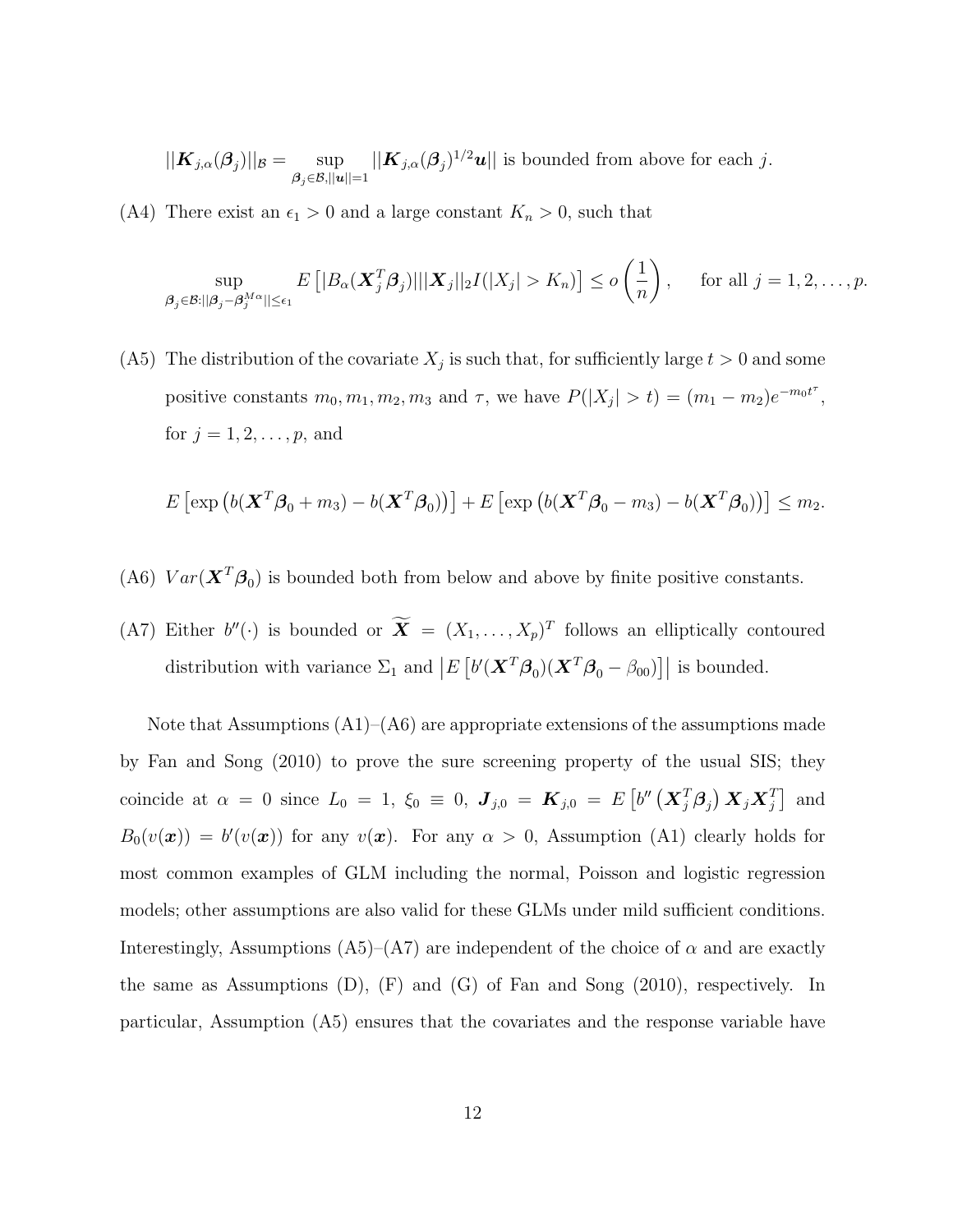light tails; it implies, via Lemma 1 of Fan and Song (2010), that

$$
P\left(|Y| \ge \frac{m_0}{m_3} t^{\tau}\right) \le m_2 e^{-m_0 t^{\tau}}, \quad \text{for any } t > 0.
$$
 (12)

Assumption  $(A6)$ , on the other hand, implies that the variance of the response Y is bounded. In fact, denoting the variance of  $\boldsymbol{X}$  by  $\Sigma = \text{Diag}\{0, \Sigma_1\}$ , Assumption (A6) states that  $Var(\mathbf{X}^T \boldsymbol{\beta}_0) = \boldsymbol{\beta}_0^T \Sigma \boldsymbol{\beta}_0 = O(1)$ . Note that the maximum eigenvalue of  $\Sigma_1$ in Assumption (A7) is the same as  $\Lambda_{\max}(\Sigma)$ , which is a positive finite number by Assumption (A6). Further, Assumptions (A6)-(A7) along with the positiveness of  $b''(.)$  from Assumption (A1) imply that for any  $\beta_j$  in the interior of  $\beta$  (and hence in particular for  $\boldsymbol{\beta}_j = \boldsymbol{\beta}_j^{M\alpha}$  $j^{M\alpha}$ ), we have

$$
||\boldsymbol{\beta}_j||_2^2 = O(||\boldsymbol{\Sigma}\boldsymbol{\beta}_0||_2^2) = O(\Lambda_{\max}(\boldsymbol{\Sigma})) = O(\Lambda_{\max}(\boldsymbol{\Sigma}_1)).
$$
\n(13)

Here, the first equality is as shown in the proof of Theorem 5 of Fan and Song (2010) while the remaining equalities are argued above.

Now, under Assumptions  $(A1)$ – $(A5)$ , we have the exponential convergence result for the marginal MDPDE as presented in the following Lemma.

**Lemma 3.3.** Suppose that  $(A1)$ – $(A5)$  hold for a given  $\alpha \geq 0$ . Then, for any  $t > 0$ ,

$$
P\left(\sqrt{n}\left|\widehat{\beta}_{j}^{M\alpha} - \beta_{j}^{M\alpha}\right| \ge \frac{16k_{n}^{(\alpha)}}{V}(1+t)\right) \le e^{-\frac{2t^{2}}{K_{n}^{2}}} + nm_{1}e^{-m_{0}K_{n}^{\tau}}, \qquad j = 1, ..., p, \quad (14)
$$

where  $k_n^{(\alpha)} = (1 + \alpha) \left[\frac{m_0}{m_0}\right]$  $\frac{m_0}{m_3} K_n^2 L_\alpha + |b'(K_n B + B)| L_\alpha + \xi_\alpha (K_n B + B)$ .

Note that the constant bounds involved in the above Lemma are independent of the index j leading to the uniform convergence of all the marginal regression models through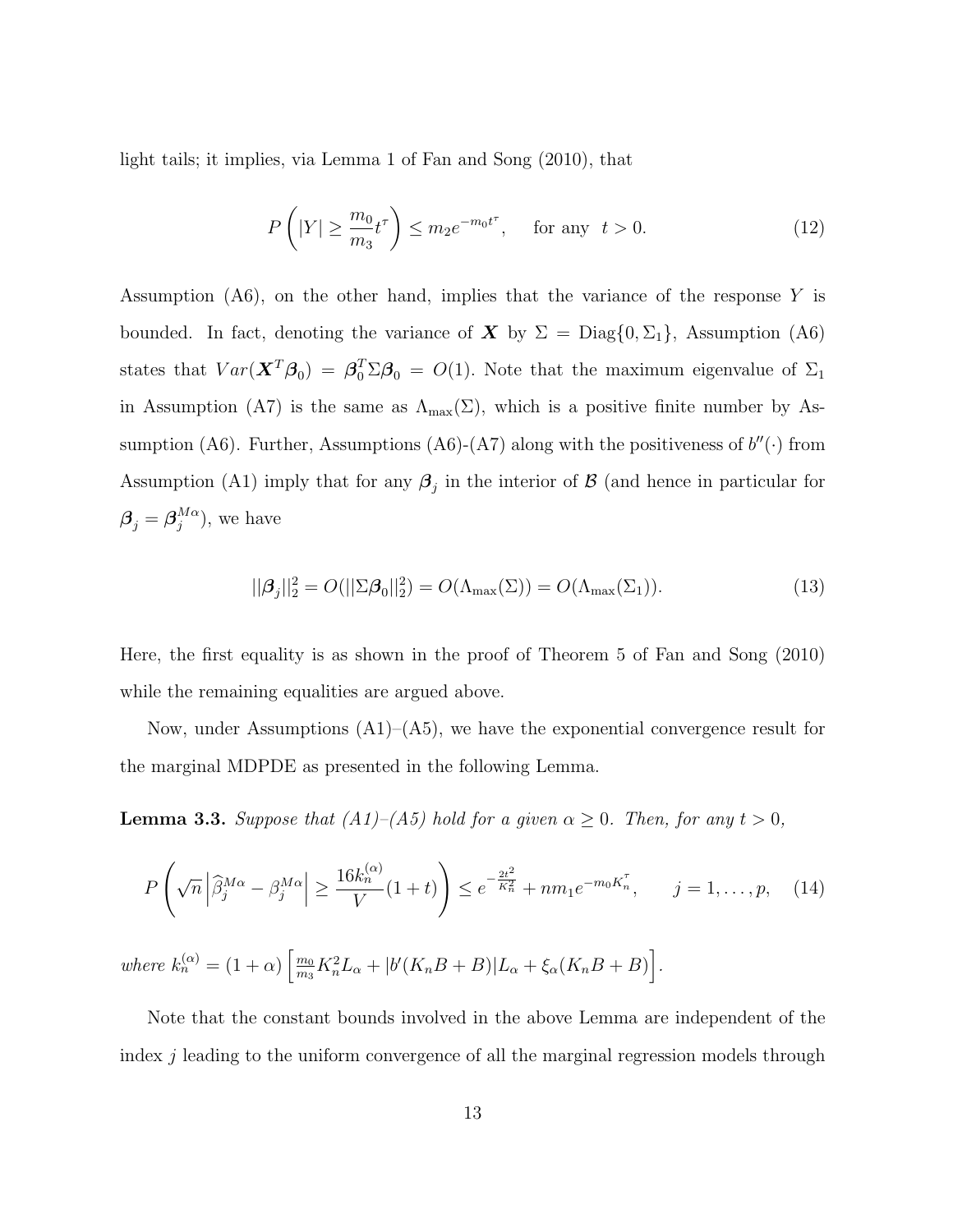union bound. We will utilize this fact to derive the sure screening property of the proposed DPD-SIS along with its rate of false positive control (based on (13)), which is presented in the following theorem.

**Theorem 3.4.** Let Assumptions (A1)–(A5) hold for a given  $\alpha \geq 0$  and  $\frac{n^{1-2\kappa}}{(k-\kappa)}$  $\frac{n^{1-2\kappa}}{(k_nK_n)^2} \to \infty$  as  $n \to \infty$ , where  $k_n = k_n^{(\alpha)}$  is as defined in Lemma 3.3. Then the following results hold.

(a) For any given  $c_3 > 0$ , there exists  $C > 0$  such that

$$
P\left(\max_{1\leq j\leq p}|\widehat{\beta}_j^{M\alpha} - \beta_j^{M\alpha}| \geq c_3 n^{-\kappa}\right) \leq pR_n,
$$
  
\nwhere  $R_n = \left[e^{-\frac{n^{1-2\kappa}C}{(k_nK_n)^2}} + nm_1 e^{-m_0 K_n^{\tau}}\right].$  (15)

(b) If additionally the assumptions of Theorem 3.2 hold, then taking  $\gamma_n = c_4 n^{-\kappa}$  with  $c_4 \leq c_2/2$ , we have  $P\left(\widehat{\mathcal{M}}(\gamma_n) \supset \mathcal{M}_0\right) \geq 1 - sR_n$ .

(c) If additionally Assumptions (A6)–(A7) hold, taking  $\gamma_n = c_4 n^{-2\kappa}$ ,  $c_4 > 0$ , we get

$$
P\left(|\widehat{\mathcal{M}}(\gamma_n)| \le O(n^{2\kappa} \Lambda_{\max}(\Sigma))\right) \ge 1 - pR_n.
$$

It is important to note that the bound  $R_n$  in the above theorem is exactly the same (except for the value of  $k_n = k_n^{(\alpha)}$ ) as obtained by Fan and Song (2010) for usual SIS and it will be exponentially small for standard GLMs with appropriate choices of  $K_n$ ; see discussions in Fan and Song (2010). Thus, along with the additional robustness property, our proposed DPD-SIS at any  $\alpha > 0$  also enjoys the same optimal rate of convergence and false discovery control as well as the similar sure screening property as the usual SIS under slightly modified assumptions. This is the most striking benefit of our proposal in the context of robust variable screening under high-dimensionality. Additionally, the sure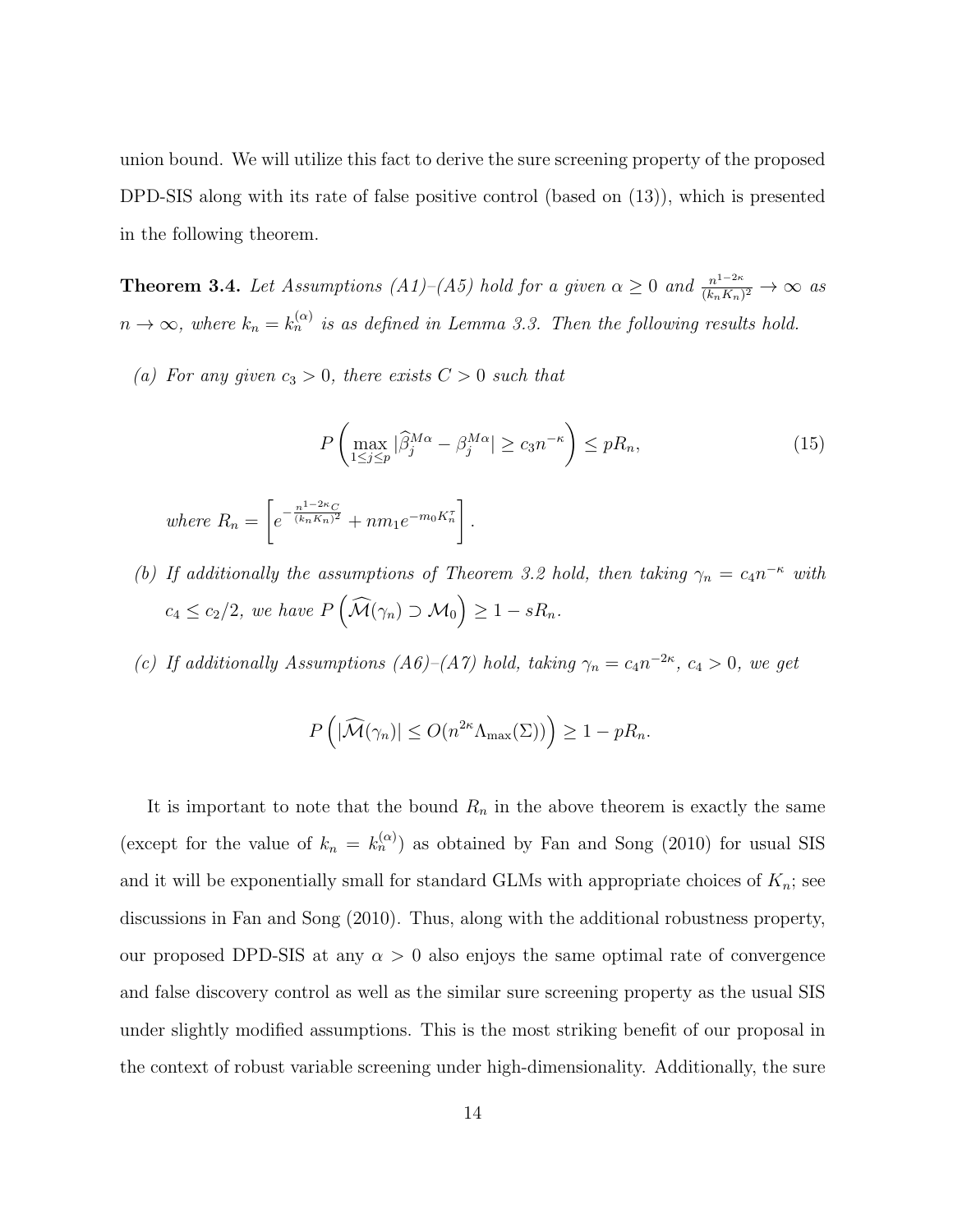screening property of the DPD-SIS, as stated in Theorem 3.4(b), does not depend on the variance and the correlation structure of the covariates for any choices of  $\alpha \geq 0$ . However, higher correlation among covariates may surely increase the false positive selection which can be seen by the dependence of the size of  $\widehat{\mathcal{M}}(\gamma_n)$  selected via the DPD-SIS on  $\Sigma$  or more precisely on  $\Lambda_{\text{max}}(\Sigma)$  [Theorem 3.4(c)]. As we have less correlation among covariates and hence smaller values of  $\Lambda_{\text{max}}(\Sigma)$ , the number of variables selected via our DPD-SIS reduces, leading to less false positives due to its sure independence property. As in the usual SIS, we can also achieve model selection consistency for DPD-SIS at any  $\alpha \geq 0$ , i.e.,

$$
P\left(\widehat{\mathcal{M}}(\gamma_n) = \mathcal{M}_0\right) = 1 - o(1),
$$

under appropriate assumptions on  $\Lambda_{\max}(\Sigma)$  along with proper control of  $K_n$ . As a particular (extreme) example, it holds with the choice of  $\gamma_n$  as in Theorem 3.4(b) if we have  $|\text{Cov}(b'(\mathbf{X}^T\boldsymbol{\beta}_0), X_j)| = o(n^{-\kappa})$  for all  $j \notin \mathcal{M}_0$ , along with the other necessary conditions of the theorem depending on  $\alpha \geq 0$ .

### 4 Robust Conditional Screening: The DPD-CSIS

Let us now extend the DPD-SIS approach to conditional screening problems in GLMs. Suppose that, along with the set-up and notation of Section 2, information is available to always include a set of q covariates, say  $X_{\mathcal{C}}$  and we need to robustly select variables from the remaining pool of  $d := p - q$  variables (say,  $\mathbf{X}_{\mathcal{D}}$ ). For simplicity, in this section, we assume no intercept terms, since that can be easily incorporated within the given  $\mathbf{X}_{\mathcal{C}}$ . Further, without loss of generality, we assume that  $\mathbf{X}_{\mathcal{C}} = (X_1, \ldots, X_q)$  so that  $\mathbf{X}_{\mathcal{D}} = (X_{q+1}, \ldots, X_p);$  denote  $\mathcal{C} = \{1, \ldots, q\}$  and  $\mathcal{D} = \{q+1, \ldots, p\}$  and hence  $\beta_{\mathcal{C}} =$  $(\beta_1,\ldots,\beta_q)^T \in \mathbb{R}^q$  and  $\boldsymbol{\beta}_{\mathcal{D}} = (\beta_{q+1},\ldots,\beta_p)^T \in \mathbb{R}^d$ . Now, for a given  $\alpha \geq 0$ , we may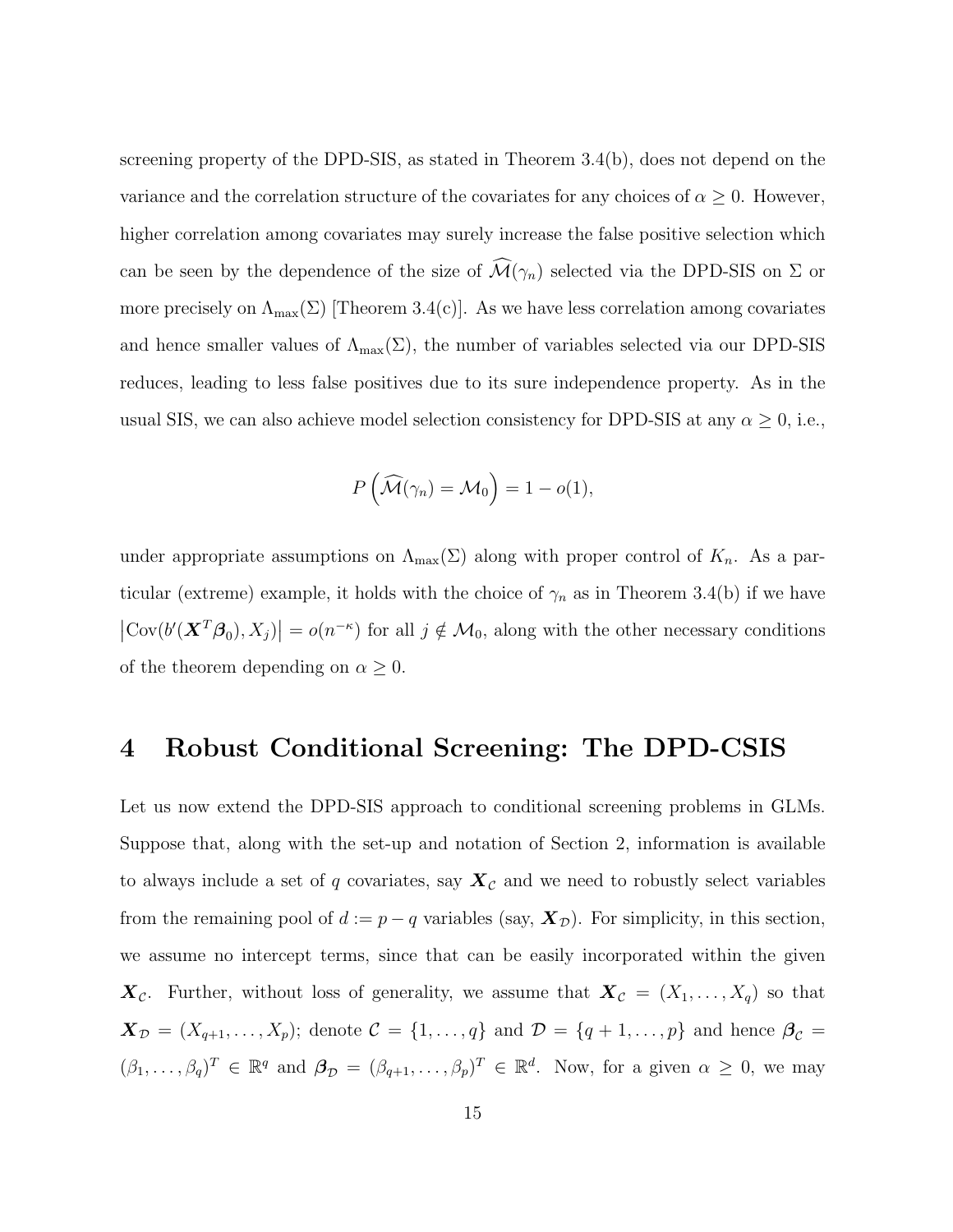choose the variables from  $X_{\mathcal{D}}$  based on the marginal MDPDEs defined as

$$
\widehat{\boldsymbol{\beta}}_{Cj}^{M\alpha} = \left(\widehat{\boldsymbol{\beta}}_{Cj1}^{M\alpha}, \widehat{\beta}_j^{M\alpha}\right) = \arg\min_{\boldsymbol{\beta}_C, \beta_j} \ \frac{1}{n} \sum_{i=1}^n l_{\alpha} \left(y_i, \boldsymbol{x}_{iC}^T \boldsymbol{\beta}_C + \beta_j x_{ij}\right), \qquad j = q+1, \ldots, p, \ (16)
$$

where  $l_{\alpha}(y, \theta)$  is as defined in Section 2, and  $x_{i\mathcal{C}}$  is the *i*-th observation on  $\mathbf{X}_{\mathcal{C}}$ . Then, as in (5), given a suitable pre-defined threshold  $\gamma_n$ , we may select the variables in the set  $\widehat{M}_{\alpha}(\gamma_n|\mathcal{D}) = \left\{ q + 1 \leq j \leq p : \left| \widehat{\beta}_j^{M\alpha} \right| \geq \gamma_n \right\}$ . We refer to this extension as the conditional DPD-SIS, or the DPD-CSIS in short. Clearly, the DPD-CSIS again coincides with the usual CSIS of Barut et al. (2016) at  $\alpha = 0$  and provides a robust generalization at  $\alpha > 0$ . Further, when the conditioning variable set  $\mathbf{X}_{\mathcal{C}}$  is empty (or contains only the intercept), we are back to our DPD-SIS. We here study the properties of the DPD-CSIS in line with the results derived in Section 3.

#### 4.1 Population-level results: Justifications of DPD-CSIS

Let us continue with the notation of Section 3.1 and additionally assume that  $E(X_j|\boldsymbol{X_C}) =$ 0 for all  $j \in \mathcal{D}$ . We define the population version (functional) of  $\widehat{\beta}_{C_j}^{M\alpha}$  $\frac{m\alpha}{C_j}$  from (16) as

$$
\boldsymbol{\beta}_{Cj}^{M\alpha} = (\boldsymbol{\beta}_{Cj1}^{M\alpha}, \beta_j^{M\alpha}) = \arg\min_{\boldsymbol{\beta}_C, \beta_j} E\left[l_{\alpha}\left(Y, \boldsymbol{X}_C^T \boldsymbol{\beta}_C + \beta_j X_j\right)\right], \quad j = q+1, \dots, p. \tag{17}
$$

Additionally, let us define the functional for the baseline parameter given only  $\mathbf{X}_{\mathcal{C}}$ , without any additional variable, as  $\beta_{\mathcal{C}}^{M\alpha} = \arg\min_{\beta_{\mathcal{C}}}$  $E\left[l_{\alpha}\left(Y,\mathbf{X}_{\mathcal{C}}^{T}\boldsymbol{\beta}_{\mathcal{C}}\right)\right]$ . Then, throughout all theoretical discussions of DPD-CSIS, as in Barut et al. (2016), we need to assume that the functionals  $\beta_{Cj}^{M\alpha}$  and  $\beta_{C}^{M\alpha}$  are unique, i.e., the associated marginal problems are fully identifiable. Now, for DPD-CSIS at any given  $\alpha \geq 0$ , we consider the random variables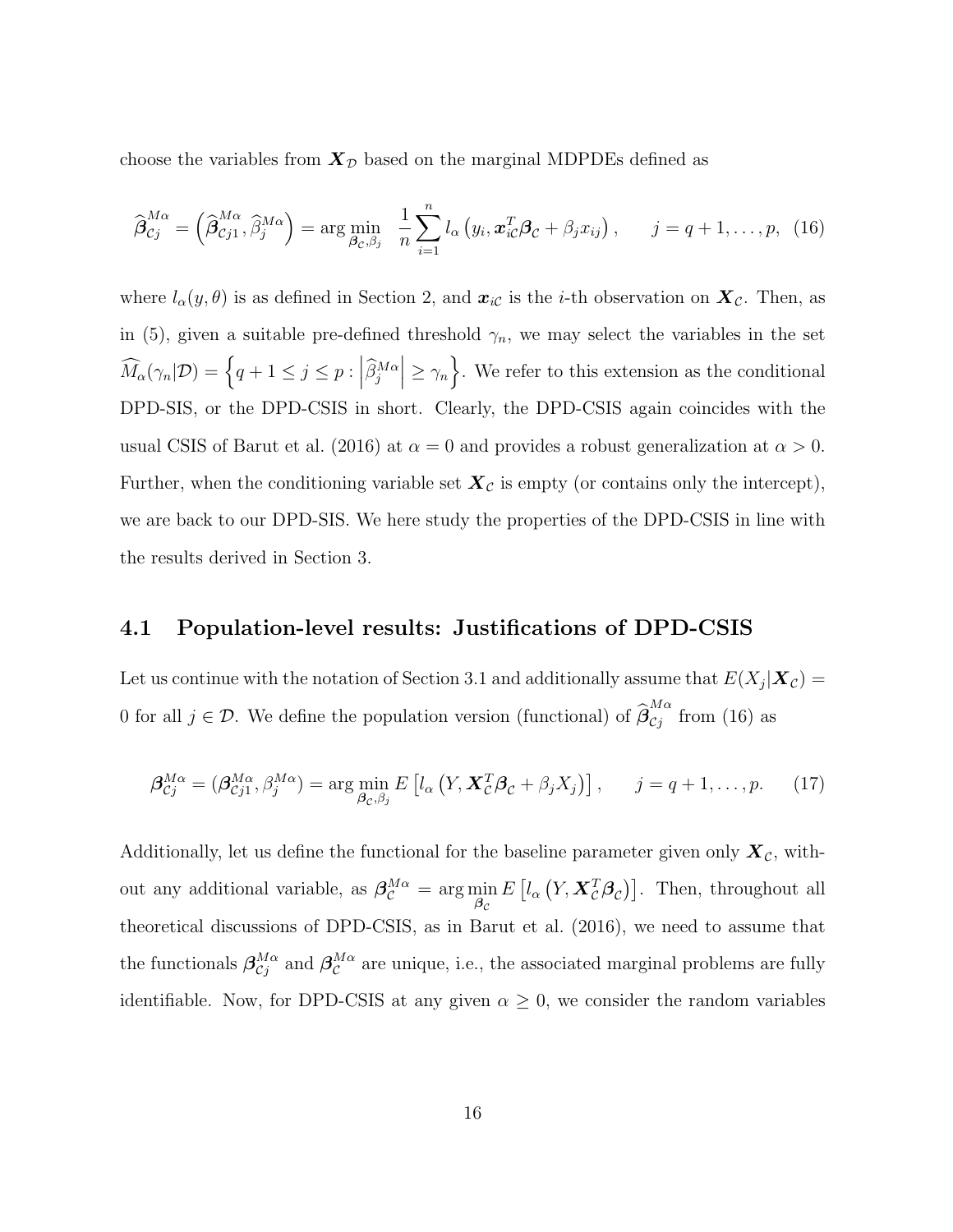$m_{\alpha,j}$ , for each  $j = q + 1, \ldots, p$ , defined as

$$
m_{\alpha,j} = \frac{B_{\alpha}(\mathbf{X}_{\mathcal{C}j}^{T} \boldsymbol{\beta}_{\mathcal{C}j}^{M\alpha}) - B_{\alpha}(\mathbf{X}_{\mathcal{C}}^{T} \boldsymbol{\beta}_{\mathcal{C}}^{M\alpha})}{\mathbf{X}_{\mathcal{C}j}^{T} \boldsymbol{\beta}_{\mathcal{C}j}^{M\alpha} - \mathbf{X}_{\mathcal{C}}^{T} \boldsymbol{\beta}_{\mathcal{C}}^{M\alpha}},
$$
(18)

where  $\bm{X}_{Cj} = (\bm{X}_{C}^{T}, X_j)^{T}$  for each j and  $B_{\alpha}$  is as defined in Section 3.1. Denote by  $\mathcal{M}_{0D} =$  $\mathcal{M}_0 \cap \mathcal{D}$  the indices of the truly important variables in  $\mathbf{X}_{\mathcal{D}}$ . Then, we have the following results, in analogue of Theorems 3.1 and 3.2, that justify our DPD-CSIS algorithm as a reasonable procedure for conditional screening. Here, in analogue of Barut et al. (2016), we define  $Cov_L(Y, X_j | \mathbf{X}_{\mathcal{C}}) := E[(Y - E_L[Y | \mathbf{X}_{\mathcal{C}}]) (X_j - E_L[X_j | \mathbf{X}_{\mathcal{C}}])],$  for any  $j \in \mathcal{D}$ , where  $E_L[\cdot|\boldsymbol{X}_{\mathcal{C}}]$  denote the best linear regression fit given  $\boldsymbol{X}_{\mathcal{C}}$ ; clearly  $E_L[Y|\boldsymbol{X}_{\mathcal{C}}] = b'(\boldsymbol{X}_{\mathcal{C}}^T\boldsymbol{\beta}_{\mathcal{C}}^{M\alpha})$ .

**Theorem 4.1.** For a given  $\alpha \geq 0$  and any  $j \in \mathcal{D}$ , the (conditional) marginal MDPDE functional  $\beta_j^{M\alpha}$  in (17) is zero if and only if  $Cov_L(Y,X_j|\boldsymbol X_{\mathcal{C}})=0$ .

**Theorem 4.2.** Given any  $\alpha \geq 0$ , suppose that  $E[m_{\alpha,j}X_j^2] \leq c_2$  uniformly in  $j \in \mathcal{D}$ , for some constant  $c_2$ . If there exist constants  $c_1 > 0, \kappa < -1/2$  such that  $|Cov_L(Y, X_j|X_c)| \ge$  $c_1 n^{-\kappa}$  for all  $j \in \mathcal{M}_{0D}$ , then we have  $\min_{j \in \mathcal{M}_{0D}} |\beta_j^{M\alpha}| \ge c_3 n^{-\kappa}$ , for another constant  $c_3 > 0$ .

### 4.2 Sample-level properties: Sure Screening via DPD-CSIS

We now extend the results of Section 3.2 for the unconditional DPD-SIS to the case of conditional screening to show the uniform convergence of the associated (conditional) MDPDEs and the resulting sure screening property of the DPD-CSIS. We continue with the notation of Section 3.2 and assume that Assumptions (A1)–(A7) hold with  $\beta_j$  and  ${\boldsymbol \beta}^{M \alpha}_i$  $j^{M\alpha}$  replaced by  $\beta_{C_j} \in \mathbb{R}^{q+1}$  and  $\beta_{C_j}^{M\alpha}$ , respectively, in (A2)–(A4). We also assume the following additional condition.

(A8) There exists  $C > 0$  such that  $\Lambda_{\min} (E \left[ m_{\alpha,j} \mathbf{X}_{\mathcal{C}j} \mathbf{X}_{\mathcal{C}j}^T \right] ) > C$ , uniformly over  $j \in \mathcal{D}$ .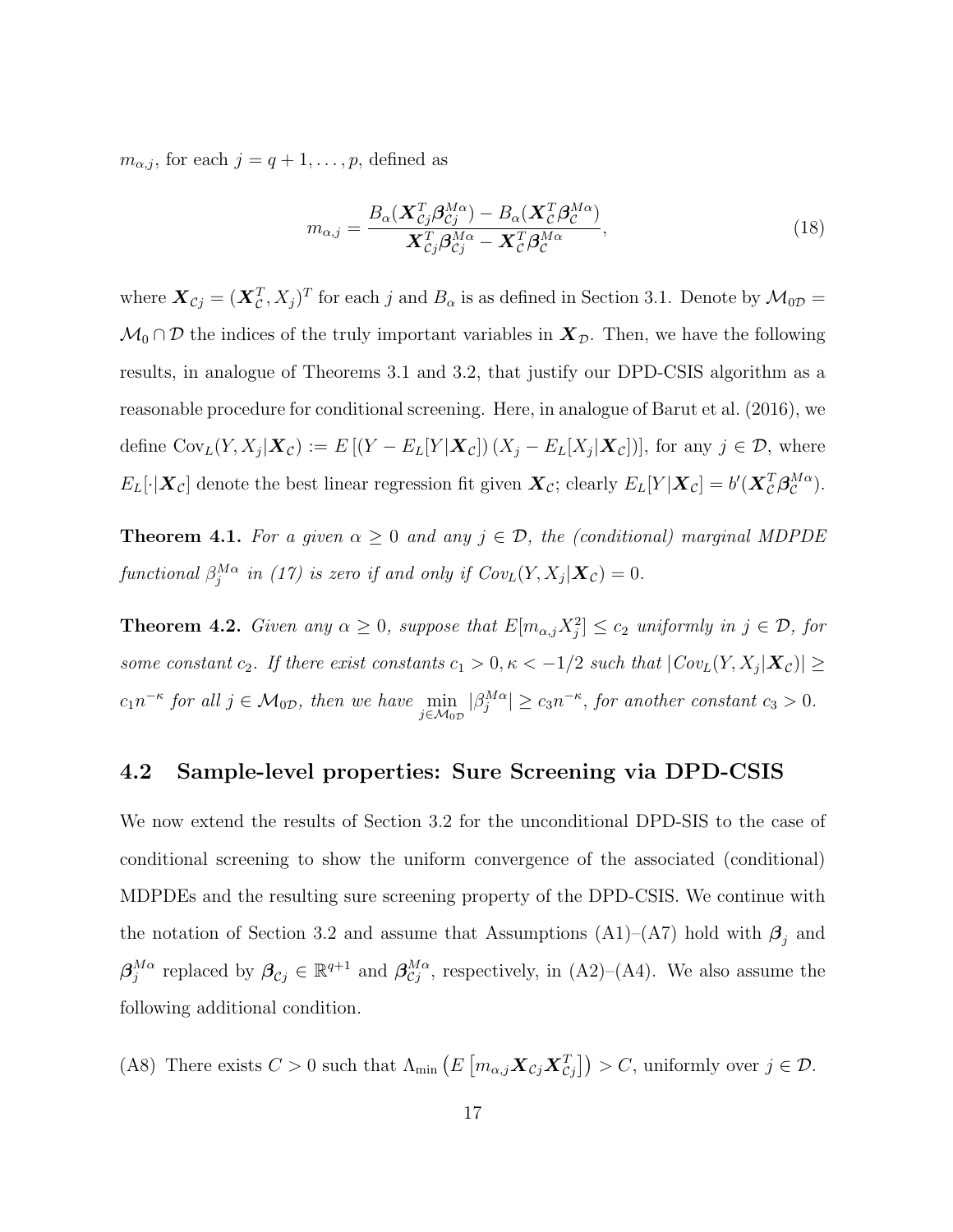Note that Assumption (A8) is mild (and regular) if  $B_{\alpha}$  is strictly convex implying  $m_{\alpha,j} > 0$  almost surely. Further, we define  $\bm{Z} = E\left(E_L[\bm{X}_{\mathcal{D}}|\bm{X}_{\mathcal{C}}]\left[\bm{X}^T\bm{\beta}_0 - \bm{X}_{\mathcal{C}}^T\bm{\beta}_{\mathcal{C}}^{M\alpha}\right]\right)$  and  $\Sigma_{\mathcal{D}|\mathcal{C}} = E(\boldsymbol{X}_{\mathcal{D}} - E_L[\boldsymbol{X}_{\mathcal{D}}|\boldsymbol{X}_{\mathcal{C}}]) (\boldsymbol{X}_{\mathcal{D}} - E_L[\boldsymbol{X}_{\mathcal{D}}|\boldsymbol{X}_{\mathcal{C}}])^T$ . We can show that Assumptions (A6)-(A8) imply the following analogue of (13) for this conditional case, given by

$$
||\boldsymbol{\beta}_{\mathcal{D}}||_2^2 = O\left(\Sigma_{\mathcal{D}|\mathcal{C}} + \mathbf{Z}\mathbf{Z}^T\right).
$$
\n(19)

Then, we have the desired results in analogue to Theorem 3.4 for the present conditional case of the DPD-CSIS which is presented in the following theorem. The proof is similar to that of Theorem 3.4, but using (19) instead of (13), and is hence omitted for brevity.

**Theorem 4.3.** Suppose that, for a given  $\alpha \geq 0$ , Assumptions (A1)–(A5) hold with  $\beta_j$  and  ${\boldsymbol \beta}_i^{M \alpha}$  $j^{M\alpha}$  replaced by  $\beta_{Cj} \in \mathbb{R}^{q+1}$  and  $\beta_{Cj}^{M\alpha}$ , respectively, in  $(A2)$ – $(A4)$ . Also, let  $\frac{n^{1-2\kappa}}{(k_n K_n)}$  $\frac{n^{1-2\kappa}}{(k_nK_n)^2}\to\infty$ as  $n \to \infty$ , where  $k_n = k_n^{(\alpha)}$  is as defined in Lemma 3.3. Then, the following results hold.

(a) For any given  $c_3 > 0$ , there exists  $C > 0$  such that

$$
P\left(\max_{q+1\leq j\leq p}|\widehat{\beta}_j^{M\alpha} - \beta_j^{M\alpha}| \geq c_3 n^{-\kappa}\right) \leq dR_n,\tag{20}
$$

where  $R_n$  is as defined in Theorem 3.4.

- (b) If additionally the assumptions of Theorem 4.2 hold, then taking  $\gamma_n = c_4 n^{-\kappa}$  with  $c_4 \leq c_2/2$ , we have  $P\left(\widehat{\mathcal{M}}(\gamma_n) \supset \mathcal{M}_0\right) \geq 1 - sR_n$ .
- (c) If additionally Assumptions (A6)–(A8) hold, taking  $\gamma_n = c_4 n^{-2\kappa}$ ,  $c_4 > 0$ , we get

$$
P\left(|\widehat{\mathcal{M}}(\gamma_n)| \le O\left(n^{2\kappa} \Lambda_{\max}\left(\Sigma_{\mathcal{D}|\mathcal{C}} + \mathbf{Z}\mathbf{Z}^T\right)\right)\right) \ge 1 - dR_n. \tag{21}
$$

Note that the rate of convergence in the above theorem is exactly the same as in the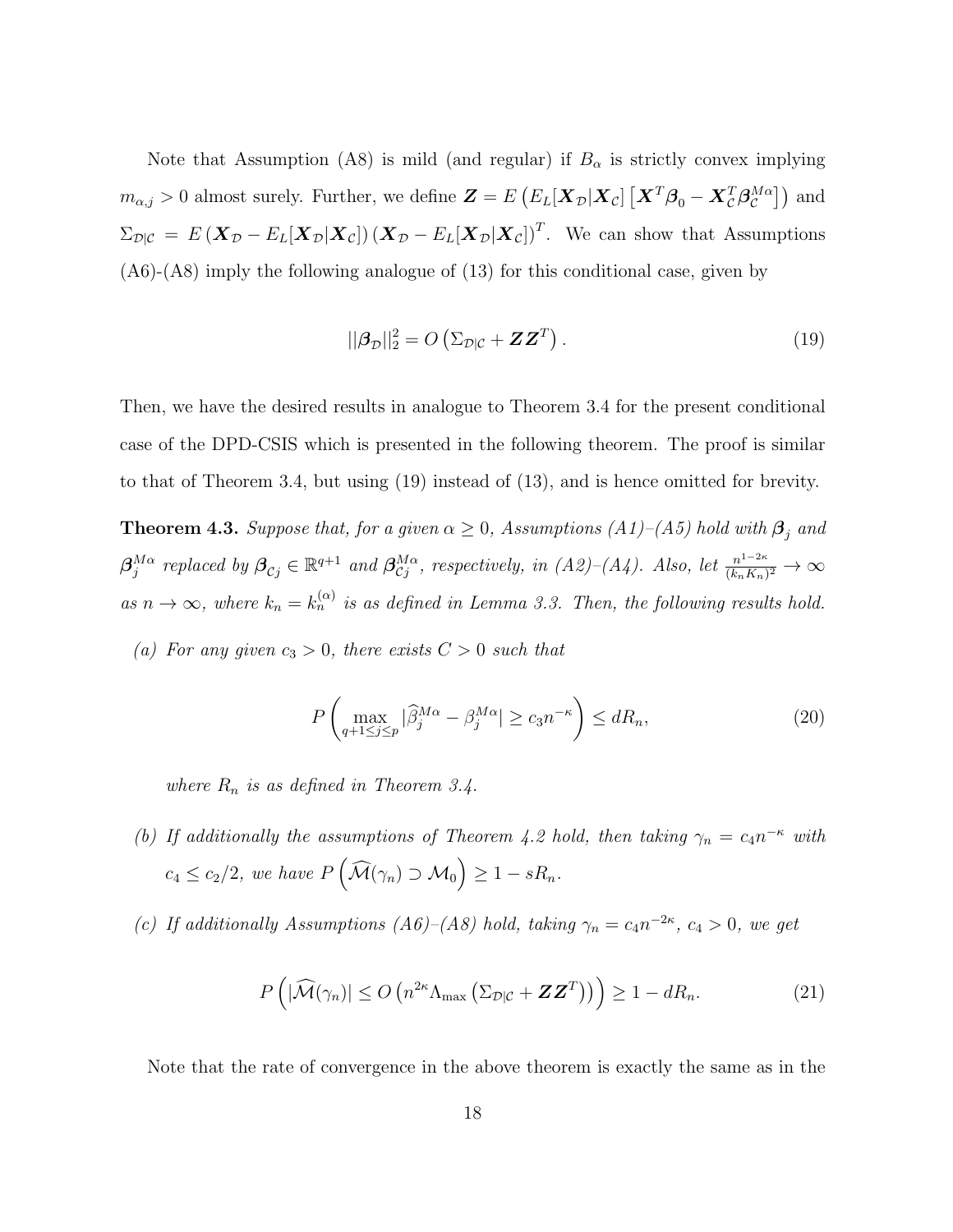unconditional case (Theorem 3.4) and that they are in line with the existing literature on variable screening. In the particular case of the linear regression model, we have  $\mathbf{Z} = \mathbf{0}$ , and hence the result (21) in Theorem 4.3 reduces to

$$
P\left(|\widehat{\mathcal{M}}(\gamma_n)| \le O\left(n^{2\kappa} \Lambda_{\max}\left(\Sigma_{\mathcal{D}|\mathcal{C}}\right)\right)\right) \ge 1 - dR_n. \tag{22}
$$

In general, if we additionally assume  $||\mathbf{Z}||_2^2 = o\left(\Lambda_{\min}\left(\Sigma_{\mathcal{D}|\mathcal{C}}\right)\right)$ , as in Condition 3(iii) of Barut et al. (2016), we can also have (22) instead of (21) in Theorem 4.3.

### 5 Numerical Illustrations for Logistic Regression

To illustrate the finite-sample performance of the proposed DPD-SIS, we have performed extensive simulation studies for the important special case of logistic regression; the results obtained for  $p = 5000$ ,  $n = 100$  and  $s = 4$  are presented here. We simulate each sample of covariates from a multivariate normal distribution in  $(p-1)$  variables with mean vector **0** and a variance matrix having  $(i, j)$ -th element as  $\rho$  for all  $i \neq j$  and 1 for  $i = j$ ; clearly  $\rho = 0$  yields the case of independent covariates whereas a non-zero value of  $\rho$  indicates correlated covariates. The intercept term (1) is then added as the first covariate. Then the responses are generated according to the logistic regression model with (true) coefficient value  $\beta_0 = (\beta_{01}, \dots, \beta_{0p})$ . Since  $s = 4$  (i.e., four covariates are actually related to the response), we choose  $\beta_0$  such that four components (in addition to the first one, the intercept) are non-zero and the rest are zero. Different values of  $\beta_0$  in terms of both the position and strength of these four non-zero coefficients are considered along with different values of  $\rho$ . For each scenario, the usual SIS and the proposed DPD-SIS are applied to the simulated sample of size  $n = 100$  to identify the top  $n - 1 = 99$  variables; it is then examined if the true non-zero (significant) covariates are selected. The full process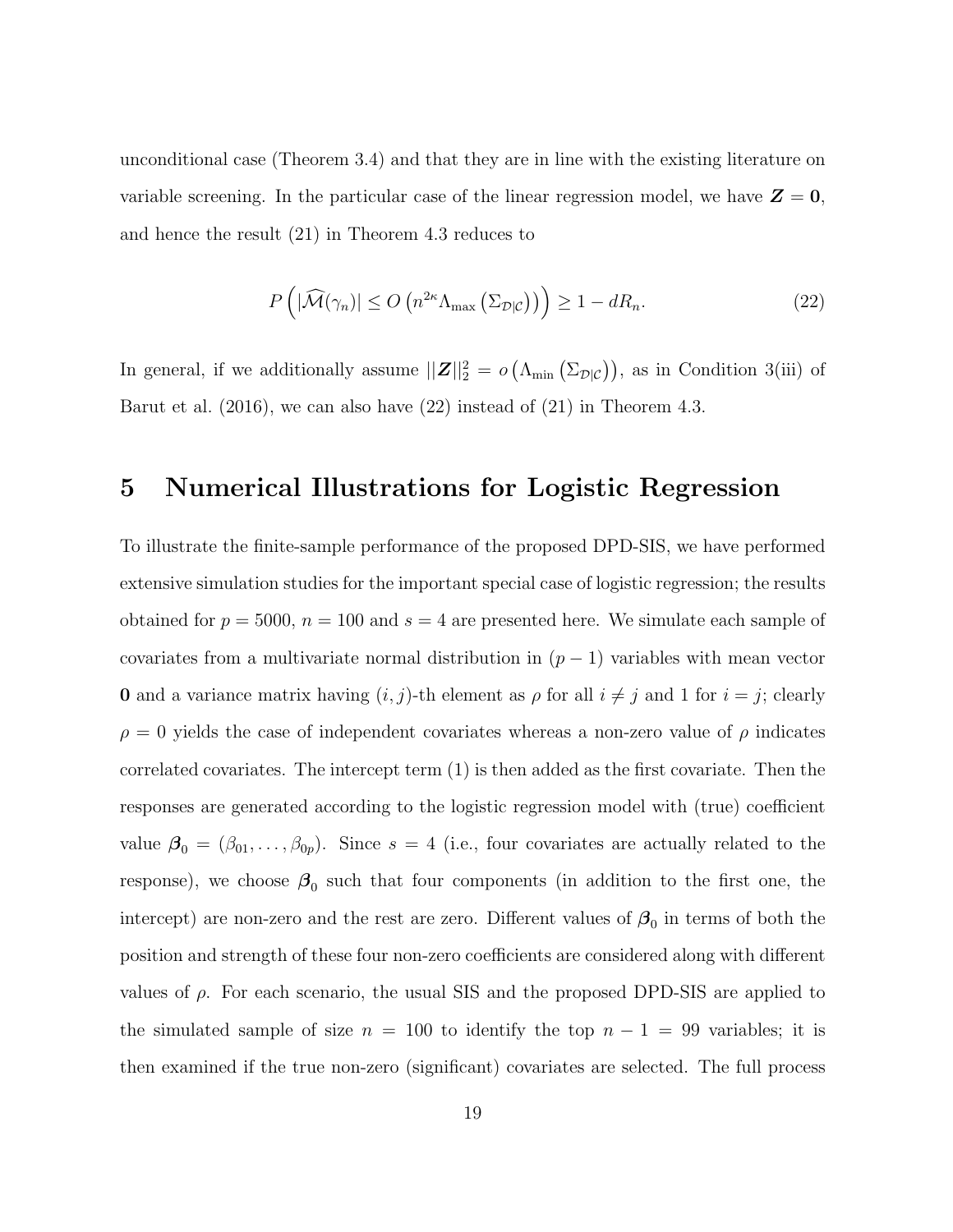is repeated 300 times and the number of true positives (number of selected variables having true non-zero coefficients) are studied as a summary measure. Additionally, to examine the robustness, we repeat all these simulations again by contaminating 10% of the observations in 150 non-significant covariates (having true regression coefficient zero) by independent observations (outliers) generated from a normal distribution with mean equal −10 and variance equal 1. In Figure 1, we present box-plots of the truepositives obtained by the DPD-SIS at different values of  $\alpha$  both without and with data contamination.

We observe that for independent covariates and relatively strong signal (larger coefficient values) the DPD-SIS with smaller  $\alpha \leq 0.5$  performs exactly similar to the usual SIS under pure data. But, when there is contamination in the data, the performance of the usual SIS deteriorates significantly whereas the proposed DPD-SIS remains stable and yields better variable selection results, ignoring the effect of outliers (see, e.g., Figure 1a). As the signal gets weaker, the DPD-SIS fails to select all true positives but it still performs as good as the usual SIS under pure data; in case of additional contamination, the DPD-SIS remains much more stable even with weaker signal, although the usual SIS gets significantly affected (see, e.g., Figure 1b). However, the performance of the proposed DPD-SIS as well as the usual SIS becomes significantly worse when the covariates are strongly correlated which is expected from our theory as well. In such a case, the effect of outliers may not be so prominent as in the case of independent covariates, but there is still a slight decrease in the number of true positives obtained by the usual SIS under contamination and DPD-SIS again performs robustly as claimed (see, e.g., Figure 1c).

**Remark 5.1.** It is important to note that the performance of DPD-SIS for the cases with independent covariates appears to be almost the same for any  $\alpha$  in the range [0.1, 0.5]. In case of dependent covariates though, their performance can vary significantly. Based on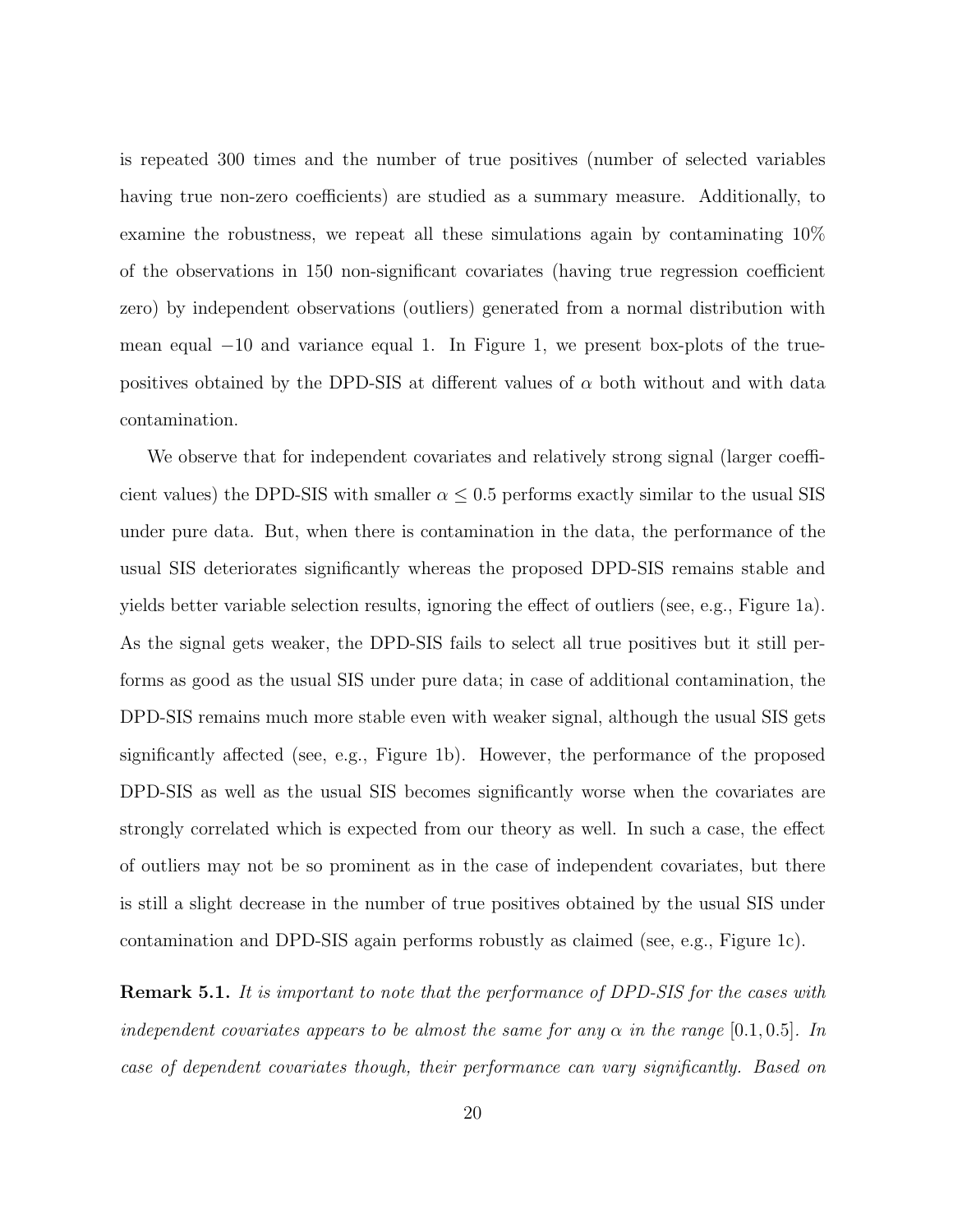

(a) Independent Covariates ( $\rho = 0$ ), Strong Signal (non-zero values of  $\beta_0$  are all 5)



(b) Independent Covariates, Weaker Signal  $(\beta_{01}, \beta_{02}, \beta_{06}, \beta_{0,26}, \beta_{0,126}) = (1, 2, 3, 1, 5)$ 



(c) Dependent Covariates ( $\rho=0.3)$ , Strong Signal (non-zero values of  $\beta_0$  are all 5)

Figure 1: The box-plots of true-positives selected by the DPD-SIS at different  $\alpha$  for different simulation set-ups with pure data (left panel) and 10% contaminated data (right panel). Here non-zero coefficients of  $\beta_0$  are in positions 1 (intercept), 2, 6, 26 and 126.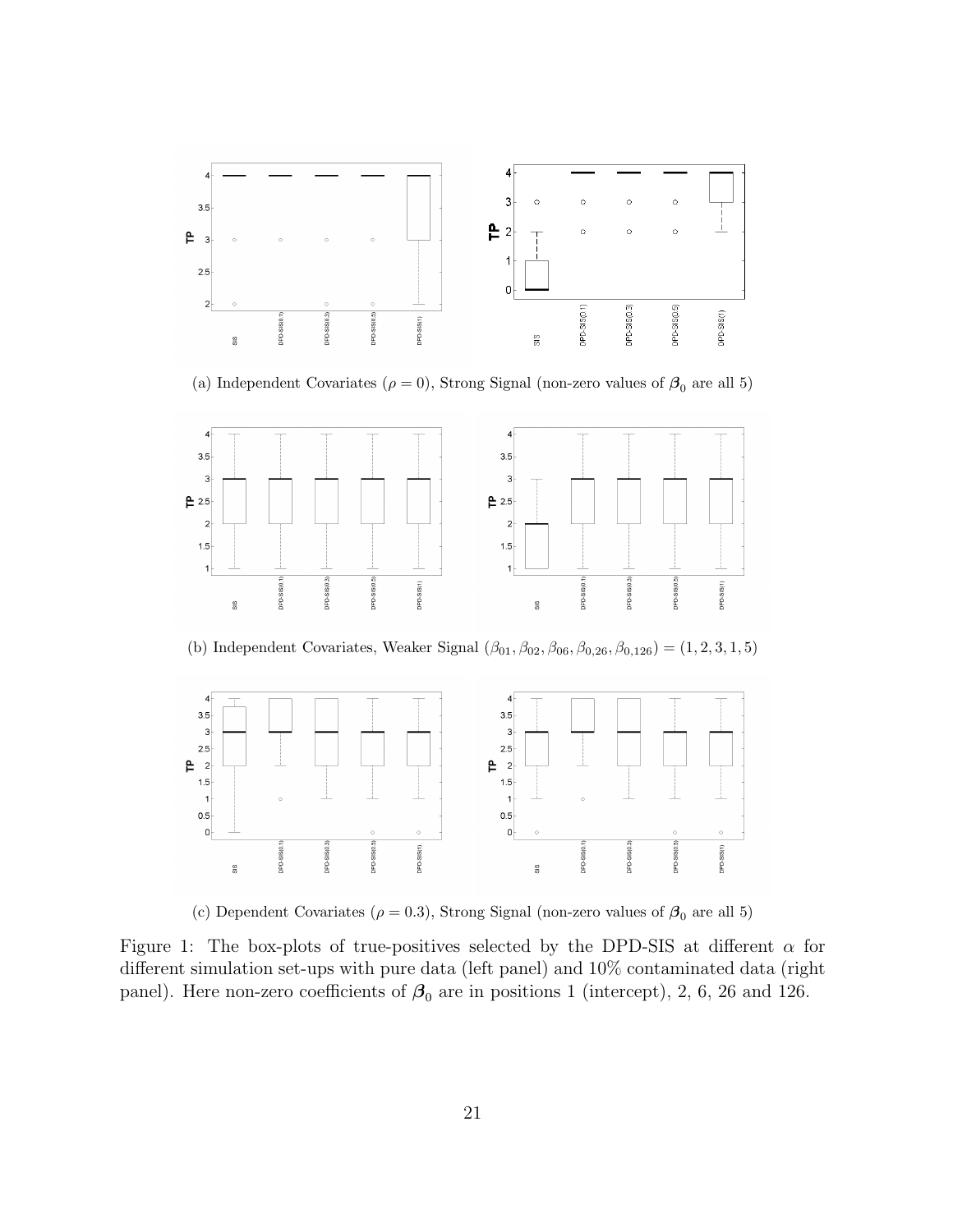our extensive simulation results not presented here for brevity, along with those seen from Figure 1, we conjecture that the DPD-SIS with an  $\alpha$  value around 0.3 performs the best in case of dependent covariates (see, e.g., Figure 1c). Hence, for practical applications, we recommend to apply the proposed DPD-SIS with  $\alpha = 0.3$  as an empirical suggestion.

# 6 An Application: NOWAC Lung Cancer Data

We will apply our DPD-SIS method to a variable selection problem related to the investigation of potential biomarkers for lung cancer. In the Norwegian Women and Cancer (NOWAC) study we have data on 125 lung cancer cases of which 97 had developed metastasis at the time of diagnosis (Lund et al., 2008; Sandanger et al., 2018). For all these women, we have measures of mRNA in blood some time before diagnosis (ranging from 0.3 to 7.9 years before diagnosis, with a median time equal to 4.2 years). The goal is to relate the mRNA measurements to the classification of metastatic vs. non-metastatic cancer cases. The mRNA measurements are based on the microarray technology, and we have data from a total of 11610 probes. Thus, we need to perform some sort of variable selection before running our favorite regression model. Our analysis strategy is as follows: First, we run our DPD-SIS procedure (with  $\alpha = 0.3$ ) and select the top  $n - 1$  probes. Next, we run a standard logistic regression model with elastic net penalty (with the mixing parameter fixed at 0.7 and lambda selected by cross-validation) followed by stability selection (Meinshausen and Buhlmann, 2010) on the selected probes to reach the final set. As a comparison, we run the standard SIS followed by the same standard elastic net logistic regression with stability selection. We compare the initial set of  $n-1$  probes and the final set after stability selection.

Of the 124 initially selected probes, there was an overlap of 101. After stability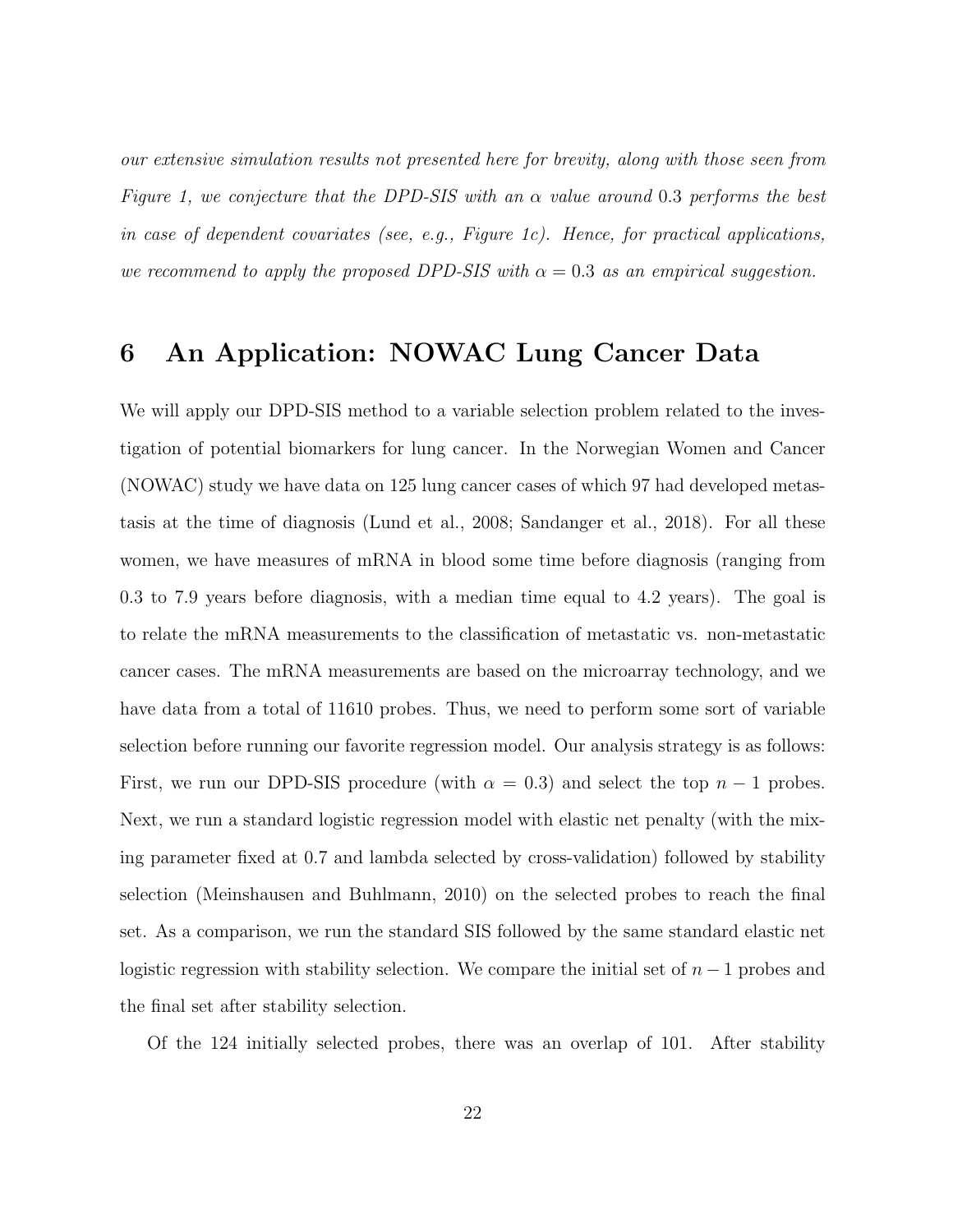selection with a cut-off at a selection probability equal to 0.7 we were left with 10 probes based on the robust screening and 14 probes based on the ordinary SIS screening, which are reported in Table 1. We ran logistic regression with elastic net penalty on these 10 vs. 14 probes and calculated the area under the ROC curve (AUC). The AUC values were 0.96 for the 10 robustly selected probes and 0.98 for the 14 probes selected based on ordinary SIS. Of course, these values are clearly over-optimistic due to overfitting, but they indicate that the predictions based on the robustly selected probes are no worse than those based on the non-robust selection procedure.

Table 1: The estimated regression coefficients in the final models obtained after stability selection while using the proposed DPD-SIS( $\alpha = 0.3$ ) versus the usual SIS. The stability selection probability for each probe is given in the parenthesis.

| Probe ID                      | Gene               | DPD-SIS   |        | Usual SIS                |        |
|-------------------------------|--------------------|-----------|--------|--------------------------|--------|
| x8tTnl6f115xQSV1X4            | FER1L5             |           |        | $-0.0901$                | (0.98) |
| l7tROJgVSRulLNNJ18            | <b>SERHL</b>       |           |        | $-0.0702$                | (0.92) |
| Hul6v6J0kV5qD3PA3U            | TMEM105            | $-0.0974$ | (0.86) | $-0.0728$                | (0.87) |
| 9Jd97nm3QdLiQXEuzE            | <b>INVS</b>        | 0.1391    | (0.99) | 0.0817                   | (0.86) |
| BWoVQF900KRd2rRTx8            | NА                 | 0.0695    | (0.89) | 0.0800                   | (0.84) |
| r15YSrezLzSP97mOnU            | SCARNA14           |           | (0.67) | $-0.0520$                | (0.84) |
| fnRCld.v151SEwlQqk            | ANO7               | 0.0786    | (0.77) | 0.1175                   | (0.79) |
| rqKhAKFSCyCDqjouuI            | TBRG1              |           |        | $-0.0501$                | (0.78) |
| lteivVSVR8WbDmUMBQ            | <b>HBZ</b>         |           | (0.62) | $-0.0289$                | (0.78) |
| Bizm6pN4NAz3jzFe3s            | SNORD113-7         | 0.0504    | (0.71) | 0.0767                   | (0.74) |
| $01$ _iIjuJF $C$ nq.s $7$ rqo | FLVCR1             |           | (0.64) | $-0.0572$                | (0.74) |
| T9XUjiuZBS6556G.gA            | MGC23270           |           | (0.64) | $-0.0546$                | (0.73) |
| $i3urBCqi6u9.0l_cB0$          | FAM86D             |           |        | 0.0582                   | (0.70) |
| KA5bqKgpHd7QnntF8U            | NA.                |           | (0.60) | $-0.0480$                | (0.70) |
| EEpIrACOOgruuHCpRo            | CCT <sub>6</sub> A | $-0.0612$ | (0.77) | $\qquad \qquad -$        | (0.69) |
| ZoXhLA6oEHo3o160B8            | <b>EPCAM</b>       | 0.0614    | (0.71) | $\overline{\phantom{0}}$ | (0.61) |
| $cJU$ ifg $KWa_kfYg0Log$      | HRK                | $-0.0743$ | (0.72) |                          | (0.47) |
| lldNIQXQNde_jgnE0k            | ABCB4              | $-0.0759$ | (0.91) |                          |        |
| WS5X9cg9WE7tJTl3uo            | UBAP2              | $-0.0784$ | (0.87) |                          |        |

Five probes were present on both lists; thus, we have 14 non-overlapping probes worthy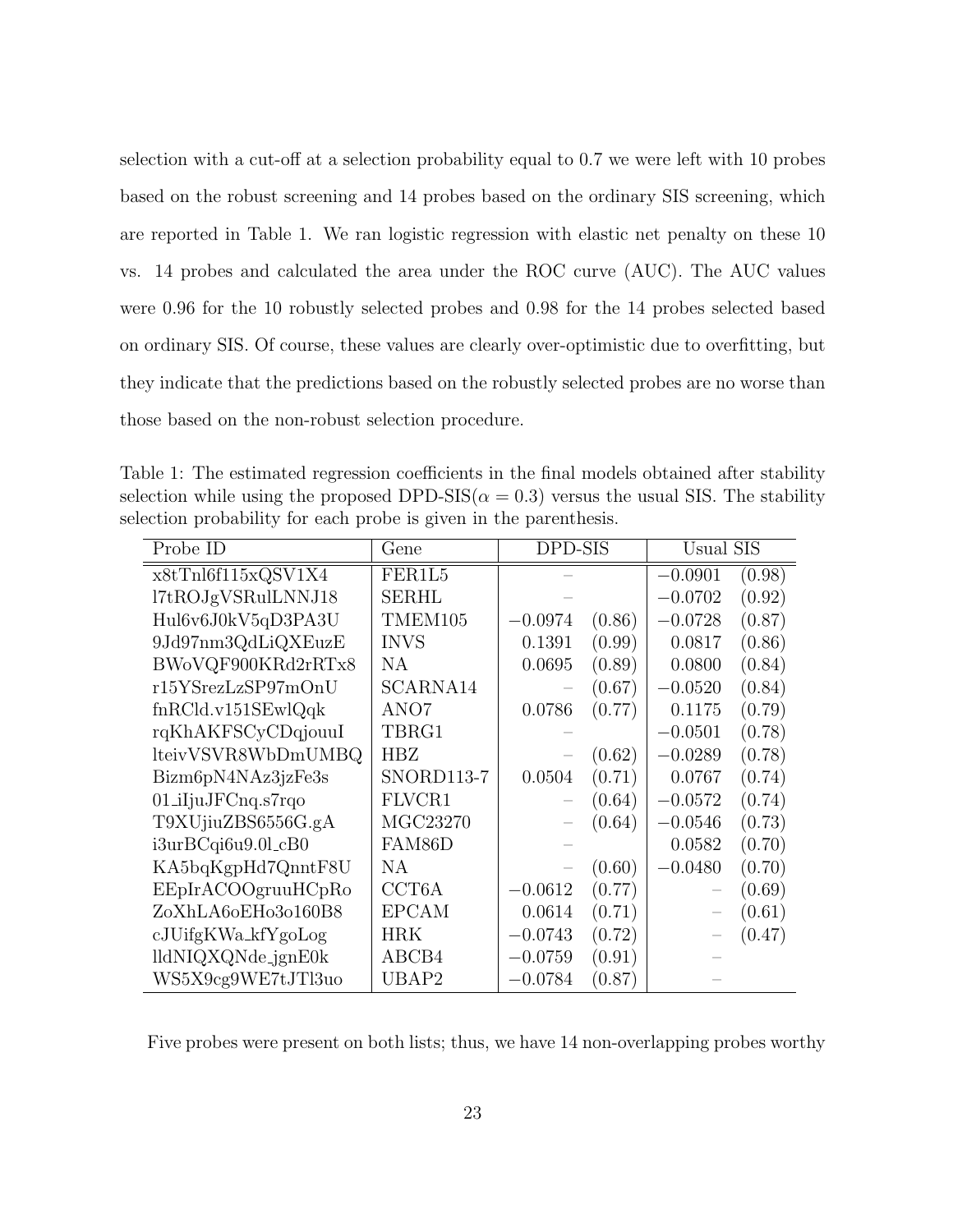of further investigation (see Table 1). We will focus on just a few of them having high stability selection probabilities in the respective procedures. First, it is interesting to observe that the two probes with the most stable selection based on the non-robust list (x8tTnl6f115xQSV1X4 and l7tROJgVSRulLNNJ18) were not selected at all by our DPD-SIS. This indicates a strong influence by outliers and is also supported by the plot of Cook's distance for the marginal models of these two probes. On the other hand, we also have two probes with high selection probabilities based on DPD-SIS that were not selected by ordinary SIS (lldNIQXQNde jgnE0k and WS5X9cg9WE7tJTl3uo). An investigation of these two shows that the first probes (lldNIQXQNde jgnE0k) is related to the ABCB4 gene which is linked to several types of cancer including lung cancer (Kiehl et al., 2014), while the other probes (WS5X9cg9WE7tJTl3uo) is linked to the UBAP2 gene, which is linked to metastasis in several cancers (Bai et al., 2016; Meng et al., 2020). Thus, both of these seem to be very relevant for our example, and they are obviously important to capture although the usual SIS fails to select them.

This example clearly illustrate that we may miss important variables, probes in our example, by using the standard SIS procedure due to the effect of outliers in the data, and this can sometimes lead to spurious findings. Our proposed robust DPD-SIS can successfully find the most important probes, ignoring any contamination effects present in the data, also without any significant loss in the predictive performance.

# 7 Discussions

This paper presents a robust extension of the usual SIS and the conditional SIS for variable screening under ultra-high dimensional GLMs using the robust minimum DPD estimators of the marginal regression parameters. We show that the proposed DPD-SIS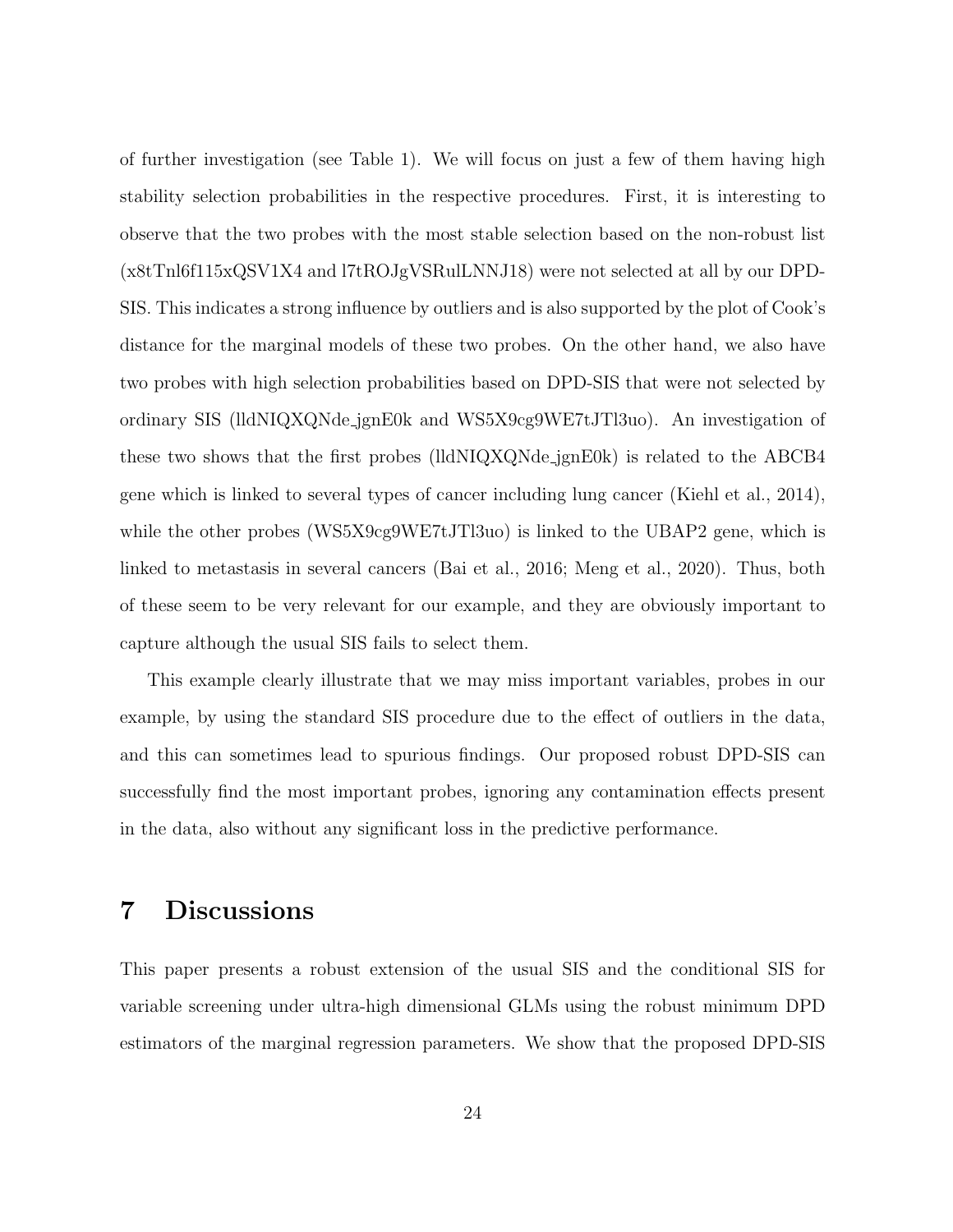and its conditional version (DPD-SSIS) both enjoy the sure screening property under a reasonable set of assumptions, in line of what is required by usual SIS. More importantly, the proposed DPD-SIS is extremely fast with computational times comparable to those of the usual SIS, in addition to being robust against data contaminations. It can be noted that similar robust extensions of SIS can be constructed by other low-dimensional robust estimation procedures for GLMs, but the validity of the sure screening properties is not guaranteed under the same rather simple assumptions and with such a low computational time. A real data application further reveals the advantages of our proposed DPD-SIS over the usual SIS in identifying the truly important variables from noisy data with no loss in the prediction power.

The choice of variable selection criteria is controversial and represents a difficult step in the analysis of high-dimensional data, in particular different omics data. In many cases, it is common to reduce the dimensionality of the data by filtering the variables before performing any analysis. Even when performing LASSO procedures, the data is often filtered beforehand and only a portion of the variables is considered. Several approaches are used for variable filtering, most commonly based on the variance or range of the variables, or alternatively based on the association with the outcome of interest, as well as more ad-hoc criteria. The chosen filtering criteria can clearly impact the analysis, and the results and conclusions might be extremely sensitive to this choice. Therefore, it is especially important to base the variable filtering on a clear, objective method that can be reproduced and justified. When using SIS based procedures, and DPD-SIS in particular, all variables are evaluated and selected based on their marginal regression coefficient. Therefore, DPD-SIS provides a non arbitrary, reproducible choice of the variables to be included in subsequent analysis, and can prove extremely useful in practical applications to, for example, omics data. Additionally, the conditional extension provided in this work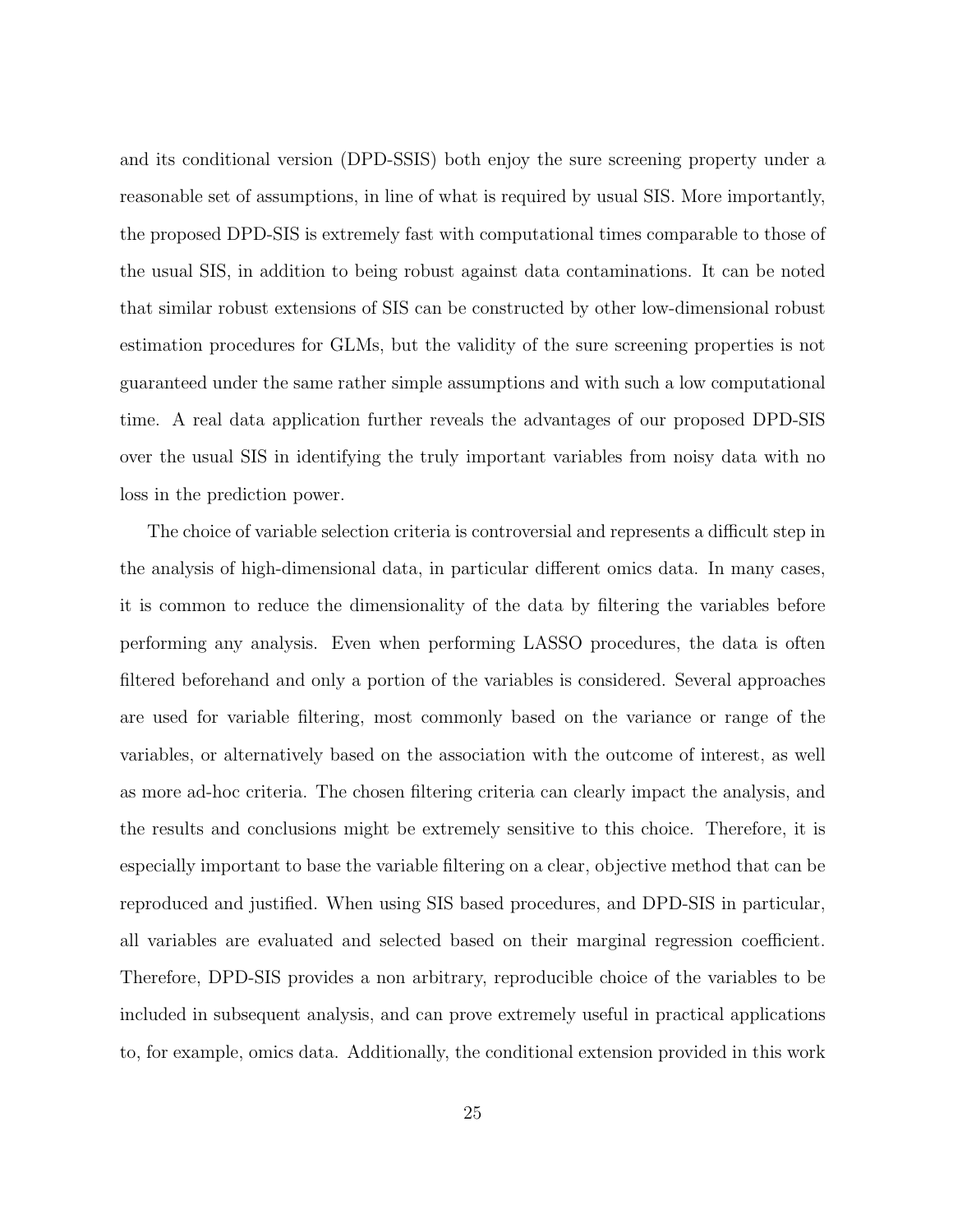can prove particularly useful in the context of omics data, where it might be relevant to condition on other clinically relevant (non-omics) variables.

We will argue that robust methods, and in particular our robust DPD-based method, are particularly useful in variable filtering situations to avoid the influence of outliers, as traditional checks for outliers become infeasible due to the ultra-high dimensionality.

To control for false discoveries, it is recommendable to perform stability selection in such settings. As we illustrate in the applied example, it is quite straightforward to include a stability selection procedure in the DPD-SIS. The efficient implementation of DPD SIS makes this possible without intense computational efforts.

However, a major problem may arise in applications of DPD-SIS when covariates are highly dependent, just like for most other (one-step) screening methods. This problem can be solved by applying the proposed DPD-SIS (or DPD-CSIS) iteratively by removing, in each step, the variables selected in the previous steps of the iteration, going through the same philosophy as the iterative SIS (Fan and Lv, 2008). The performance of such an iterative DPD-SIS in successfully addressing the dependent covariate problem has been numerically illustrated for the case of linear regression in Ghosh and Thoresen (2020); the same can also be investigated for the logistic or other GLMs in future.

Finally, due to the simplicity of the proposed DPD-SIS along with its excellent robust performance, it would be natural to extend it to variable screening under more general learning models like mixed models or censored regression models with ultra highdimensional covariates. This may be the focus of our future work.

Acknowledgment: This research is partially supported by the Norwegian Research Council - grant numbers 248804 and 262111. A major part of this research work has been done while the first author (AG) was visiting University of Oslo, Norway. The research of AG is also supported by an INSPIRE Faculty research grant and a grant (No.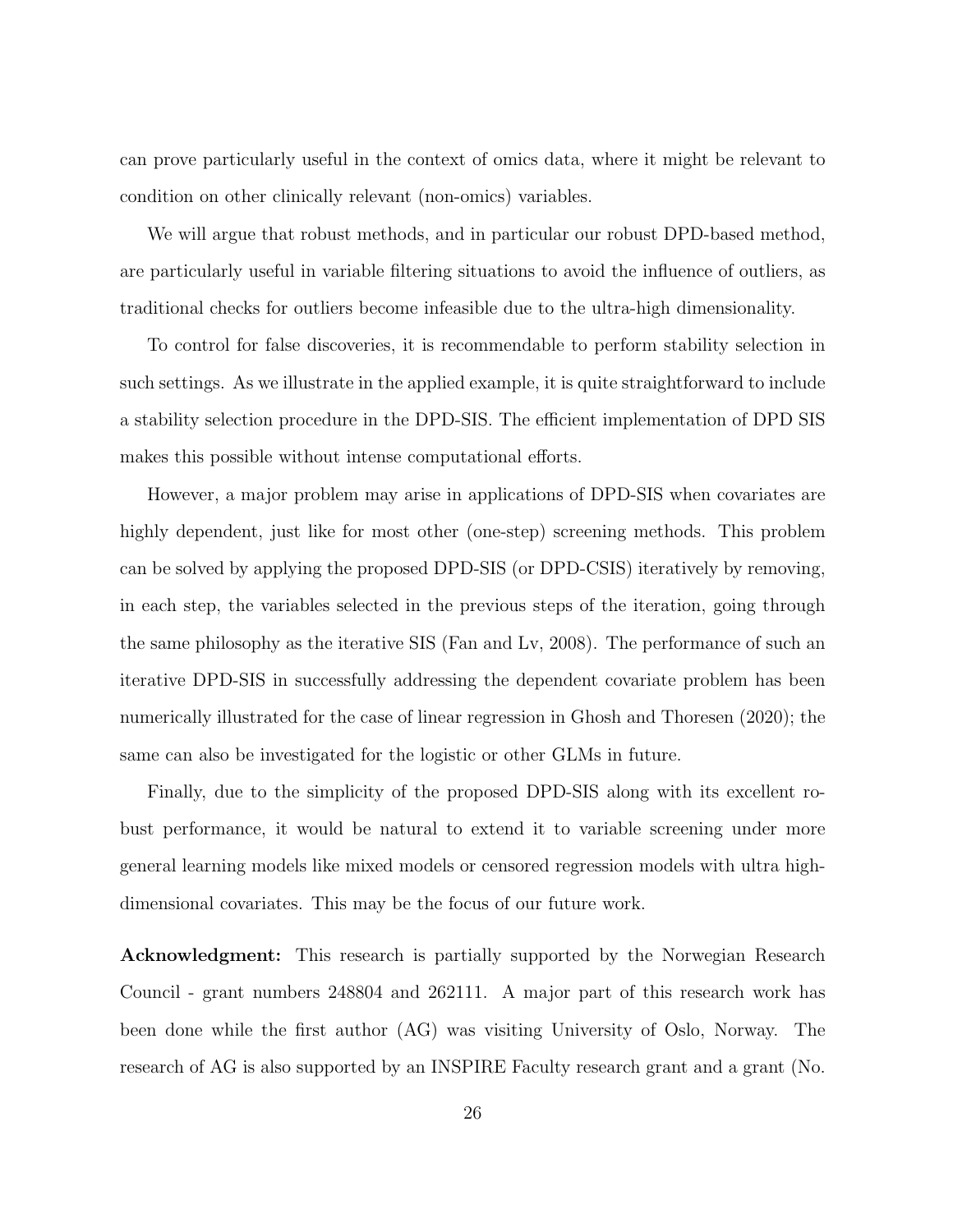SRG/2020/000072) from SERB, both under the Department of Science and Technology, Government of India

# References

- Bai, D. S., Wu, C., Yang, L. X., Zhang, C., Zhang, P. F., He, Y. Z., ... and Shi, G. M. (2016). UBAP2 negatively regulates the invasion of hepatocellular carcinoma cell by ubiquitinating and degradating Annexin A2. Oncotarget, 7(22), 32946.
- Barut, E., Fan, J., and Verhasselt, A. (2016). Conditional sure independence screening. J Amer Stat Assoc, 111(515), 1266-1277.
- Basu, A., Harris, I. R., Hjort, N. L., and Jones, M. C. (1998). Robust and efficient estimation by minimising a density power divergence. Biometrika, 85, 549–559.
- Basu, A., Shioya, H. and Park, C. (2011). Statistical Inference: The Minimum Distance Approach. Chapman & Hall/CRC, Boca de Raton.
- Basu, A., Ghosh, A., Mandal, A., Martin, N. and Pardo, L. (2017) A Wald-type test statistic for testing linear Hypothesis in logistic regression models based on minimum density power divergence estimator. Electron. J. Stat., 11, 2741–2772.
- Basu, A., Ghosh, A., Mandal, A., Martin, N. and Pardo, L. (2018) Robust Wald-type tests in GLM with random design based on minimum density power divergence estimators. ArXiv Pre-print, arXiv:1804.00160v3.
- Buhlmann, P., and Van De Geer, S. (2011). Statistics for high-dimensional data: methods, theory and applications. Springer Science & Business Media.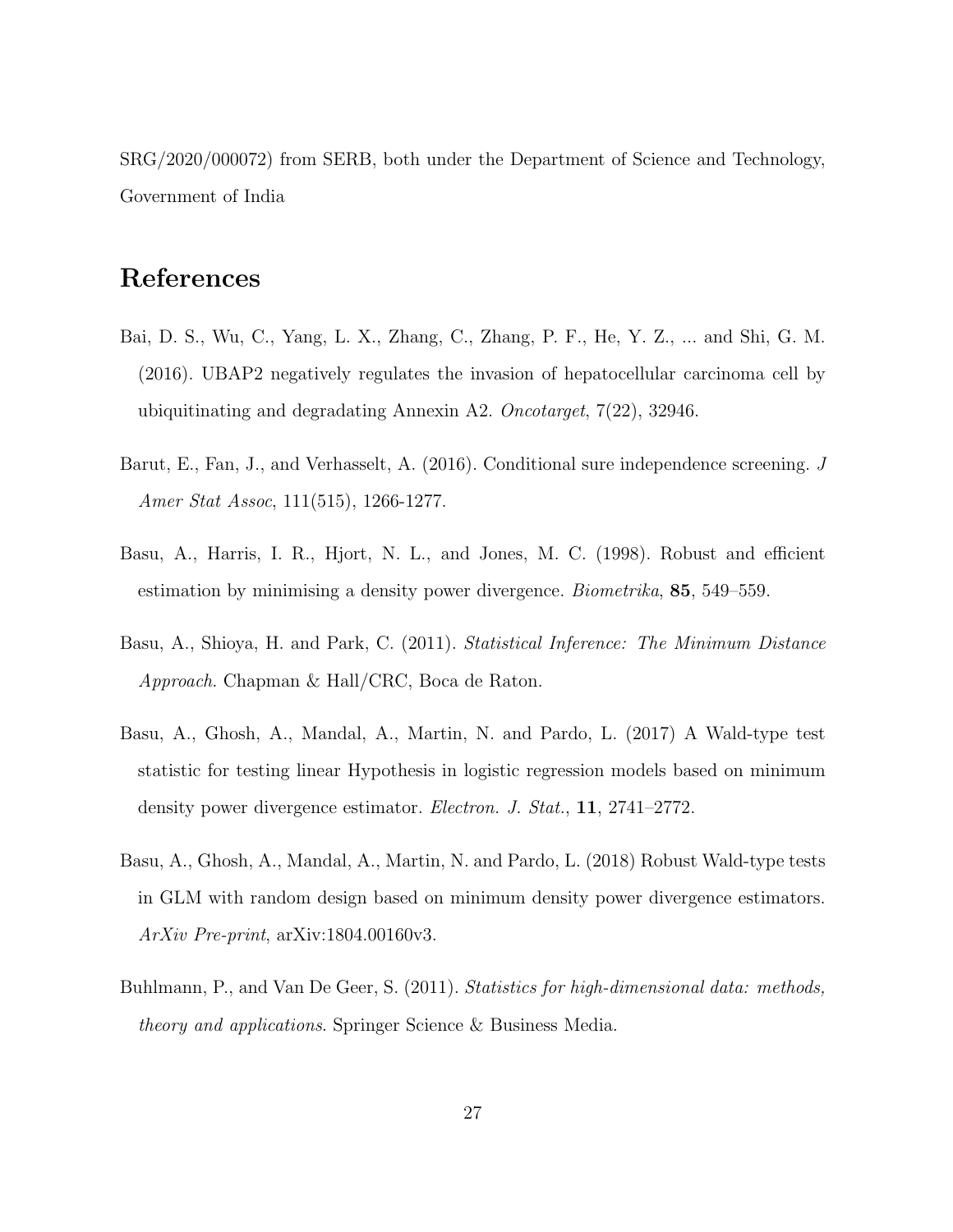- Fan, J. and Li, R. (2001). Variable Selection via Nonconcave Penalized Likelihood and its Oracle Properties. J Amer Statist Assoc, 96:1348–1360.
- Fan, J., and Lv, J. (2008). Sure independence screening for ultrahigh dimensional feature space. Journal of the Royal Statistical Society: Series B (Statistical Methodology), 70(5), 849-911.
- Fan, J., and Song, R. (2010). Sure independence screening in generalized linear models with NP-dimensionality. The Annals of Statistics, 38(6), 3567-3604.
- Fu, L., and Wang, Y. G. (2018). Variable selection in rank regression for analyzing longitudinal data. Stat Methods Med Res, 27(8), 2447-2458.
- Gather, U., and Guddat, C. (2008). Comment on "Sure Independence Screening for Ultrahigh Dimensional Feature Space" by Fan, JQ and Lv, J. J Royal Stat Soc B, 70, 893-895.
- Ghosh, A. (2019). Robust inference under the beta regression model with application to health care studies. *Stat. Method. Med Res*, 28(3), 871–888.
- Ghosh, A., and Basu, A. (2013). Robust estimation for independent non-homogeneous observations using density power divergence with applications to linear regression. Electron. J. Stat., 7, 2420–2456.
- Ghosh, A., and Basu, A. (2016). Robust Estimation in Generalized Linear Models : The Density Power Divergence Approach. Test, 25(2), 269–290.
- Ghosh, A. and Majumdar, S. (2020). Ultrahigh-dimensional Robust and Efficient Sparse Regression using Non-Concave Penalized Density Power Divergence. IEEE Trans. Info. Theory, 66(12), 7812–7827.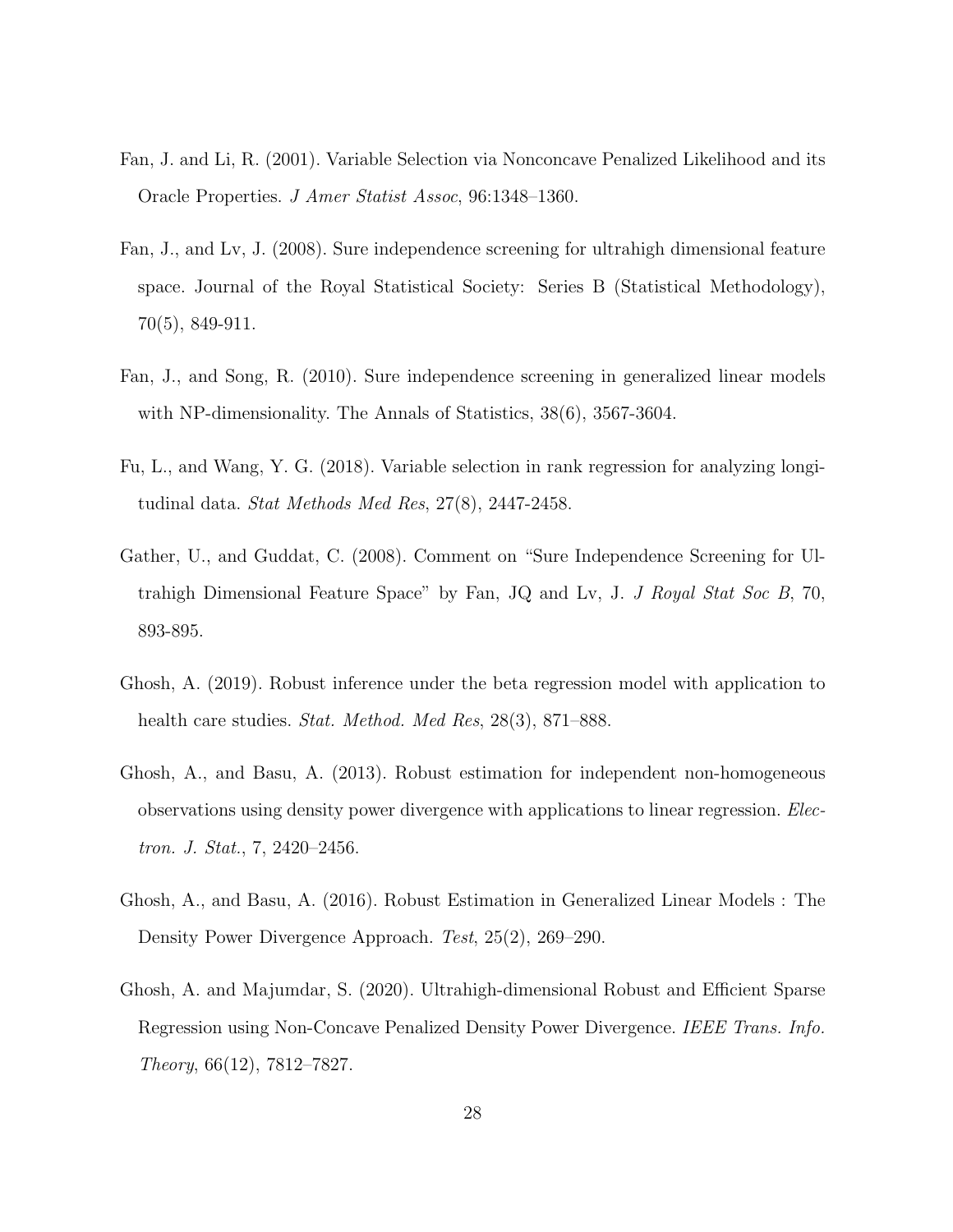- Ghosh, A. and Thoresen, M. (2020). A Robust Variable Screening procedure for Ultra-high dimensional data. ArXiv pre-print, arXiv:2004.14851.
- Giraud, C. (2014). Introduction to high-dimensional statistics. Chapman and Hall/CRC.
- Hall, P., and Miller, H. (2009). Using generalized correlation to effect variable selection in very high dimensional problems. J Comput Graphical Stat, 18(3), 533-550.
- Hampel, F. R., Ronchetti, E., Rousseeuw, P. J., and Stahel W. (1986). Robust Statistics: The Approach Based on Influence Functions. New York, USA: John Wiley & Sons.
- Hastie, T., Tibshirani, R., and Wainwright, M. (2015). Statistical learning with sparsity: the lasso and generalizations. CRC press.
- Kiehl, S., Herkt, S. C., Richter, A. M., Fuhrmann, L., El-Nikhely, N., Seeger, W., ..., and Dammann, R. H. (2014). ABCB4 is frequently epigenetically silenced in human cancers and inhibits tumor growth. Sci. Rep.,  $4(1)$ , 1–9.
- Li, G., Peng, H., Zhang, J., and Zhu, L. (2012a). Robust rank correlation based screening. Ann Stat, 40(3), 1846-1877.
- Li, R., Zhong, W., and Zhu, L. (2012b). Feature screening via distance correlation learning. J Amer Statist Assoc, 107(499), 1129-1139.
- Lund, E., Dumeaux, V., Braaten, T., Hjartaker, A., Engeset, D., Skeie, G., and Kumle, M. (2008). Cohort profile: the Norwegian women and cancer study—NOWAC—Kvinner og kreft. Int J Epidem.,  $37(1)$ ,  $36-41$ .
- Luo, S., Song, R., and Witten, D. (2014). Sure Screening for Gaussian Graphical Models. Stat, 1050, 29.4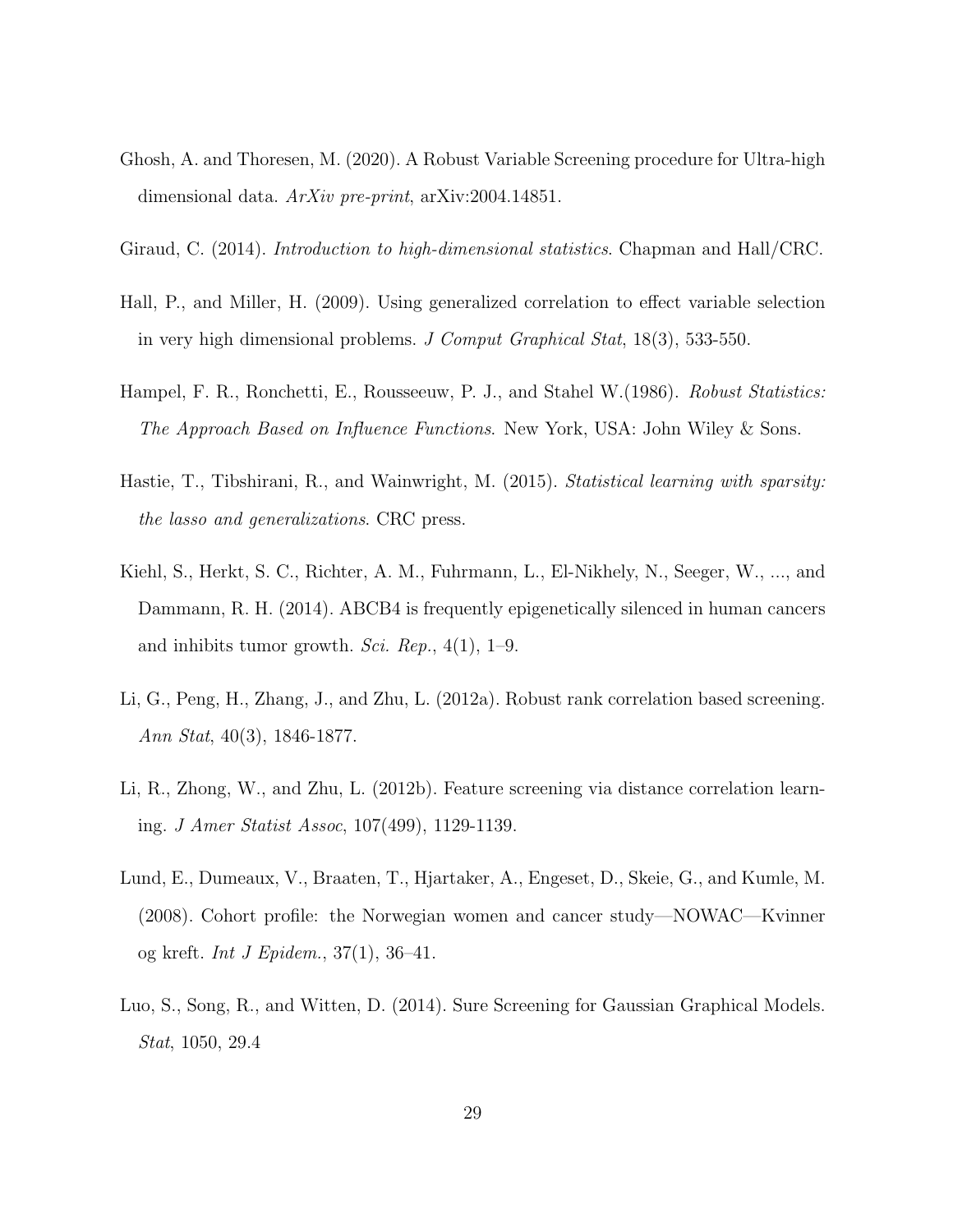- Meinshausen, N. and Buhlmann, P. (2010). Stability Selection. *J Royal Stat Soc B*, 72, 417-473.
- Meng, L., Jia, X., Yu, W., Wang, C., Chen, J., and Liu, F. (2020). Circular RNA UBAP2 contributes to tumor growth and metastasis of cervical cancer via modulating miR-361-  $3p/SOX4$  axis. *Cancer Cell Int.*,  $20(1)$ ,  $1-13$ .
- Mu, W., and Xiong, S. (2014). Some notes on robust sure independence screening.  $J App$ Stat, 41(10), 2092–2102.
- Saldana, D. F., and Feng, Y. (2018). SIS: An R package for sure independence screening in ultrahigh-dimensional statistical models. J Stat Software,  $83(2)$ , 1–25.
- Sandanger, T. M., Nøst, T. H., Guida, F., Rylander, C., Campanella, G., Muller, D. C., ... and Chadeau-Hyam, M. (2018). DNA methylation and associated gene expression in blood prior to lung cancer diagnosis in the Norwegian Women and Cancer cohort. Sci.  $Rep., 8(1), 1-10.$
- van der Vaart, A. W. (1998). Asymptotic statistics. Cambridge University Press.
- Wainwright, M. J. (2019). *High-dimensional statistics: A non-asymptotic viewpoint* (Vol. 48). Cambridge University Press.
- Wang, T., Zheng, L., Li, Z., and Liu, H. (2017). A robust variable screening method for high-dimensional data.  $J$  App Stat, 44(10), 1839-1855.
- Zhao, S. D., and Li, Y. (2012). Principled sure independence screening for Cox models with ultra-high-dimensional covariates. J Mult Anal, 105(1), 397-411.
- Zhong, W. (2014). Robust sure independence screening for ultrahigh dimensional nonnormal data. Acta Mathematica Sinica, English Series, 30(11), 1885–1896.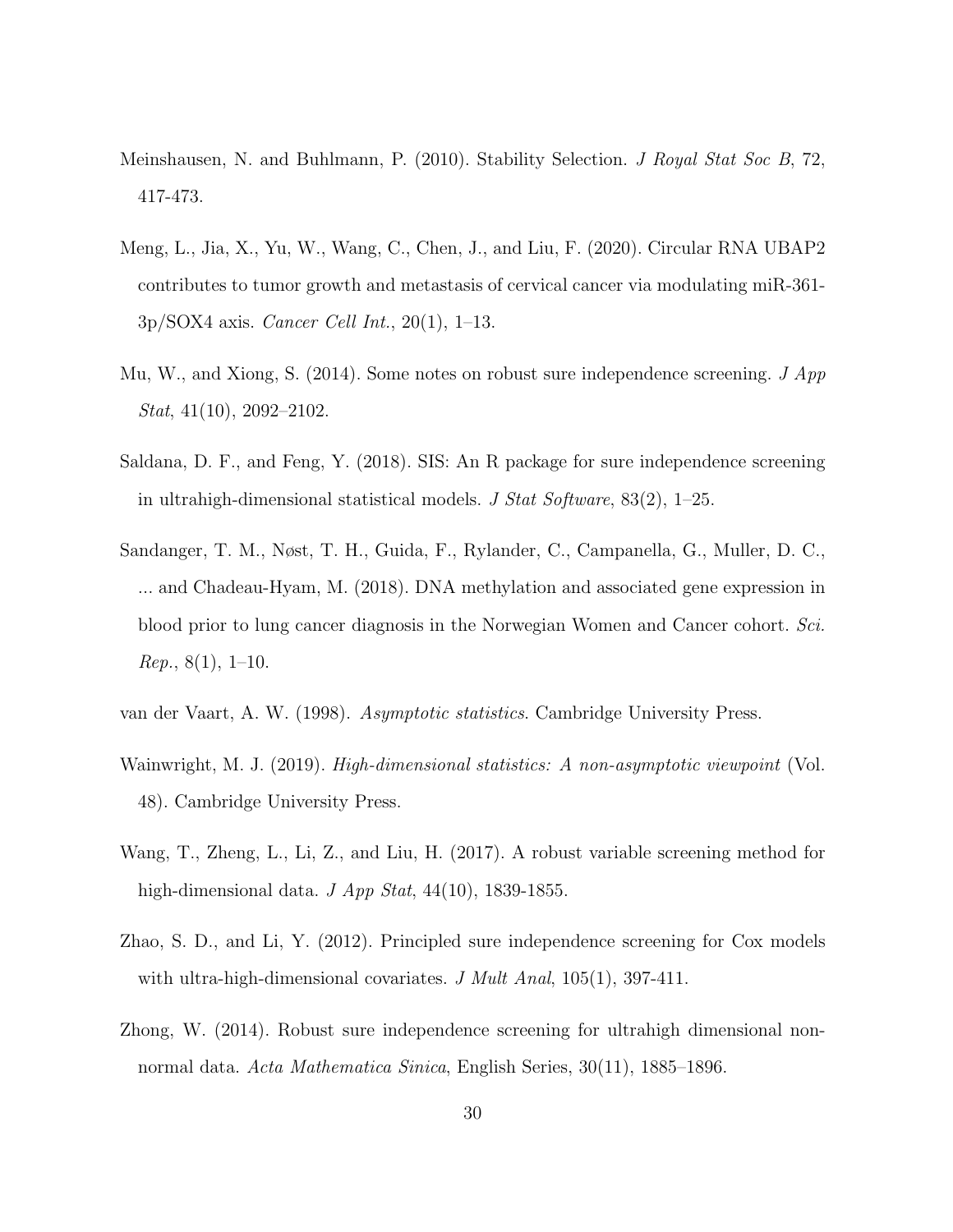# 8 Supplementary Material: Proof of the Results

### 8.1 Proof of Theorem 3.1

It follows from the Fisher consistency of the MDPDEs (by definition) and the results of Theorem 2 in Fan and Song (2010),

### 8.2 Proof of Theorem 3.2

For  $\alpha = 0$  this theorem is identical to Theorem 3 of Fan and Song (2010). We now extend their argument to prove it for any given  $\alpha > 0$ . Let us fix an  $\alpha > 0$  and  $j \in \mathcal{M}_0$ .

First consider the cases where  $B'_{\alpha}(\cdot)$  is bounded and let D be its upper bound. Then  $B_{\alpha}(\cdot)$  is Lipschitz continuous and hence

$$
\left| \left\{ B_{\alpha}(\beta_{j0}^{M\alpha} + \beta_j^{M\alpha} X_j) - B_{\alpha}(\beta_{j0}^{M\alpha}) \right\} X_j \right| \le D |\beta_j^{M\alpha} | X_j^2.
$$

Taking expectation, we get

$$
D|\beta_j^{M\alpha}| \geq |E[\left\{B_{\alpha}(\beta_{j0}^{M\alpha} + \beta_j^{M\alpha}X_j) - B_{\alpha}(\beta_{j0}^{M\alpha})\right\}X_j]|
$$
  
= 
$$
|E[B_{\alpha}(\beta_{j0}^{M\alpha} + \beta_j^{M\alpha}X_j)X_j]| = |\text{Cov}(B_{\alpha}(\beta_{j0}^{M\alpha} + \beta_j^{M\alpha}X_j), X_j)|.
$$

But, from the estimating equation in (8), we get

$$
E[B_{\alpha}(\beta_{j0}^{M\alpha} + \beta_j^{M\alpha} X_j)X_j] = E[b'(\mathbf{X}^T \boldsymbol{\beta}_0)X_j],
$$

and hence, using  $E(X_j) = 0$ ,

$$
Cov(B_{\alpha}(\beta_{j0}^{M\alpha} + \beta_{j}^{M\alpha}X_{j}), X_{j}) = Cov(b'(\mathbf{X}^{T}\boldsymbol{\beta}_{0}), X_{j}).
$$
\n(23)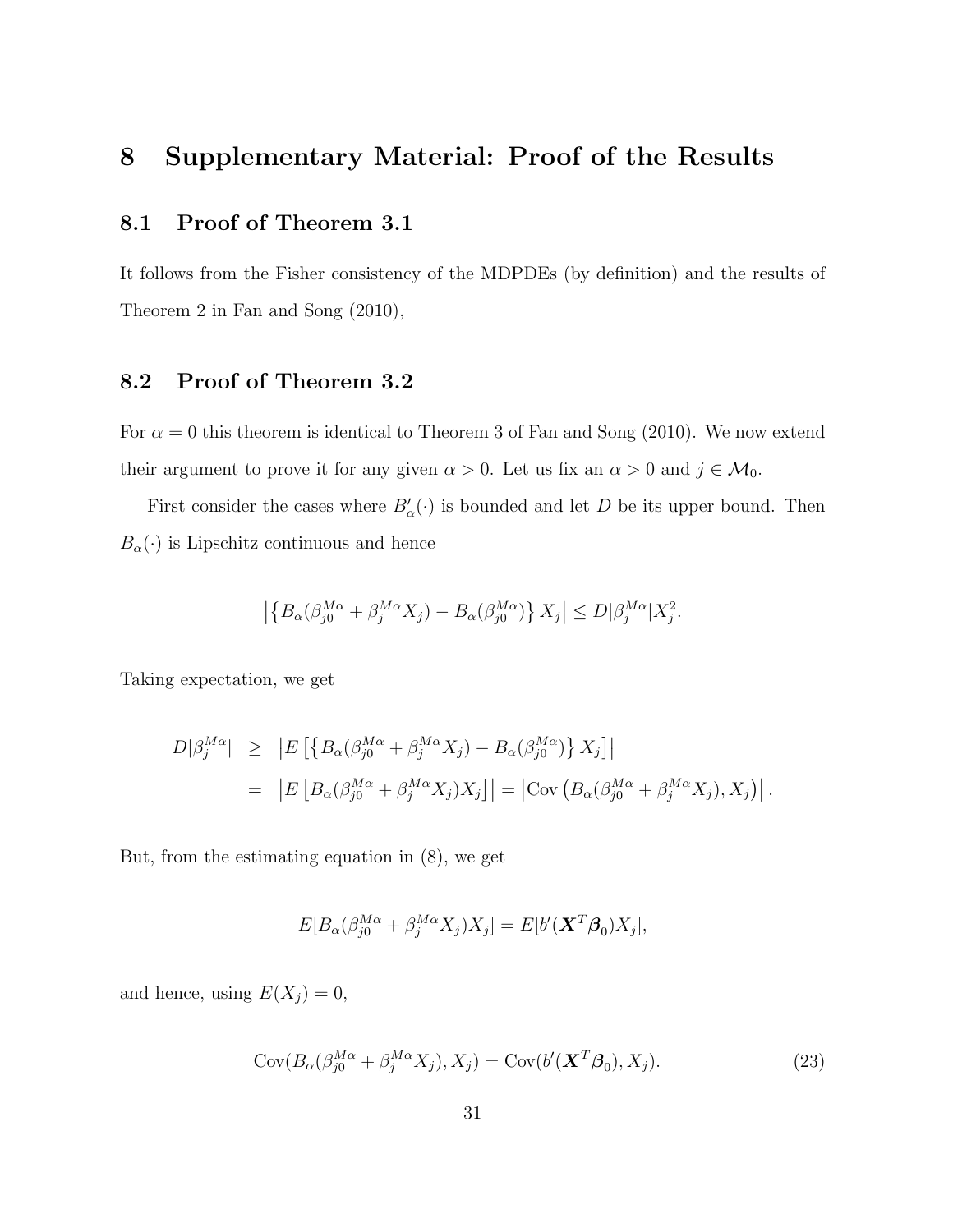Then, in view of the condition of the theorem, we get  $|\beta_j^{M\alpha}| \ge D_1^{-1}c_1n^{-\kappa}$  completing the proof of the theorem.

Next, we consider the cases where the second assumption, namely Condition (9), holds. Clearly if  $|\beta_j^{M\alpha}| \geq cn^{-\kappa}$  for a sufficiently large universal constant  $c > 0$ , the result holds and we are done. So, assume  $|\beta_j^{M\alpha}| \leq \tilde{c}_1 n^{-\kappa}$  for some  $\tilde{c} > 0$  and let  $\beta_0^{M\alpha}$  be a constant such that  $B_{\alpha}(\beta_0^{M\alpha}) = E[Y]$ . We first prove the following claim. Claim 1:  $\left|\beta_{j0}^{M\alpha} - \beta_0^{M\alpha}\right| \leq \tilde{c}_2$  for all  $j \in \mathcal{M}_0$  and some constant  $\tilde{c}_2 > 0$ .

To prove the claim, we fix a  $j \in \mathcal{M}_0$  and consider the marginal MDPDE objective function (population version) as a function of  $\beta_0$  only as  $Q(\beta_0) = E[l_\alpha(Y, \beta_0 + \beta_j^{M\alpha}X_j)]$ so that we get

$$
Q'(\beta_0) = E[Y - B_{\alpha}(\beta_0 + \beta_j^{M\alpha}X_j)] = B_{\alpha}(\beta_0^{M\alpha}) - E[B_{\alpha}(\beta_0 + \beta_j^{M\alpha}X_j)].
$$

But,

$$
|E[B_{\alpha}(\beta_0 + \beta_j^{M\alpha} X_j)] - B_{\alpha}(\beta_0)|
$$
  
\n
$$
\leq \sup_{|x| \leq \tilde{c}_1 n^{\eta - \kappa}} |B_{\alpha}(\beta_0 + x) - B_{\alpha}(\beta_0)| + 2E[G(a|X_j|)|X_j|I(|X_j| > n^{\eta})]
$$
  
\n
$$
= o(1) + o(1),
$$

by the continuity of  $B_\alpha(\cdot)$  and Condition (9). Therefore, we get  $Q'(\beta_0) = B_\alpha(\beta_0^{M\alpha})$  –  $B_{\alpha}(\beta_0) + o(1)$  and hence, for a  $\tilde{c}_2 > 0$ , we have  $Q'(\beta_0^{M\alpha} - \tilde{c}_2) < 0$  and  $Q'(\beta_0^{M\alpha} + \tilde{c}_2) > 0$ since  $B_\alpha(\cdot)$  is strictly increasing. Hence  $\left|\beta_{j0}^{M\alpha} - \beta_0^{M\alpha}\right| \leq \tilde{c}_2$  proving our Claim 1.

Finally, to prove the theorem, we note that if  $|X_j| \leq n^{\kappa}$ , then Claim 1 ensures that the points  $\beta_{j0}^{M\alpha}$  and  $(\beta_{j0}^{M\alpha} + \beta_{j0}^{M\alpha} X_j)$ , for all  $j \in \mathcal{M}_0$ , belong the interval  $I = (\beta_{0}^{M\alpha} - h, \beta_{0}^{M\alpha} + h)$ independent of j, where  $h = \tilde{c} - 1 + \tilde{c}_2$ . Let  $\tilde{D} = \max_{x \in I} B'_{\alpha}(x)$ , which is finite by Lipschitz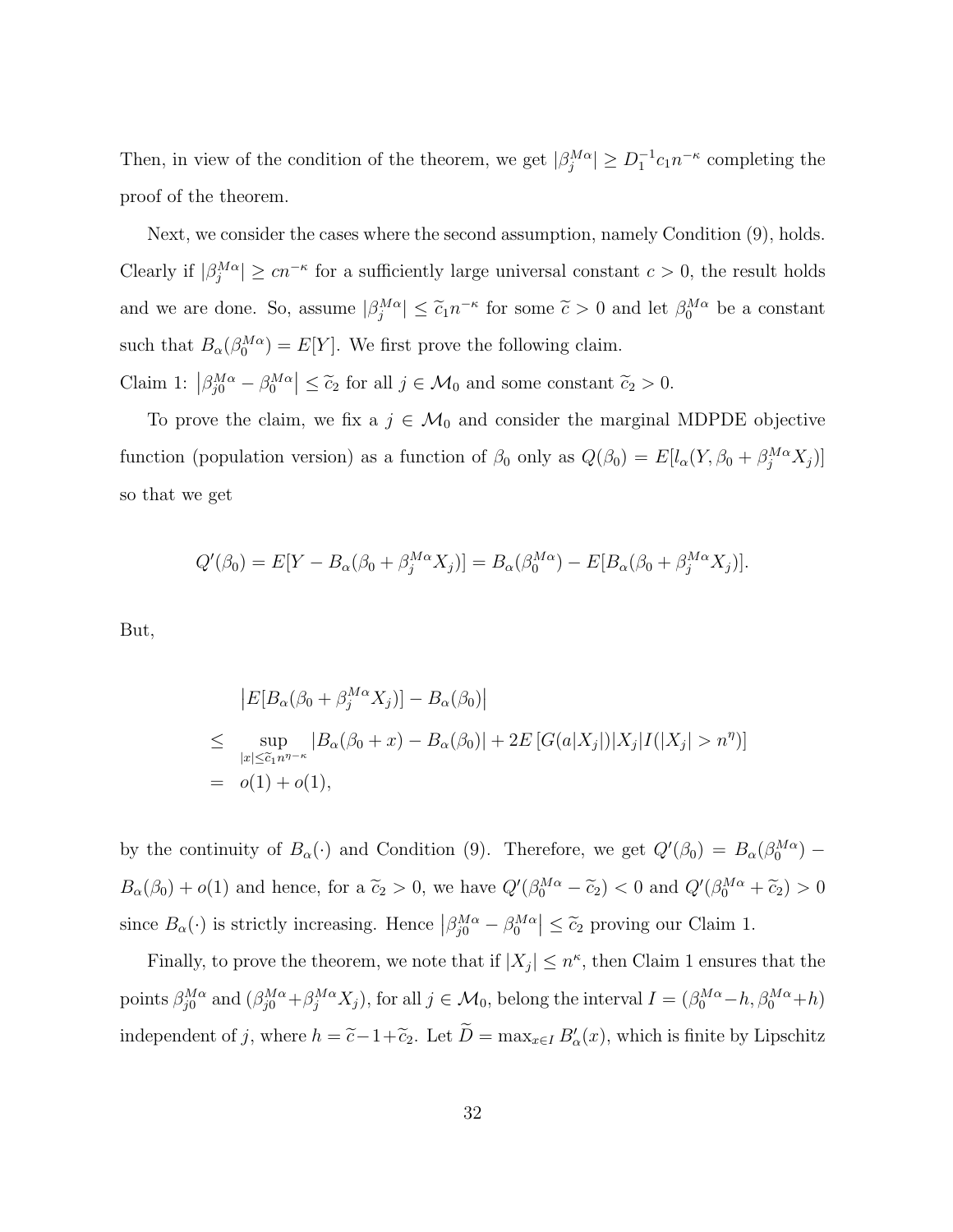continuity of  $B_\alpha(\cdot)$  in a neighborhood of  $\beta_0^{M\alpha}$  and hence, for  $|X_j| \leq n^{\kappa}$ , we have

$$
\left| \left\{ B_{\alpha}(\beta_{j0}^{M\alpha} + \beta_j^{M\alpha} X_j) - B_{\alpha}(\beta_{j0}^{M\alpha}) \right\} \right| \le \widetilde{D} |\beta_j^{M\alpha} | X_j^2.
$$

Taking expectation over the region  $\{|X_j| \leq n^{\kappa}\}\,$ , we get

$$
\widetilde{D}|\beta_j^{M\alpha}| \geq \left| E\left[ \left\{ B_{\alpha}(\beta_{j0}^{M\alpha} + \beta_j^{M\alpha} X_j) - B_{\alpha}(\beta_{j0}^{M\alpha}) \right\} X_j I(|X_j| \leq n^{\kappa}) \right] \right|
$$
\n
$$
= \left| \text{Cov}(b'(\mathbf{X}^T \boldsymbol{\beta}_0), X_j) \right| - A_0 - A_1,\tag{24}
$$

by a similar calculation leading to (23), where  $A_m = E \left[ B_\alpha (\beta_{j0}^{M\alpha} + \beta_j^{M\alpha} X_j^m) X_j I(|X_j| > n^{\kappa}) \right]$ for  $m = 0, 1$ . But,  $\left|\beta_{j0}^{M\alpha} + \beta_{j}^{M\alpha} X_{j}^{m}\right| \leq a|X_{j}|$  for  $|X_{j}| > n^{\kappa}$  with a sufficiently large n independent of j and  $m$ , we get from Condition  $(9)$  that

$$
A_m \le E[G(a|X_j])^m |X_j|I(|X_j| \ge n^{\kappa})] \le dn^{-\kappa},
$$

for both  $m = 01, 1$ . Then, the theorem follows from (24) using the given condition that  $\left|\text{Cov}(b'(\boldsymbol{X}^T\boldsymbol{\beta}_0),X_j)\right|\geq c_1n^{-\kappa}$ .

#### 8.3 Proof of Lemma 3.3

The result in the lemma holds directly by Theorem 1 of Fan and Song (2010), provided we can show that their Conditions  $(A)$ ,  $(B)$  and  $(C)$  are implied by our Assumptions  $(A1)$ – (A5). In this regard, note that Assumption (A3) is indeed a reformulation of Condition (A) of Fan and Song (2010). Further, Assumption (A2) implies Condition (C) of Fan and Song (2010) via a second order Taylor series expansion of  $l_{\alpha}(Y, \boldsymbol{X}_{j}^{T}\boldsymbol{\beta}_{j})$  with respect to  $\boldsymbol{\beta}_j$  around  $\boldsymbol{\beta}_j = \boldsymbol{\beta}_j^{M\alpha}$  $_{j}^{M\alpha}$ . Finally it remains to show that Condition (B) of Fan and Song  $(2010)$  holds under Assumptions  $(A1)$ ,  $(A4)$  and  $(A5)$ .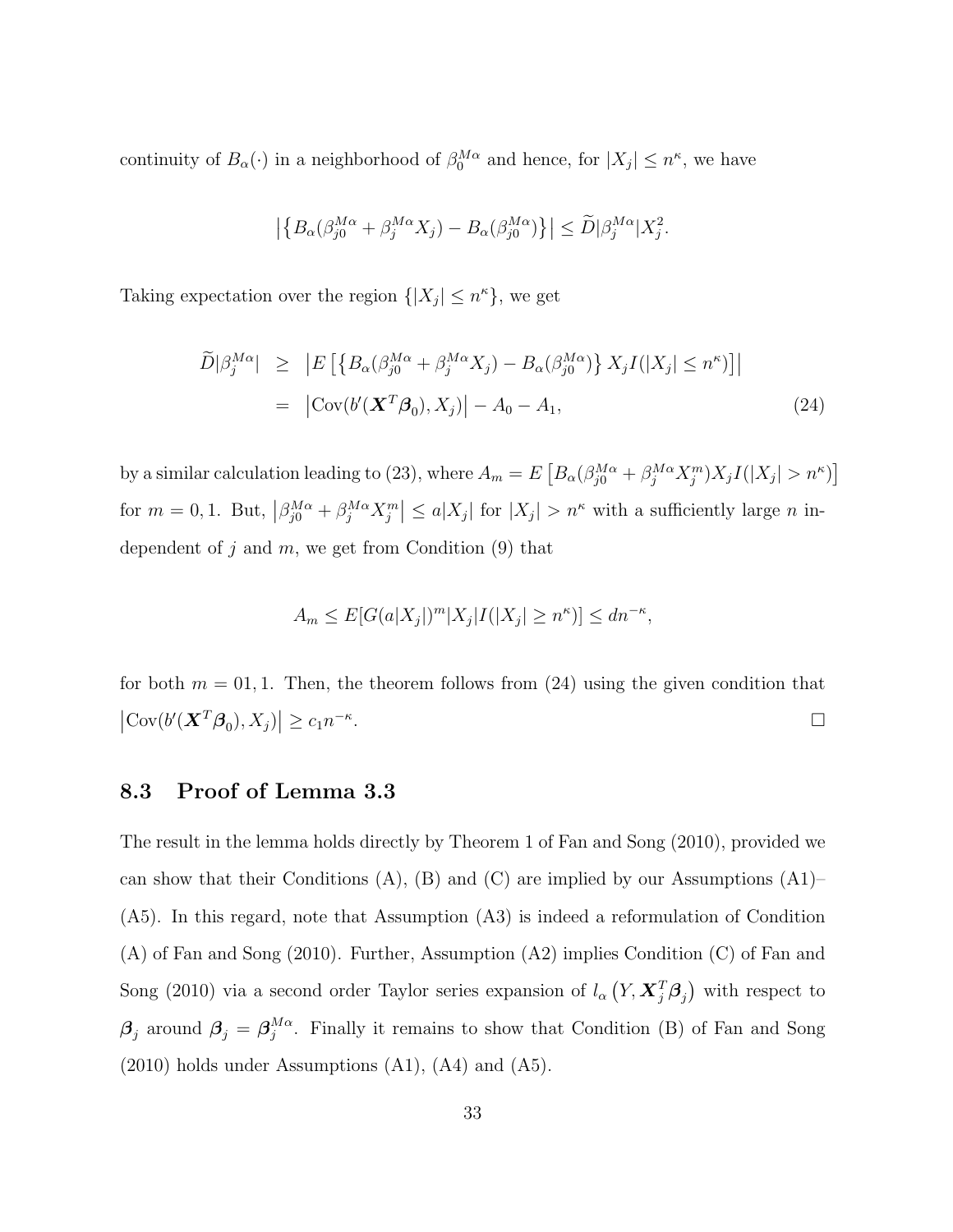Let us define  $\Omega_n = \{(X_j, Y) : |X_j| \leq K_n, |Y| \leq K_n^*\}$ , where  $K_n$  is as in Assumption (A4) and  $K_n^* = \frac{m_0}{m_3}$  $\frac{m_0}{m_3} K_n^{\tau}$  with  $m_0, m_3$  and  $\tau$  being as in Assumption (A5). Then, for our present case, Condition (B) of Fan and Song (2010) becomes equivalent to

$$
\left|l_{\alpha}(Y, \mathbf{X}_{j}^{T}\boldsymbol{\beta}_{j}) - l_{\alpha}(Y, \mathbf{X}_{j}^{T}\boldsymbol{\beta}_{j}')\right| I((X_{j}, Y) \in \Omega_{n}) \leq k_{n}^{(\alpha)} \left| \mathbf{X}_{j}^{T}\boldsymbol{\beta}_{j} - \mathbf{X}_{j}^{T}\boldsymbol{\beta}_{j}'\right| I((X_{j}, Y) \in \Omega_{n}),
$$
  
\n
$$
\beta_{j}, \beta_{j}' \in \mathcal{B}, (25)
$$
  
\nand  
\n
$$
\sup_{\beta_{j} \in \mathcal{B}: ||\boldsymbol{\beta}_{j} - \boldsymbol{\beta}_{j}^{M\alpha}|| \leq \epsilon_{1}} \left| E\left[l_{\alpha}(Y, \mathbf{X}_{j}^{T}\boldsymbol{\beta}_{j}) - l_{\alpha}(Y, \mathbf{X}_{j}^{T}\boldsymbol{\beta}_{j}^{M\alpha})\right] I((X_{j}, Y) \notin \Omega_{n})\right| \leq o(n^{-1}), (26)
$$

where  $k_n^{(\alpha)}$  is as defined in the statement of the Lemma and  $\epsilon_1$  as in Assumption (A4). First, to show (25), we use a first order Taylor series expansion to get

$$
l_{\alpha}(Y, \boldsymbol{X}_{j}^{T} \boldsymbol{\beta}_{j}) - l_{\alpha}(Y, \boldsymbol{X}_{j}^{T} \boldsymbol{\beta}_{j}') = D(\widetilde{\boldsymbol{\beta}}_{j}) \left[ \boldsymbol{X}_{j}^{T} \boldsymbol{\beta}_{j} - \boldsymbol{X}_{j}^{T} \boldsymbol{\beta}_{j}' \right],
$$
\n(27)

where  $\widetilde{\beta}_j \in \mathcal{B}$  lies on the line segment joining  $\beta_j$  and  $\beta'_j$  $'_j$  and

$$
D(\widetilde{\boldsymbol{\beta}}_j) = (1+\alpha)\left[\xi_\alpha(\boldsymbol{X}_j^T\widetilde{\boldsymbol{\beta}}_j) - (Y - b'(\boldsymbol{X}_j^T\widetilde{\boldsymbol{\beta}}_j))f^\alpha(Y;\boldsymbol{X}_j^T\widetilde{\boldsymbol{\beta}}_j)\right].
$$

But, on  $\Omega_n$ , we have

$$
\left| D(\widetilde{\boldsymbol{\beta}}_j) \right| \leq (1+\alpha) \left[ \left| \xi_\alpha (\boldsymbol{X}_j^T \widetilde{\boldsymbol{\beta}}_j) \right| + (|Y| + |b'(\boldsymbol{X}_j^T \widetilde{\boldsymbol{\beta}}_j)|) \left| f^\alpha (Y; \boldsymbol{X}_j^T \widetilde{\boldsymbol{\beta}}_j) \right| \right] \leq (1+\alpha) \left[ \left| \xi_\alpha (K_n B + B) \right| + \left( \frac{m_0}{m_3} K_n^2 + |b'(K_n B + B)| \right) L_\alpha \right] = k_n^{(\alpha)},
$$

by Assumption (A1), (A5) and the subsequent result (12). Substituting it in (27), we get Condition (25).

Next, to prove (26), we again consider the expansion (27) with  $\beta'_{j} = \beta_{j}^{M\alpha}$  $j^{M\alpha}$  and by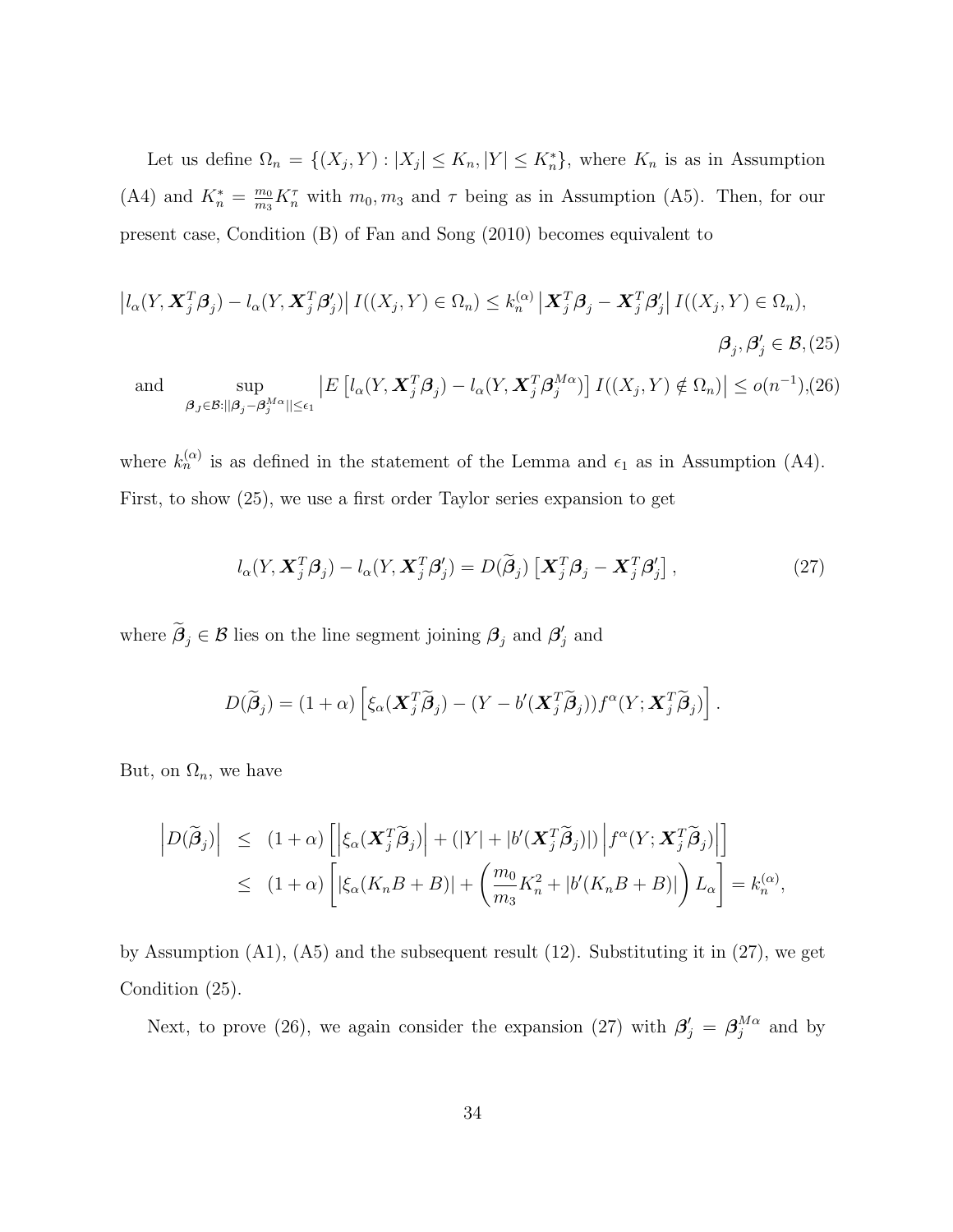taking expectation we get

$$
\begin{aligned} \left| E\left[ l_{\alpha}(Y, \boldsymbol{X}_{j}^{T}\boldsymbol{\beta}_{j}) - l_{\alpha}(Y, \boldsymbol{X}_{j}^{T}\boldsymbol{\beta}_{j}^{M\alpha}) \right] \right| &= E\left| D(\widetilde{\boldsymbol{\beta}}_{j}) \left[ \boldsymbol{X}_{j}^{T}\boldsymbol{\beta}_{j} - \boldsymbol{X}_{j}^{T}\boldsymbol{\beta}_{j}^{M\alpha} \right] \right| \\ &\leq (1+\alpha) ||\boldsymbol{\beta}_{j} - \boldsymbol{\beta}_{j}^{M\alpha}||_{2} E\left| \left[ B_{\alpha}(\boldsymbol{X}_{j}^{T}\widetilde{\boldsymbol{\beta}}_{j}) - B_{\alpha}(\boldsymbol{X}_{j}^{T}\boldsymbol{\beta}_{j}^{M\alpha}) \right] ||\boldsymbol{X}_{j}||_{2} \right|, \end{aligned}
$$

by an application of the Cauchy-Schwartz inequality. Therefore, we get

$$
\sup_{\beta_j \in \mathcal{B}: ||\beta_j - \beta_j^{M\alpha}|| \leq \epsilon_1} \left| E\left[ l_{\alpha}(Y, \mathbf{X}_j^T \beta_j) - l_{\alpha}(Y, \mathbf{X}_j^T \beta_j^{M\alpha}) \right] I((X_j, Y) \notin \Omega_n) \right|
$$
  
\n
$$
\leq (1 + \alpha)\epsilon_1 \sup_{\beta_j \in \mathcal{B}: ||\beta_j - \beta_j^{M\alpha}|| \leq \epsilon_1} E\left[ |B_{\alpha}(\mathbf{X}_j^T \widetilde{\beta}_j)| ||\mathbf{X}_j||_2 + |B_{\alpha}(\mathbf{X}_j^T \beta_j^{M\alpha})|| \mathbf{X}_j||_2 \right] I(|X_j| > K_n),
$$
  
\n
$$
\leq o(n^{-1}),
$$

by Assumption (A4), and this completes the proof.  $\Box$ 

### 8.4 Proof of Theorem 3.4

#### Part (a):

We start with Lemma 3.3 and take  $(1 + t) = c_3 V n^{\frac{1}{2} - \kappa} (16k_n^{(\alpha)})^{-1} > 0$  to get

$$
P\left(\left|\widehat{\beta}_j^{M\alpha} - \beta_j^{M\alpha}\right| \ge c_3 n^{-\kappa}\right) \le e^{-\frac{n^{1-2\kappa}}{K_n^2 K_n^2}C} + nm_1 e^{-m_0 K_n^{\tau}} = R_n, \qquad j = 1, \dots, p, \tag{28}
$$

Then, the uniform convergence result in Part (a) of the theorem holds from the relation (28) via union bound of probabilities.

#### Part (b):

Let us consider the event  $\mathcal{E}_n =$  $\int$ max j∈M<sup>0</sup>  $\left| \widehat{\beta}_{j}^{M\alpha} - \beta_{j}^{M\alpha} \right| \leq c_2 n^{-\kappa}/2$ . By Theorem 3.2, on  $\mathcal{E}_n$ , we then have  $\left|\widehat{\beta}_j^{M\alpha}\right| \ge c_2 n^{-\kappa}/2$  for all  $j \in \mathcal{M}_0$ . Therefore, for the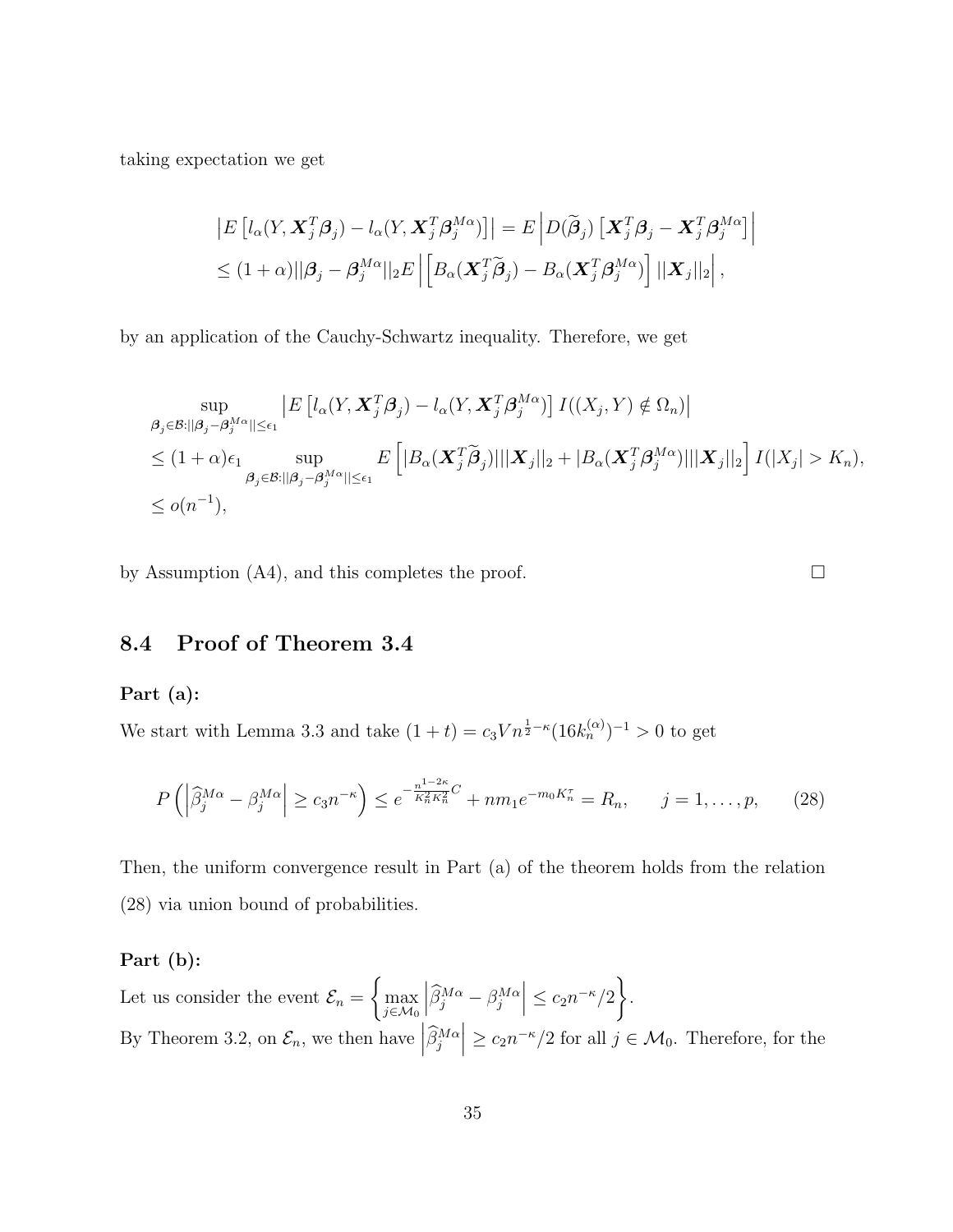choice of  $\gamma_n$  as given in the statement of the theorem, we have  $\mathcal{M}_0 \subset \widehat{\mathcal{M}}_{\alpha}(\gamma_n)$  on  $\mathcal{E}_n$ , and hence

$$
P\left(\widehat{\mathcal{M}}(\gamma_n) \supset \mathcal{M}_0\right) \ge P(\mathcal{E}_n) = 1 - P(\mathcal{E}_n^c).
$$

But, since  $\mathcal{M}_0$  has s elements, by a union bound of probability, we get from (28) that  $P(\mathcal{E}_n^c) \leq sR_n$  completing the proof of Part (b).

#### Part (c):

The proof is based on the result (13) evaluated at  $\beta_j = \beta_j^{M\alpha}$  $_{j}^{M\alpha}$ , which implies that the number of variables having  $|\beta_j^{M\alpha}| > \epsilon n^{-\kappa}$  cannot exceed  $O(n^{2\kappa}\Lambda_{\max}(\Sigma))$  for any given  $\epsilon > 0$ . Now, let us consider the event

$$
\widetilde{\mathcal{E}}_n = \left\{ \max_{1 \le j \le p} |\widehat{\beta}_j^{M\alpha} - \beta_j^{M\alpha}| \le \epsilon n^{-\kappa} \right\}.
$$

Then, on the event  $\widetilde{\mathcal{E}}_n$ , we have

$$
\left| \left\{ j : |\widehat{\beta}_j^{M\alpha}| > 2\epsilon n^{-\kappa} \right\} \right| \leq \left| \left\{ j : |\beta_j^{M\alpha}| > 2\epsilon n^{-\kappa} \right\} \right| \leq O(n^{2\kappa} \Lambda_{\max}(\Sigma)).
$$

Hence, taking  $\epsilon = c_5/2$  for the choice of  $\gamma_n$  as given in the statement of the theorem, we get

$$
P\left(|\widehat{\mathcal{M}}(\gamma_n)| \le O(n^{2\kappa} \Lambda_{\max}(\Sigma))\right) \ge P(\widetilde{\mathcal{E}}_n) = 1 - P(\widetilde{\mathcal{E}}_n^c).
$$

But, by Part (a) of the theorem, we have  $P(\widetilde{\mathcal{E}}_n^c) \leq pR_n$  completing the proof.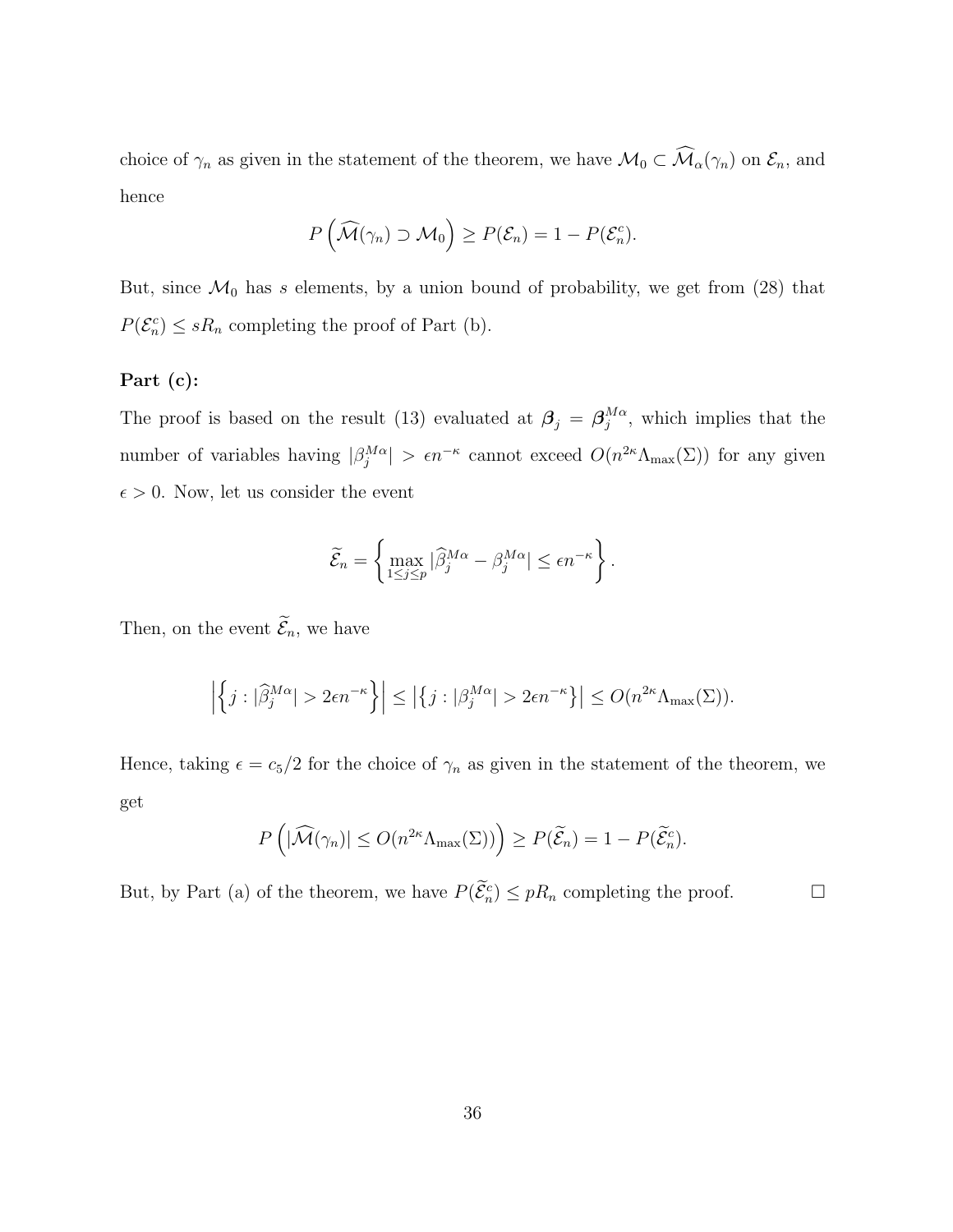# 8.5 Proofs of Theorems 4.1 and 4.2

We note that, for each  $j \in \mathcal{D}$ , the quantity  $\beta_{\mathcal{C}j}^{M\alpha}$ , defined in (17), satisfies the estimating equations given by

$$
E\left[\psi_{\alpha}\left(Y,\mathbf{X}_{Cj}^{T}\beta_{Cj}^{M\alpha}\right)\mathbf{X}_{C}\right]=0, \qquad E\left[\psi_{\alpha}\left(Y,\mathbf{X}_{Cj}^{T}\beta_{Cj}^{M\alpha}\right)X_{j}\right]=0. \tag{29}
$$

On the other hand, the baseline quantity  $\beta_{\mathcal{C}}^{M\alpha}$  satisfies

$$
E\left[\psi_{\alpha}\left(Y,\mathbf{X}_{\mathcal{C}}^T\beta_{\mathcal{C}}^{M\alpha}\right)\mathbf{X}_{\mathcal{C}}\right]=0.\tag{30}
$$

Further, for any  $j \in \mathcal{D}$ , using  $E[X_j|\boldsymbol{X}_{\mathcal{C}}] = 0$ , we have

$$
CovL(Y, Xj|Xc) = E[(Y – E[Y|Xc])Xj] = E[YXj]= E[E(Y|X)Xj] = E[b'(XTβ0)Xj],
$$
(31)

and hence, invoking the definitions of  $\psi_\alpha$  and  $B_\alpha,$  we get

$$
E\left[\psi_{\alpha}\left(Y, \mathbf{X}_{\mathcal{C}}^{T} \boldsymbol{\beta}_{\mathcal{C}}^{M\alpha}\right) X_{j}\right] = E\left[\left(B_{\alpha}(\mathbf{X}_{\mathcal{C}}^{T} \boldsymbol{\beta}_{\mathcal{C}}^{M\alpha}) - b'(\mathbf{X}^{T} \boldsymbol{\beta}_{0})\right) X_{j}\right]
$$
  
\n
$$
= EE\left[\left(B_{\alpha}(\mathbf{X}_{\mathcal{C}}^{T} \boldsymbol{\beta}_{\mathcal{C}}^{M\alpha}) - b'(\mathbf{X}^{T} \boldsymbol{\beta}_{0})\right) X_{j}|\mathbf{X}_{\mathcal{C}}\right]
$$
  
\n
$$
= -E\left[b'(\mathbf{X}^{T} \boldsymbol{\beta}_{0}) X_{j}\right]
$$
  
\n
$$
= -Cov_{L}(Y, X_{j}|\mathbf{X}_{\mathcal{C}}).
$$
 (32)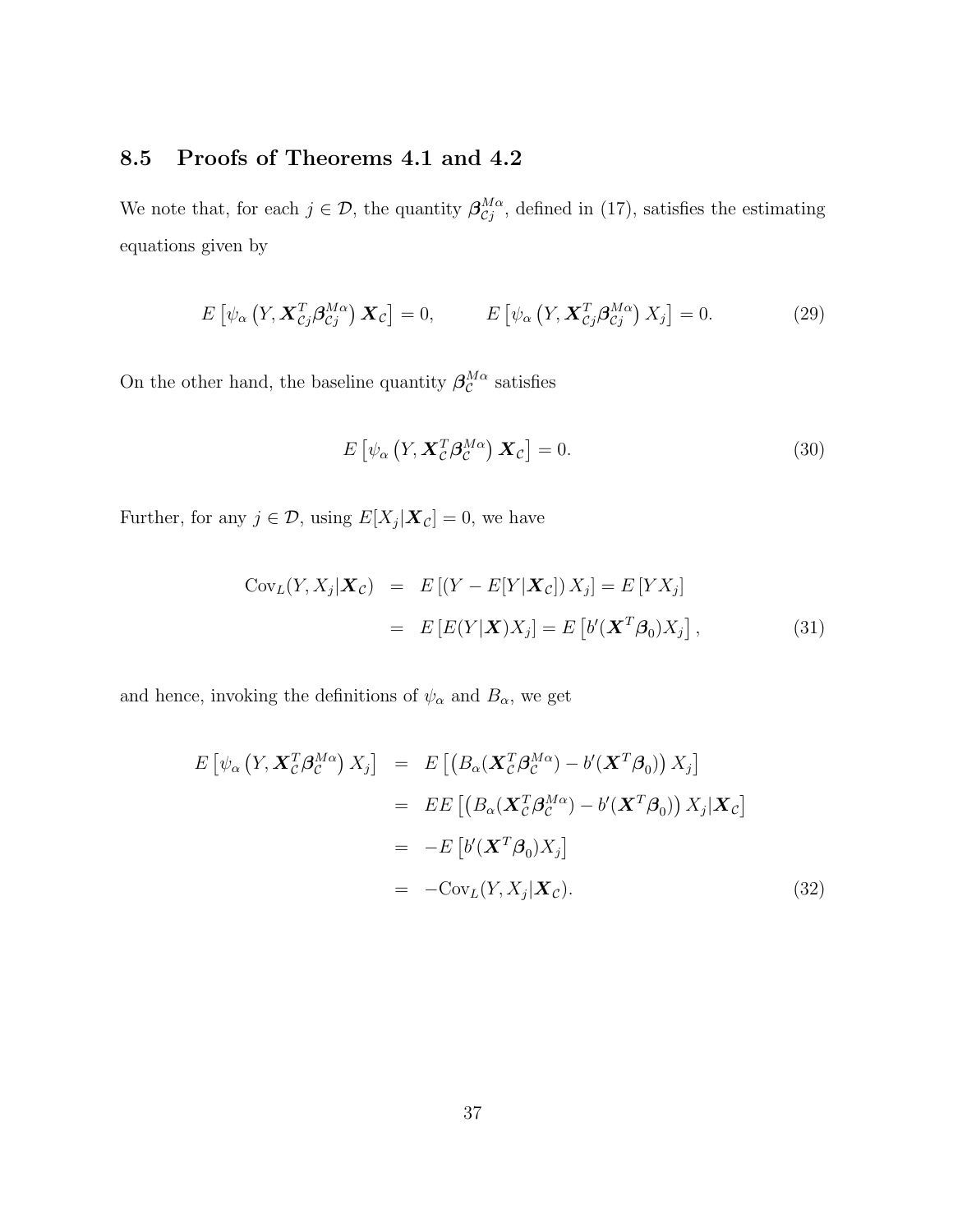#### 8.5.1 Proof of Theorem 4.1

Firstly, if  $\beta_j^{M\alpha} = 0$  for some  $j \in \mathcal{D}$ , from (29) we get

$$
E\left[\psi_{\alpha}\left(Y,\mathbf{X}_{\mathcal{C}}^T\boldsymbol{\beta}_{\mathcal{C}j1}^{M\alpha}\right)\mathbf{X}_{\mathcal{C}}\right]=0, \qquad E\left[\psi_{\alpha}\left(Y,\mathbf{X}_{\mathcal{C}}^T\boldsymbol{\beta}_{\mathcal{C}j1}^{M\alpha}\right)X_j\right]=0.
$$
\n(33)

Combining the first equation with (30) and the uniqueness of its solution we have  $\beta_{C_j}^{M\alpha} =$  $\beta_{\mathcal{C}}^{M\alpha}$  and hence the second equation in (33) becomes

$$
E\left[\psi_{\alpha}\left(Y,\mathbf{X}_{\mathcal{C}}^T\boldsymbol{\beta}_{\mathcal{C}}^{M\alpha}\right)X_j\right] = 0. \tag{34}
$$

This leads to the desired condition  $Cov_L(Y, X_j | \mathbf{X}_{\mathcal{C}}) = 0$  by (32).

On the other hand, if  $Cov_L(Y, X_j | \mathbf{X}_{\mathcal{C}}) = 0$  for some  $j \in \mathcal{D}$ , then by (32), the equation in (34) hold. Combining (34) with (30), we see that  $\boldsymbol{\beta}_{Cj}^{M\alpha} = (\boldsymbol{\beta}_{C}^{M\alpha}, 0)^{T}$  is a solution of the estimating equations in (29), leading to  $\beta_j^{M\alpha} = 0$ .

#### 8.5.2 Proof of Theorem 4.2

Fix any  $j \in \mathcal{M}_{0D}$  and define  $\mathbf{\Omega}_j = E\left[m_{\alpha,j}\mathbf{X}_{\mathcal{C}j}\mathbf{X}_{\mathcal{C}j}^T\right]$  and  $\boldsymbol{\beta}_{\Delta,j} = \left(\boldsymbol{\beta}_{\mathcal{C}j1}^{M\alpha} - \boldsymbol{\beta}_{\mathcal{C}}^{M\alpha}\right)$ . Consider a partition of  $\Omega_j$  as given by

$$
\boldsymbol{\Omega}_{j} = \left[\begin{array}{cc} \boldsymbol{\Omega}_{11,j} & \boldsymbol{\Omega}_{12,j} \\ \boldsymbol{\Omega}_{21,j}^{T} & \boldsymbol{\Omega}_{22,j} \end{array}\right] = \left(\begin{array}{cc} E\left[m_{\alpha,j}\boldsymbol{X}_{\mathcal{C}}\boldsymbol{X}_{\mathcal{C}}^{T}\right] & E\left[m_{\alpha,j}\boldsymbol{X}_{\mathcal{C}}X_{j}\right] \\ E\left[m_{\alpha,j}X_{j}\boldsymbol{X}_{\mathcal{C}}^{T}\right] & E\left[m_{\alpha,j}X_{j}^{2}\right] \end{array}\right).
$$

Now, from the estimating equations (29) and (30), along with the definitions of  $B_{\alpha}$